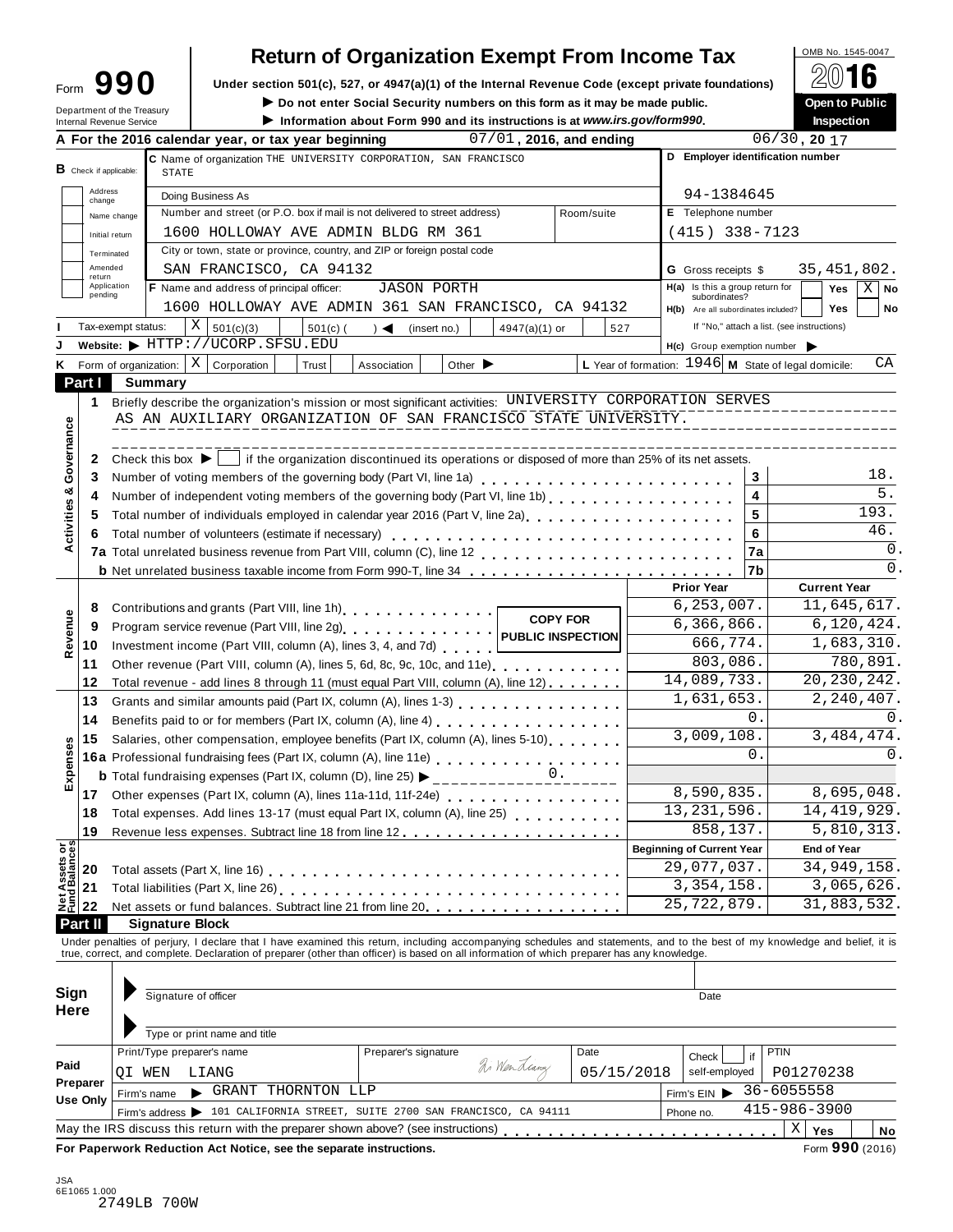### Form **8868**

## **Application for Automatic Extension of Time To File an Exempt Organization Return** (Rev. January 2017) OMB No. 1545-1709

Department of the Treasury<br>Department of the Treasury<br>Internal Revenue Service **CONFICE 1999 File a separate application for each return.**<br>Internal Revenue Service **CONFICE 1999 File a separate application for each return.** 

**Electronic filing** *(e-file)***.** You can electronically file Form 8868 to request a 6-month automatic extension of time to file any of the forms listed below with the exception of Form 8870, Information Return for Transfers Associated With Certain Personal Benefit Contracts, for which an extension request must be sent to the IRS in paper format (see instructions). For more details on the electronic filing of this form, visit *www.irs.gov/efile*, click on Charities & Non-Profits, and click on *e-file* for *Charities and Non-Profits.*

### **Automatic 6-Month Extension of Time.** Only submit original (no copies needed).

All corporations required to file an income tax return other than Form 990-T (including 1120-C filers), partnerships, REMICs, and trusts must use Form 7004 to request an extension of time to file income tax returns.

|                              |                                                                                          | Enter filer's identifying number, see instructions |  |  |  |  |
|------------------------------|------------------------------------------------------------------------------------------|----------------------------------------------------|--|--|--|--|
|                              | Name of exempt organization or other filer, see instructions.                            | Employer identification number (EIN) or            |  |  |  |  |
| Type or                      | THE UNIVERSITY CORPORATION, SAN FRANCISCO                                                |                                                    |  |  |  |  |
| print                        | STATE                                                                                    | 94-1384645                                         |  |  |  |  |
| File by the                  | Number, street, and room or suite no. If a P.O. box, see instructions.                   | Social security number (SSN)                       |  |  |  |  |
| due date for<br>filing your  | 1600 HOLLOWAY AVENUE, ADM 361                                                            |                                                    |  |  |  |  |
| return. See<br>instructions. | City, town or post office, state, and ZIP code. For a foreign address, see instructions. |                                                    |  |  |  |  |
|                              | SAN FRANCISCO, CA 94132                                                                  |                                                    |  |  |  |  |
|                              |                                                                                          |                                                    |  |  |  |  |

| Application                              | Return | <b>Application</b>                | Return |
|------------------------------------------|--------|-----------------------------------|--------|
| <b>Is For</b>                            | Code   | <b>Is For</b>                     | Code   |
| Form 990 or Form 990-EZ                  | 01     | Form 990-T (corporation)          | 07     |
| Form 990-BL                              | 02     | l Form 1041-A                     | 08     |
| Form 4720 (individual)                   | 03     | Form 4720 (other than individual) | 09     |
| Form 990-PF                              | 04     | <b>Form 5227</b>                  | 10     |
| Form 990-T (sec. 401(a) or 408(a) trust) | 05     | Form 6069                         | 11     |
| Form 990-T (trust other than above)      | 06     | Form 8870                         | 12     |

TAMMIE RIDGELL

TAMMIE RIDGELL<br>• The books are in the care of  $\triangleright$  1600 HOLLOWAY AVENUE, ADM 361 SAN FRANCISCO CA 94132

| Telephone No. $\blacktriangleright$ 415 338-1706 |  |                                                                                                   | Fax No. $\blacktriangleright$ |                                                                                                                               |              |
|--------------------------------------------------|--|---------------------------------------------------------------------------------------------------|-------------------------------|-------------------------------------------------------------------------------------------------------------------------------|--------------|
|                                                  |  |                                                                                                   |                               | • If the organization does not have an office or place of business in the United States, check this box                       |              |
|                                                  |  | • If this is for a Group Return, enter the organization's four digit Group Exemption Number (GEN) |                               |                                                                                                                               | . If this is |
|                                                  |  |                                                                                                   |                               | for the whole group, check this box $\bullet$ . If it is for part of the group, check this box $\bullet$ $\bullet$ and attach |              |
|                                                  |  | a list with the names and EINs of all members the extension is for.                               |                               |                                                                                                                               |              |

**1** I request an automatic 6-month extension of time until \_\_\_\_\_\_\_\_\_\_ for the organization named above. The extension is for the organization's return for:  $05/15$ , 20 18, to file the exempt organization return

|    | calendar year 20 ____ or<br>tax year beginning<br>07/01, 2016, and ending<br>$06/30$ , 20 17.                                                      |                    |  |    |
|----|----------------------------------------------------------------------------------------------------------------------------------------------------|--------------------|--|----|
| 2  | If the tax year entered in line 1 is for less than 12 months, check reason:  <br>Initial return<br>Final return                                    |                    |  |    |
|    | Change in accounting period                                                                                                                        |                    |  |    |
| За | If this application is for Forms 990-BL, 990-PF, 990-T, 4720, or 6069, enter the tentative tax, less any                                           |                    |  |    |
|    | nonrefundable credits. See instructions.                                                                                                           | 3a S               |  | 0. |
| b  | this application is for Forms 990-PF, 990-T, 4720, or 6069, enter any refundable credits and<br>lf.                                                |                    |  |    |
|    | estimated tax payments made. Include any prior year overpayment allowed as a credit.                                                               | $3b$ $\frac{1}{3}$ |  | 0. |
|    | c Balance due. Subtract line 3b from line 3a. Include your payment with this form, if required, by using EFTPS                                     |                    |  |    |
|    | (Electronic Federal Tax Payment System). See instructions.                                                                                         | 3c S               |  | 0. |
|    | Caution. If you are going to make an electronic funds withdrawal (direct debit) with this Form 8868, see Form 8453-EO and Form 8879-EO for payment |                    |  |    |
|    | instructions.                                                                                                                                      |                    |  |    |

**For Privacy Act and Paperwork Reduction Act Notice, see instructions.** Form **8868** (Rev. 1-2017)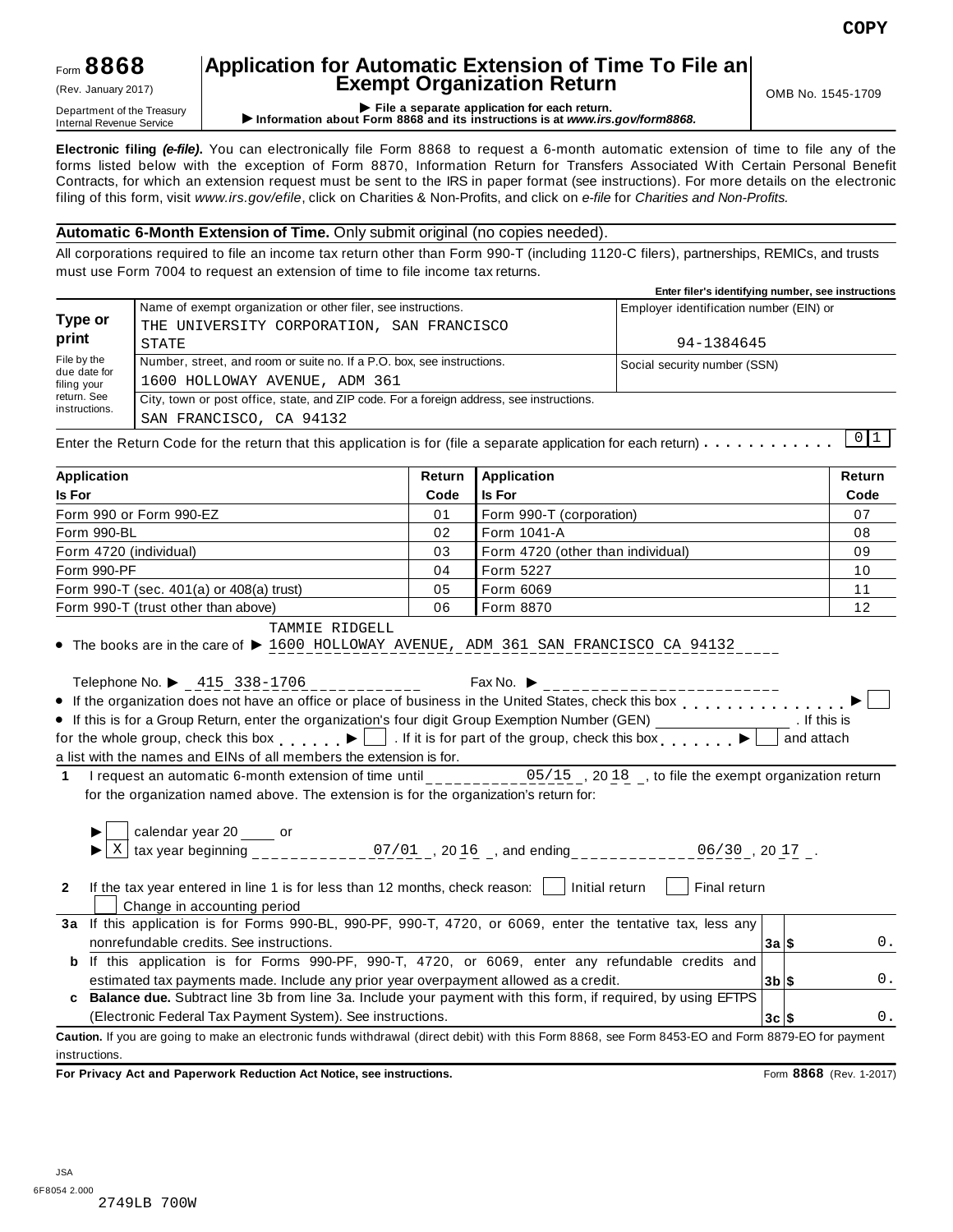| Form 990 (2016)                                                                                                                                                                                                                                                                                                                             | Page 2                 |
|---------------------------------------------------------------------------------------------------------------------------------------------------------------------------------------------------------------------------------------------------------------------------------------------------------------------------------------------|------------------------|
| <b>Part III</b><br><b>Statement of Program Service Accomplishments</b>                                                                                                                                                                                                                                                                      |                        |
|                                                                                                                                                                                                                                                                                                                                             | X                      |
| 1 Briefly describe the organization's mission:                                                                                                                                                                                                                                                                                              |                        |
| THE PURPOSE OF THE UNIVERSITY CORPORATION IS TO PROMOTE, ASSIST, AND<br>ENHANCE THE EDUCATIONAL MISSION OF SAN FRANCISCO STATE UNIVERSITY                                                                                                                                                                                                   |                        |
| THROUGH EDUCATIONAL PROJECTS, UNIVERSITY RESEARCH AND DEVELOPMENT                                                                                                                                                                                                                                                                           |                        |
| PROJECTS, AND COMMUNITY OUTREACH.                                                                                                                                                                                                                                                                                                           |                        |
|                                                                                                                                                                                                                                                                                                                                             |                        |
| 2 Did the organization undertake any significant program services during the year which were not listed on the<br>prior Form 990 or 990-EZ?<br>.<br>If "Yes," describe these new services on Schedule O.<br>Did the organization cease conducting, or make significant changes in how it conducts, any program                              | $\mathbb{X}$ No<br>Yes |
| If "Yes," describe these changes on Schedule O.                                                                                                                                                                                                                                                                                             | $ X $ No<br>Yes        |
| Describe the organization's program service accomplishments for each of its three largest program services, as measured by<br>expenses. Section 501(c)(3) and 501(c)(4) organizations are required to report the amount of grants and allocations to others,<br>the total expenses, and revenue, if any, for each program service reported. |                        |
| ) (Expenses \$<br>624, 384. including grants of \$<br>$0.$ ) (Revenue \$<br>4a (Code:<br>GRAD COMMENCEMENT - TO PROVIDE FUNDING FOR THE PLANNING AND                                                                                                                                                                                        | $653,040.$ )           |
| ADMINISTRATION OF THE UNIVERSITY'S ANNUAL COMMENCEMENT, HELD AT                                                                                                                                                                                                                                                                             |                        |
| AT&T PARK. COMMENCEMENT IS HELD FOR APPROXIMATELY 7,000 GRADUATES                                                                                                                                                                                                                                                                           |                        |
| AND THEIR FAMILIES.                                                                                                                                                                                                                                                                                                                         |                        |
|                                                                                                                                                                                                                                                                                                                                             |                        |
|                                                                                                                                                                                                                                                                                                                                             |                        |
|                                                                                                                                                                                                                                                                                                                                             |                        |
|                                                                                                                                                                                                                                                                                                                                             |                        |
|                                                                                                                                                                                                                                                                                                                                             |                        |
|                                                                                                                                                                                                                                                                                                                                             |                        |
|                                                                                                                                                                                                                                                                                                                                             |                        |
|                                                                                                                                                                                                                                                                                                                                             |                        |
|                                                                                                                                                                                                                                                                                                                                             |                        |
|                                                                                                                                                                                                                                                                                                                                             |                        |
| 387, 758. including grants of \$<br>) (Expenses \$<br>$0.$ ) (Revenue \$                                                                                                                                                                                                                                                                    | $460, 745.$ )          |
| ANNUAL FUND ACCOUNT- TO COLLECT DONATIONS FOR THE UNIVERSITY.                                                                                                                                                                                                                                                                               |                        |
| DONATIONS ARE USED TO FURTHER UNIVERSITY MISSION OF SUPPORTING THE                                                                                                                                                                                                                                                                          |                        |
| CAMPUS BY FUNDING THE CALL CENTER PHONE.                                                                                                                                                                                                                                                                                                    |                        |
| 4b (Code:                                                                                                                                                                                                                                                                                                                                   |                        |
|                                                                                                                                                                                                                                                                                                                                             |                        |
|                                                                                                                                                                                                                                                                                                                                             |                        |
|                                                                                                                                                                                                                                                                                                                                             |                        |
|                                                                                                                                                                                                                                                                                                                                             |                        |
|                                                                                                                                                                                                                                                                                                                                             |                        |
|                                                                                                                                                                                                                                                                                                                                             |                        |
|                                                                                                                                                                                                                                                                                                                                             |                        |
|                                                                                                                                                                                                                                                                                                                                             |                        |
|                                                                                                                                                                                                                                                                                                                                             |                        |
| 375,000. including grants of \$ 0. (Revenue \$ 1,875,000.                                                                                                                                                                                                                                                                                   |                        |
|                                                                                                                                                                                                                                                                                                                                             |                        |
| ATTACHMENT 1                                                                                                                                                                                                                                                                                                                                |                        |
|                                                                                                                                                                                                                                                                                                                                             |                        |
|                                                                                                                                                                                                                                                                                                                                             |                        |
|                                                                                                                                                                                                                                                                                                                                             |                        |
|                                                                                                                                                                                                                                                                                                                                             |                        |
|                                                                                                                                                                                                                                                                                                                                             |                        |
|                                                                                                                                                                                                                                                                                                                                             |                        |
|                                                                                                                                                                                                                                                                                                                                             |                        |
|                                                                                                                                                                                                                                                                                                                                             |                        |
| 4c (Code: ) (Expenses \$                                                                                                                                                                                                                                                                                                                    |                        |
|                                                                                                                                                                                                                                                                                                                                             |                        |
|                                                                                                                                                                                                                                                                                                                                             |                        |
| ATTACHMENT 2                                                                                                                                                                                                                                                                                                                                |                        |
| 4d Other program services (Describe in Schedule O.)                                                                                                                                                                                                                                                                                         |                        |
| (Expenses \$<br>8,330,749. including grants of \$<br>2,614,887. (Revenue \$<br>$4,018,013.$ )<br>9,717,891.<br>4e Total program service expenses >                                                                                                                                                                                          |                        |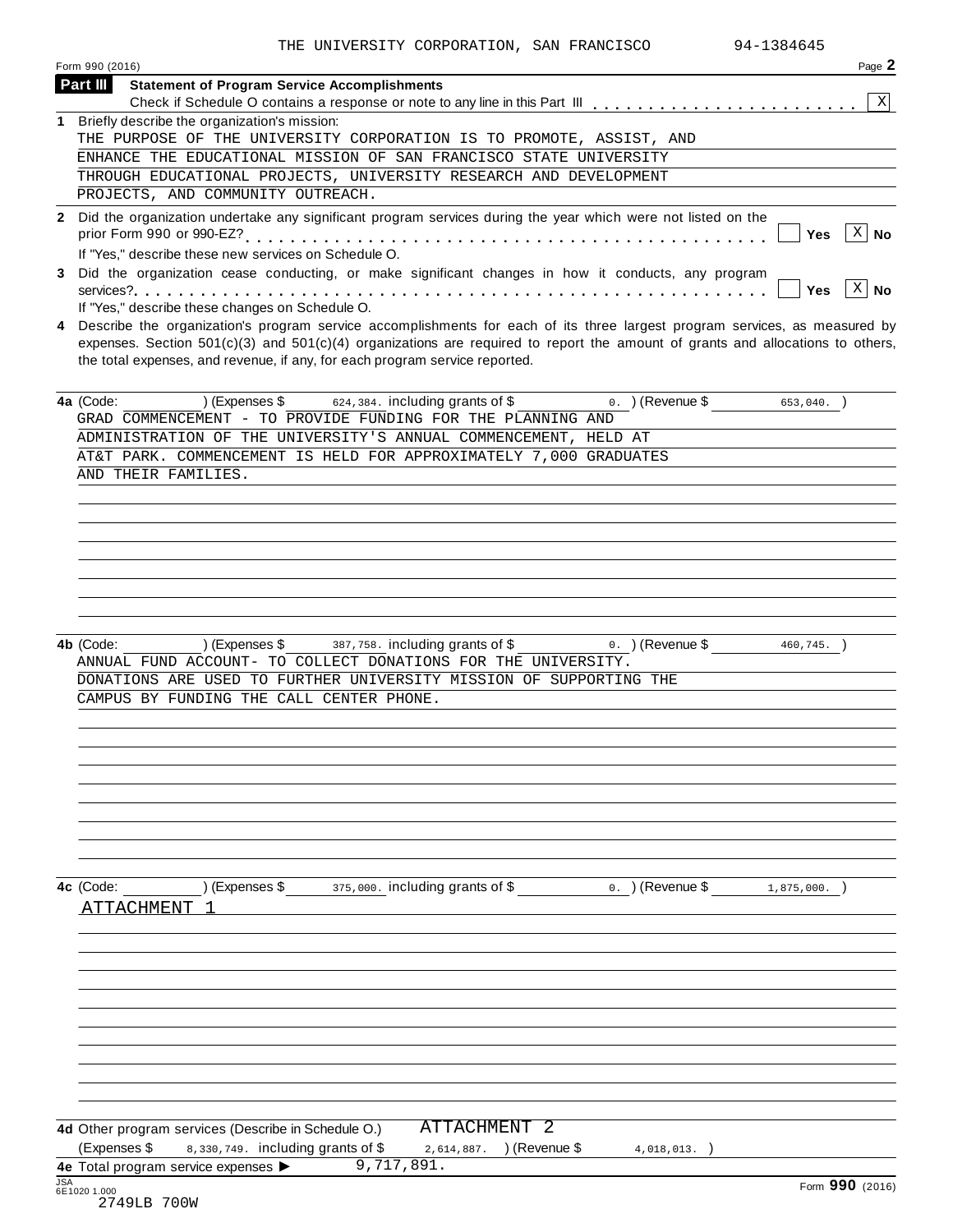THE UNIVERSITY CORPORATION, SAN FRANCISCO 94-1384645

|         | Form 990 (2016)                                                                                                                                                                                                                                                                                                                                                                                                                                                                                            |                 |                  | Page 3      |
|---------|------------------------------------------------------------------------------------------------------------------------------------------------------------------------------------------------------------------------------------------------------------------------------------------------------------------------------------------------------------------------------------------------------------------------------------------------------------------------------------------------------------|-----------------|------------------|-------------|
| Part IV | <b>Checklist of Required Schedules</b>                                                                                                                                                                                                                                                                                                                                                                                                                                                                     |                 |                  |             |
|         |                                                                                                                                                                                                                                                                                                                                                                                                                                                                                                            |                 | Yes              | No          |
| 1       | Is the organization described in section $501(c)(3)$ or $4947(a)(1)$ (other than a private foundation)? If "Yes,"                                                                                                                                                                                                                                                                                                                                                                                          |                 |                  |             |
|         |                                                                                                                                                                                                                                                                                                                                                                                                                                                                                                            | 1               | Χ<br>$\mathbf X$ |             |
| 2       | Is the organization required to complete Schedule B, Schedule of Contributors (see instructions)?.                                                                                                                                                                                                                                                                                                                                                                                                         | $\mathbf{2}$    |                  |             |
| 3       | Did the organization engage in direct or indirect political campaign activities on behalf of or in opposition to                                                                                                                                                                                                                                                                                                                                                                                           |                 |                  | Χ           |
|         | candidates for public office? If "Yes," complete Schedule C, Part I.                                                                                                                                                                                                                                                                                                                                                                                                                                       | 3               |                  |             |
| 4       | Section 501(c)(3) organizations. Did the organization engage in lobbying activities, or have a section 501(h)                                                                                                                                                                                                                                                                                                                                                                                              |                 |                  | Χ           |
|         |                                                                                                                                                                                                                                                                                                                                                                                                                                                                                                            | $\overline{4}$  |                  |             |
| 5       | Is the organization a section $501(c)(4)$ , $501(c)(5)$ , or $501(c)(6)$ organization that receives membership dues,                                                                                                                                                                                                                                                                                                                                                                                       |                 |                  |             |
|         | assessments, or similar amounts as defined in Revenue Procedure 98-19? If "Yes," complete Schedule C,                                                                                                                                                                                                                                                                                                                                                                                                      | 5               |                  | Χ           |
|         |                                                                                                                                                                                                                                                                                                                                                                                                                                                                                                            |                 |                  |             |
| 6       | Did the organization maintain any donor advised funds or any similar funds or accounts for which donors<br>have the right to provide advice on the distribution or investment of amounts in such funds or accounts? If                                                                                                                                                                                                                                                                                     |                 |                  |             |
|         |                                                                                                                                                                                                                                                                                                                                                                                                                                                                                                            |                 |                  | Χ           |
|         | "Yes," complete Schedule D, Part $l_1, \ldots, l_k, \ldots, l_k, \ldots, l_k, \ldots, l_k, \ldots, l_k, \ldots, l_k, \ldots, l_k, \ldots, l_k, \ldots, l_k, \ldots, l_k, \ldots, l_k, \ldots, l_k, \ldots, l_k, \ldots, l_k, \ldots, l_k, \ldots, l_k, \ldots, l_k, \ldots, l_k, \ldots, l_k, \ldots, l_k, \ldots, l_k, \ldots, l_k, \ldots, l_k, \ldots, l_k, \ldots, l_k, \ldots, l_k, \ld$<br>Did the organization receive or hold a conservation easement, including easements to preserve open space, | 6               |                  |             |
| 7       | the environment, historic land areas, or historic structures? If "Yes," complete Schedule D, Part II.                                                                                                                                                                                                                                                                                                                                                                                                      | $\overline{7}$  |                  | Χ           |
|         | Did the organization maintain collections of works of art, historical treasures, or other similar assets? If "Yes,"                                                                                                                                                                                                                                                                                                                                                                                        |                 |                  |             |
| 8       |                                                                                                                                                                                                                                                                                                                                                                                                                                                                                                            | 8               |                  | Χ           |
|         |                                                                                                                                                                                                                                                                                                                                                                                                                                                                                                            |                 |                  |             |
| 9       | Did the organization report an amount in Part X, line 21, for escrow or custodial account liability, serve as a<br>custodian for amounts not listed in Part X; or provide credit counseling, debt management, credit repair, or                                                                                                                                                                                                                                                                            |                 |                  |             |
|         |                                                                                                                                                                                                                                                                                                                                                                                                                                                                                                            | 9               |                  | Χ           |
| 10      | Did the organization, directly or through a related organization, hold assets in temporarily restricted                                                                                                                                                                                                                                                                                                                                                                                                    |                 |                  |             |
|         | endowments, permanent endowments, or quasi-endowments? If "Yes," complete Schedule D, Part V.                                                                                                                                                                                                                                                                                                                                                                                                              | 10              | Χ                |             |
| 11      | If the organization's answer to any of the following questions is "Yes," then complete Schedule D, Parts VI,                                                                                                                                                                                                                                                                                                                                                                                               |                 |                  |             |
|         | VII, VIII, IX, or X as applicable.                                                                                                                                                                                                                                                                                                                                                                                                                                                                         |                 |                  |             |
|         | a Did the organization report an amount for land, buildings, and equipment in Part X, line 10? If "Yes,"                                                                                                                                                                                                                                                                                                                                                                                                   |                 |                  |             |
|         |                                                                                                                                                                                                                                                                                                                                                                                                                                                                                                            | 11a             | Χ                |             |
|         | <b>b</b> Did the organization report an amount for investments-other securities in Part X, line 12 that is 5% or more                                                                                                                                                                                                                                                                                                                                                                                      |                 |                  |             |
|         |                                                                                                                                                                                                                                                                                                                                                                                                                                                                                                            | 11 <sub>b</sub> | Χ                |             |
|         | c Did the organization report an amount for investments-program related in Part X, line 13 that is 5% or more                                                                                                                                                                                                                                                                                                                                                                                              |                 |                  |             |
|         |                                                                                                                                                                                                                                                                                                                                                                                                                                                                                                            | 11c             |                  | Χ           |
|         | d Did the organization report an amount for other assets in Part X, line 15 that is 5% or more of its total assets                                                                                                                                                                                                                                                                                                                                                                                         |                 |                  |             |
|         | reported in Part X, line 16? If "Yes," complete Schedule D, Part IX.                                                                                                                                                                                                                                                                                                                                                                                                                                       | 11d             |                  | Χ           |
|         | e Did the organization report an amount for other liabilities in Part X, line 25? If "Yes," complete Schedule D, Part X                                                                                                                                                                                                                                                                                                                                                                                    | 11e             | $\mathbf X$      |             |
|         | f Did the organization's separate or consolidated financial statements for the tax year include a footnote that addresses                                                                                                                                                                                                                                                                                                                                                                                  |                 |                  |             |
|         | the organization's liability for uncertain tax positions under FIN 48 (ASC 740)? If "Yes," complete Schedule D, Part X                                                                                                                                                                                                                                                                                                                                                                                     | 11f             |                  | Χ           |
|         | 12a Did the organization obtain separate, independent audited financial statements for the tax year? If "Yes," complete                                                                                                                                                                                                                                                                                                                                                                                    |                 |                  |             |
|         |                                                                                                                                                                                                                                                                                                                                                                                                                                                                                                            | 12a             | Χ                |             |
|         | <b>b</b> Was the organization included in consolidated, independent audited financial statements for the tax year? If                                                                                                                                                                                                                                                                                                                                                                                      |                 |                  |             |
|         | "Yes," and if the organization answered "No" to line 12a, then completing Schedule D, Parts XI and XII is optional .                                                                                                                                                                                                                                                                                                                                                                                       | 12 <sub>b</sub> | Χ                |             |
| 13      | Is the organization a school described in section $170(b)(1)(A)(ii)?$ If "Yes," complete Schedule E.                                                                                                                                                                                                                                                                                                                                                                                                       | 13              |                  | X           |
|         | 14a Did the organization maintain an office, employees, or agents outside of the United States?.                                                                                                                                                                                                                                                                                                                                                                                                           | 14a             |                  | $\mathbf X$ |
|         | <b>b</b> Did the organization have aggregate revenues or expenses of more than \$10,000 from grantmaking,                                                                                                                                                                                                                                                                                                                                                                                                  |                 |                  |             |
|         | fundraising, business, investment, and program service activities outside the United States, or aggregate                                                                                                                                                                                                                                                                                                                                                                                                  |                 |                  |             |
|         | foreign investments valued at \$100,000 or more? If "Yes," complete Schedule F, Parts I and IV                                                                                                                                                                                                                                                                                                                                                                                                             | 14 <sub>b</sub> |                  | Χ           |
| 15      | Did the organization report on Part IX, column (A), line 3, more than \$5,000 of grants or other assistance to or                                                                                                                                                                                                                                                                                                                                                                                          |                 |                  |             |
|         |                                                                                                                                                                                                                                                                                                                                                                                                                                                                                                            | 15              |                  | Χ           |
| 16      | Did the organization report on Part IX, column (A), line 3, more than \$5,000 of aggregate grants or other                                                                                                                                                                                                                                                                                                                                                                                                 |                 |                  |             |
|         | assistance to or for foreign individuals? If "Yes," complete Schedule F, Parts III and IV                                                                                                                                                                                                                                                                                                                                                                                                                  | 16              |                  | Χ           |
| 17      | Did the organization report a total of more than \$15,000 of expenses for professional fundraising services on                                                                                                                                                                                                                                                                                                                                                                                             |                 |                  |             |
|         | Part IX, column (A), lines 6 and 11e? If "Yes," complete Schedule G, Part I (see instructions)                                                                                                                                                                                                                                                                                                                                                                                                             | 17              |                  | Χ           |
| 18      | Did the organization report more than \$15,000 total of fundraising event gross income and contributions on                                                                                                                                                                                                                                                                                                                                                                                                |                 |                  |             |
|         |                                                                                                                                                                                                                                                                                                                                                                                                                                                                                                            | 18              | Χ                |             |
| 19      | Did the organization report more than \$15,000 of gross income from gaming activities on Part VIII, line 9a?                                                                                                                                                                                                                                                                                                                                                                                               |                 |                  |             |
|         |                                                                                                                                                                                                                                                                                                                                                                                                                                                                                                            | 19              |                  | Χ           |

Form **990** (2016)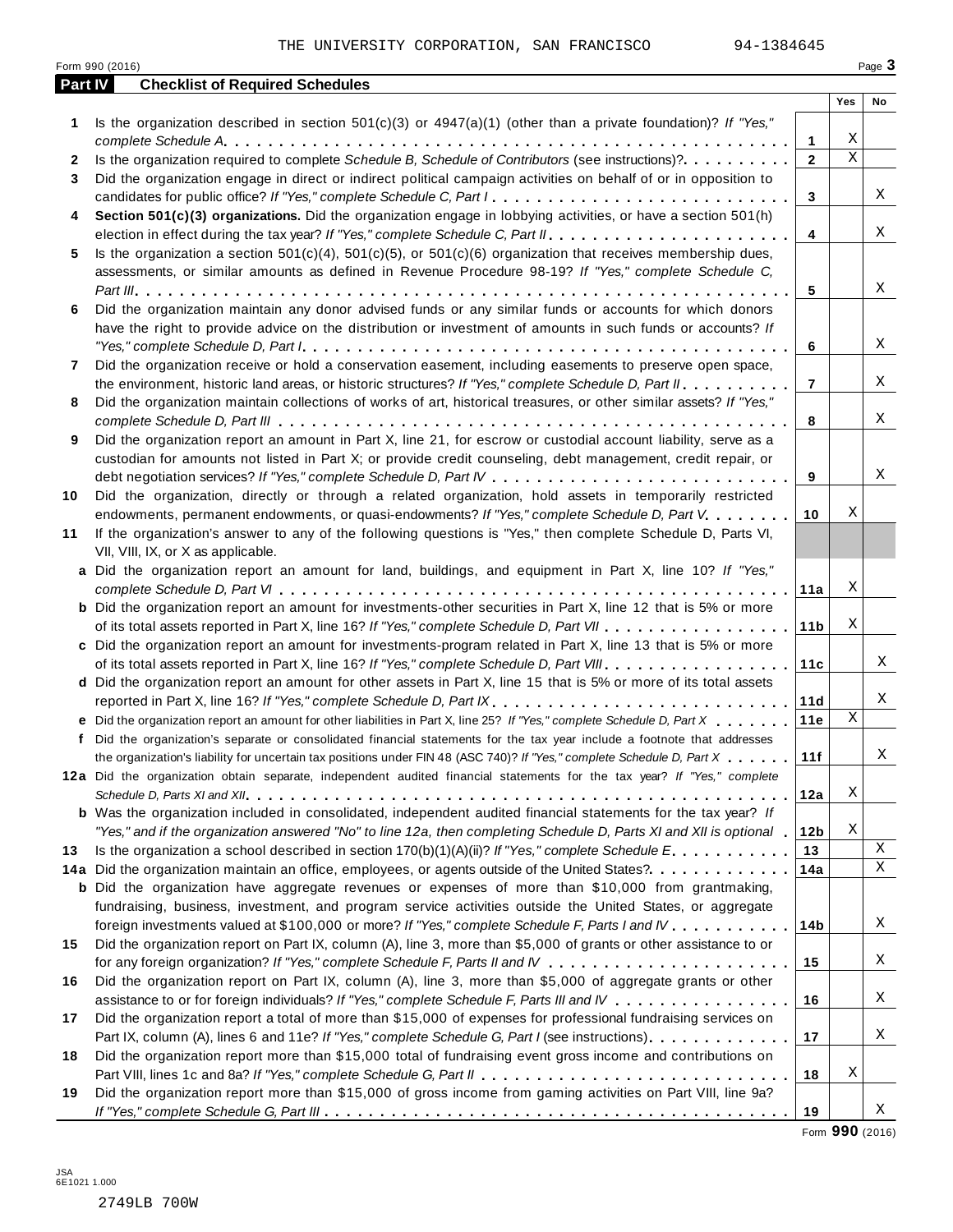| <b>Part IV</b> | <b>Checklist of Required Schedules (continued)</b>                                                                                          |                 |     |    |
|----------------|---------------------------------------------------------------------------------------------------------------------------------------------|-----------------|-----|----|
|                |                                                                                                                                             |                 | Yes | No |
| 20a            | Did the organization operate one or more hospital facilities? If "Yes," complete Schedule H.                                                | 20a             |     | X  |
| b              | If "Yes" to line 20a, did the organization attach a copy of its audited financial statements to this return?                                | 20 <sub>b</sub> |     |    |
| 21             | Did the organization report more than \$5,000 of grants or other assistance to any domestic organization or                                 |                 |     |    |
|                | domestic government on Part IX, column (A), line 1? If "Yes," complete Schedule I, Parts I and II.                                          | 21              | Χ   |    |
| 22             | Did the organization report more than \$5,000 of grants or other assistance to or for domestic individuals on                               |                 |     |    |
|                | Part IX, column (A), line 2? If "Yes," complete Schedule I, Parts I and III.                                                                | 22              |     | X  |
| 23             | Did the organization answer "Yes" to Part VII, Section A, line 3, 4, or 5 about compensation of the                                         |                 |     |    |
|                | organization's current and former officers, directors, trustees, key employees, and highest compensated                                     |                 |     |    |
|                |                                                                                                                                             | 23              | Χ   |    |
| 24 a           | Did the organization have a tax-exempt bond issue with an outstanding principal amount of more than                                         |                 |     |    |
|                | \$100,000 as of the last day of the year, that was issued after December 31, 2002? If "Yes," answer lines 24b                               |                 |     |    |
|                | through 24d and complete Schedule K. If "No," go to line 25a $\ldots \ldots \ldots \ldots \ldots \ldots \ldots \ldots \ldots \ldots \ldots$ | 24a             |     | Χ  |
| b              | Did the organization invest any proceeds of tax-exempt bonds beyond a temporary period exception?                                           | 24b             |     |    |
| c              | Did the organization maintain an escrow account other than a refunding escrow at any time during the year                                   |                 |     |    |
|                |                                                                                                                                             | 24c             |     |    |
| d              | Did the organization act as an "on behalf of" issuer for bonds outstanding at any time during the year?                                     | 24d             |     |    |
| 25 a           | Section 501(c)(3), 501(c)(4), and 501(c)(29) organizations. Did the organization engage in an excess benefit                                |                 |     |    |
|                | transaction with a disqualified person during the year? If "Yes," complete Schedule L, Part $l_1, \ldots, l_l, l_l$                         | 25a             |     | Χ  |
| b              | Is the organization aware that it engaged in an excess benefit transaction with a disqualified person in a prior                            |                 |     |    |
|                | year, and that the transaction has not been reported on any of the organization's prior Forms 990 or 990-EZ?                                |                 |     |    |
|                |                                                                                                                                             | 25 <sub>b</sub> |     | X  |
| 26             | Did the organization report any amount on Part X, line 5, 6, or 22 for receivables from or payables to any                                  |                 |     |    |
|                | current or former officers, directors, trustees, key employees, highest compensated employees, or                                           |                 |     |    |
|                |                                                                                                                                             | 26              |     | X  |
| 27             | Did the organization provide a grant or other assistance to an officer, director, trustee, key employee,                                    |                 |     |    |
|                | substantial contributor or employee thereof, a grant selection committee member, or to a 35% controlled                                     |                 |     |    |
|                | entity or family member of any of these persons? If "Yes," complete Schedule L, Part III.                                                   | 27              |     | Χ  |
| 28             | Was the organization a party to a business transaction with one of the following parties (see Schedule L,                                   |                 |     |    |
|                | Part IV instructions for applicable filing thresholds, conditions, and exceptions):                                                         |                 |     |    |
| а              | A current or former officer, director, trustee, or key employee? If "Yes," complete Schedule L, Part IV                                     | 28a             |     | Χ  |
| b              | A family member of a current or former officer, director, trustee, or key employee? If "Yes," complete                                      |                 |     |    |
|                |                                                                                                                                             | 28b             |     | Χ  |
| c              | An entity of which a current or former officer, director, trustee, or key employee (or a family member thereof)                             |                 |     |    |
|                | was an officer, director, trustee, or direct or indirect owner? If "Yes," complete Schedule L, Part IV.                                     | 28c             |     | Χ  |
| 29             | Did the organization receive more than \$25,000 in non-cash contributions? If "Yes," complete Schedule M.                                   | 29              | Χ   |    |
| 30             | Did the organization receive contributions of art, historical treasures, or other similar assets, or qualified                              |                 |     |    |
|                |                                                                                                                                             | 30              |     | Χ  |
| 31             | Did the organization liquidate, terminate, or dissolve and cease operations? If "Yes," complete Schedule N,                                 |                 |     |    |
|                |                                                                                                                                             | 31              |     | Χ  |
| 32             | Did the organization sell, exchange, dispose of, or transfer more than 25% of its net assets? If "Yes,"                                     |                 |     |    |
|                |                                                                                                                                             | 32              |     | Χ  |
| 33             | Did the organization own 100% of an entity disregarded as separate from the organization under Regulations                                  |                 |     |    |
|                | sections 301.7701-2 and 301.7701-3? If "Yes," complete Schedule R, Part $l_1, \ldots, l_l, l_l, \ldots, l_l, l_l, \ldots, l_l, l_l$         | 33              |     | Χ  |
| 34             | Was the organization related to any tax-exempt or taxable entity? If "Yes," complete Schedule R, Part II, III,                              |                 |     |    |
|                |                                                                                                                                             | 34              | Χ   |    |
| 35a            | Did the organization have a controlled entity within the meaning of section $512(b)(13)? \ldots \ldots \ldots \ldots$                       | 35a             |     | X  |
| b              | If "Yes" to line 35a, did the organization receive any payment from or engage in any transaction with a                                     |                 |     |    |
|                | controlled entity within the meaning of section 512(b)(13)? If "Yes," complete Schedule R, Part V, line 2                                   | 35 <sub>b</sub> |     |    |
| 36             | Section 501(c)(3) organizations. Did the organization make any transfers to an exempt non-charitable                                        |                 |     |    |
|                |                                                                                                                                             | 36              |     | Χ  |
| 37             | Did the organization conduct more than 5% of its activities through an entity that is not a related organization                            |                 |     |    |
|                | and that is treated as a partnership for federal income tax purposes? If "Yes," complete Schedule R,                                        |                 |     |    |
|                |                                                                                                                                             | 37              |     | Χ  |
| 38             | Did the organization complete Schedule O and provide explanations in Schedule O for Part VI, lines 11b and                                  |                 |     |    |
|                | 19? Note. All Form 990 filers are required to complete Schedule O.                                                                          | 38              | Χ   |    |

Form **990** (2016)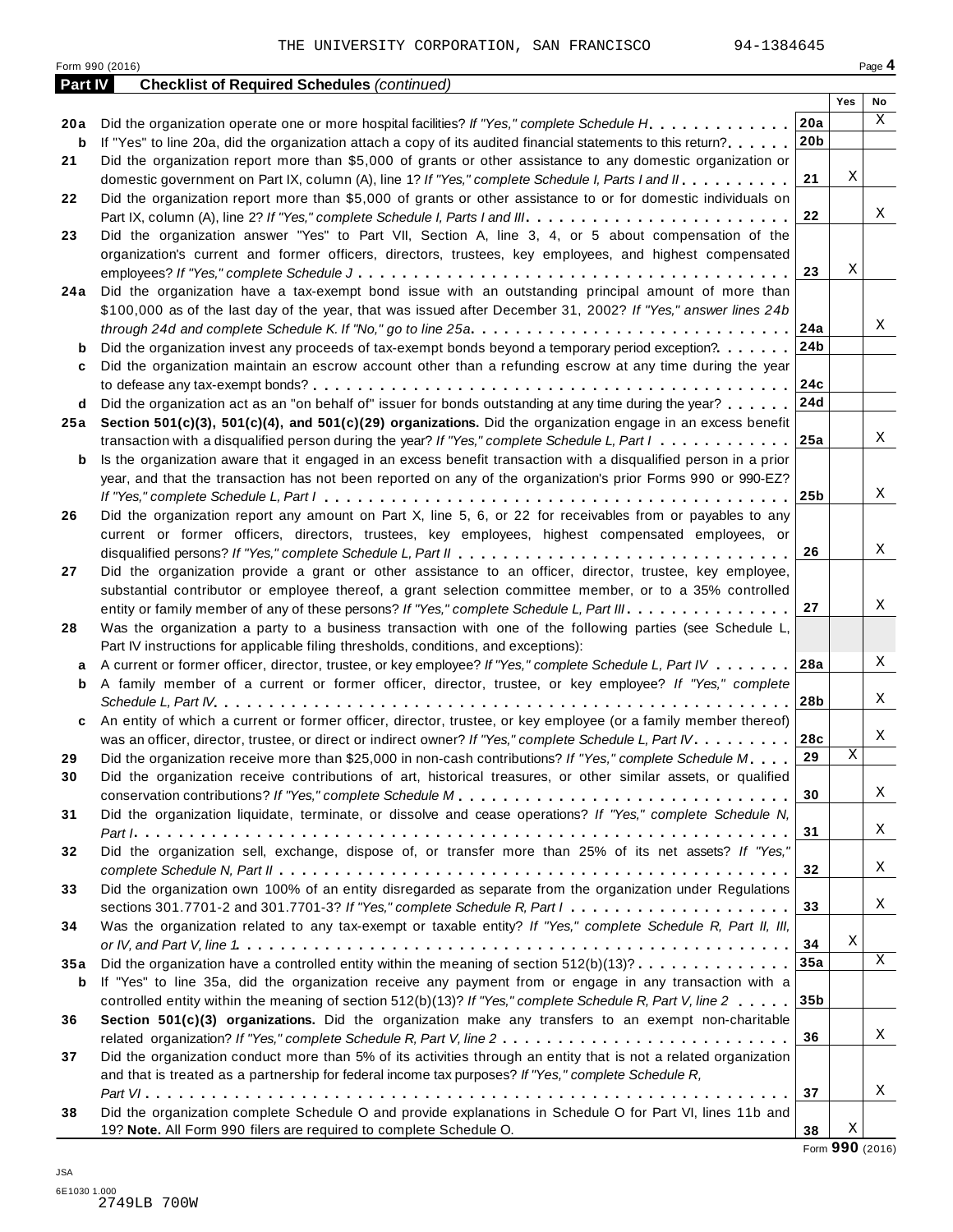THE UNIVERSITY CORPORATION, SAN FRANCISCO 94-1384645

|               | Form 990 (2016)                                                                                                                      |     |                 | Page $5$ |
|---------------|--------------------------------------------------------------------------------------------------------------------------------------|-----|-----------------|----------|
| <b>Part V</b> | <b>Statements Regarding Other IRS Filings and Tax Compliance</b>                                                                     |     |                 |          |
|               | Check if Schedule O contains a response or note to any line in this Part V                                                           |     |                 |          |
|               |                                                                                                                                      |     | Yes             | No       |
|               | 244<br>1a                                                                                                                            |     |                 |          |
|               | 0.<br>1b<br><b>b</b> Enter the number of Forms W-2G included in line 1a. Enter -0- if not applicable.                                |     |                 |          |
|               | c Did the organization comply with backup withholding rules for reportable payments to vendors and                                   |     |                 |          |
|               |                                                                                                                                      | 1c  | Χ               |          |
|               | 2a Enter the number of employees reported on Form W-3, Transmittal of Wage and Tax                                                   |     |                 |          |
|               | 193<br>Statements, filed for the calendar year ending with or within the year covered by this return. 2a                             |     |                 |          |
|               | <b>b</b> If at least one is reported on line 2a, did the organization file all required federal employment tax returns?              | 2b  | Χ               |          |
|               | Note. If the sum of lines 1a and 2a is greater than 250, you may be required to e-file (see instructions)                            |     |                 |          |
|               | 3a Did the organization have unrelated business gross income of \$1,000 or more during the year?                                     | 3a  |                 | Χ        |
|               | <b>b</b> If "Yes," has it filed a Form 990-T for this year? If "No" to line 3b, provide an explanation in Schedule O.                | 3b  |                 |          |
|               | 4a At any time during the calendar year, did the organization have an interest in, or a signature or other authority                 |     |                 |          |
|               | over, a financial account in a foreign country (such as a bank account, securities account, or other financial                       |     |                 |          |
|               |                                                                                                                                      | 4a  |                 | Χ        |
|               | <b>b</b> If "Yes," enter the name of the foreign country: $\blacktriangleright$                                                      |     |                 |          |
|               | See instructions for filing requirements for FinCEN Form 114, Report of Foreign Bank and Financial Accounts                          |     |                 |          |
|               | (FBAR).                                                                                                                              |     |                 |          |
|               | 5a Was the organization a party to a prohibited tax shelter transaction at any time during the tax year?                             | 5a  |                 | Х        |
|               | <b>b</b> Did any taxable party notify the organization that it was or is a party to a prohibited tax shelter transaction?            | 5b  |                 | Χ        |
|               | c If "Yes" to line 5a or 5b, did the organization file Form 8886-T?                                                                  | 5c  |                 |          |
|               | 6a Does the organization have annual gross receipts that are normally greater than \$100,000, and did the                            |     |                 |          |
|               | organization solicit any contributions that were not tax deductible as charitable contributions?                                     | 6a  |                 | X        |
|               | <b>b</b> If "Yes," did the organization include with every solicitation an express statement that such contributions or              |     |                 |          |
|               |                                                                                                                                      | 6b  |                 |          |
|               | 7 Organizations that may receive deductible contributions under section 170(c).                                                      |     |                 |          |
|               | a Did the organization receive a payment in excess of \$75 made partly as a contribution and partly for goods                        |     |                 |          |
|               |                                                                                                                                      | 7a  | Χ               |          |
|               | <b>b</b> If "Yes," did the organization notify the donor of the value of the goods or services provided?                             | 7b  | X               |          |
|               | c Did the organization sell, exchange, or otherwise dispose of tangible personal property for which it was                           |     |                 |          |
|               |                                                                                                                                      | 7c  |                 | Χ        |
|               |                                                                                                                                      |     |                 |          |
|               | e Did the organization receive any funds, directly or indirectly, to pay premiums on a personal benefit contract?                    | 7e  |                 | Χ        |
|               | f Did the organization, during the year, pay premiums, directly or indirectly, on a personal benefit contract?                       | 7f  |                 | X        |
|               | g If the organization received a contribution of qualified intellectual property, did the organization file Form 8899 as required?   | 7g  |                 |          |
|               | h If the organization received a contribution of cars, boats, airplanes, or other vehicles, did the organization file a Form 1098-C? | 7h  |                 |          |
| 8             | Sponsoring organizations maintaining donor advised funds. Did a donor advised fund maintained by the                                 |     |                 |          |
|               | sponsoring organization have excess business holdings at any time during the year?                                                   | 8   |                 |          |
| 9             | Sponsoring organizations maintaining donor advised funds.                                                                            |     |                 |          |
|               | a Did the sponsoring organization make any taxable distributions under section 4966?                                                 | 9a  |                 |          |
|               | <b>b</b> Did the sponsoring organization make a distribution to a donor, donor advisor, or related person?                           | 9b  |                 |          |
| 10            | Section 501(c)(7) organizations. Enter:                                                                                              |     |                 |          |
|               | 10a<br>a Initiation fees and capital contributions included on Part VIII, line 12                                                    |     |                 |          |
|               | 10b<br><b>b</b> Gross receipts, included on Form 990, Part VIII, line 12, for public use of club facilities.                         |     |                 |          |
| 11            | Section 501(c)(12) organizations. Enter:                                                                                             |     |                 |          |
|               | 11a                                                                                                                                  |     |                 |          |
|               | <b>b</b> Gross income from other sources (Do not net amounts due or paid to other sources                                            |     |                 |          |
|               | 11 <sub>b</sub>                                                                                                                      |     |                 |          |
|               | 12a Section 4947(a)(1) non-exempt charitable trusts. Is the organization filing Form 990 in lieu of Form 1041?                       | 12a |                 |          |
|               | <b>b</b> If "Yes," enter the amount of tax-exempt interest received or accrued during the year. 12b                                  |     |                 |          |
| 13            | Section 501(c)(29) qualified nonprofit health insurance issuers.                                                                     |     |                 |          |
|               | a Is the organization licensed to issue qualified health plans in more than one state?                                               | 13a |                 |          |
|               | Note. See the instructions for additional information the organization must report on Schedule O.                                    |     |                 |          |
|               | <b>b</b> Enter the amount of reserves the organization is required to maintain by the states in which                                |     |                 |          |
|               | 13 <sub>b</sub><br>the organization is licensed to issue qualified health plans $\ldots$ ,                                           |     |                 |          |
|               | 13c<br>c Enter the amount of reserves on hand                                                                                        |     |                 |          |
|               | 14a Did the organization receive any payments for indoor tanning services during the tax year?                                       | 14a |                 | Χ        |
|               | <b>b</b> If "Yes," has it filed a Form 720 to report these payments? If "No," provide an explanation in Schedule $0 \ldots \ldots$   | 14b |                 |          |
| <b>JSA</b>    | 6E1040 1.000                                                                                                                         |     | Form 990 (2016) |          |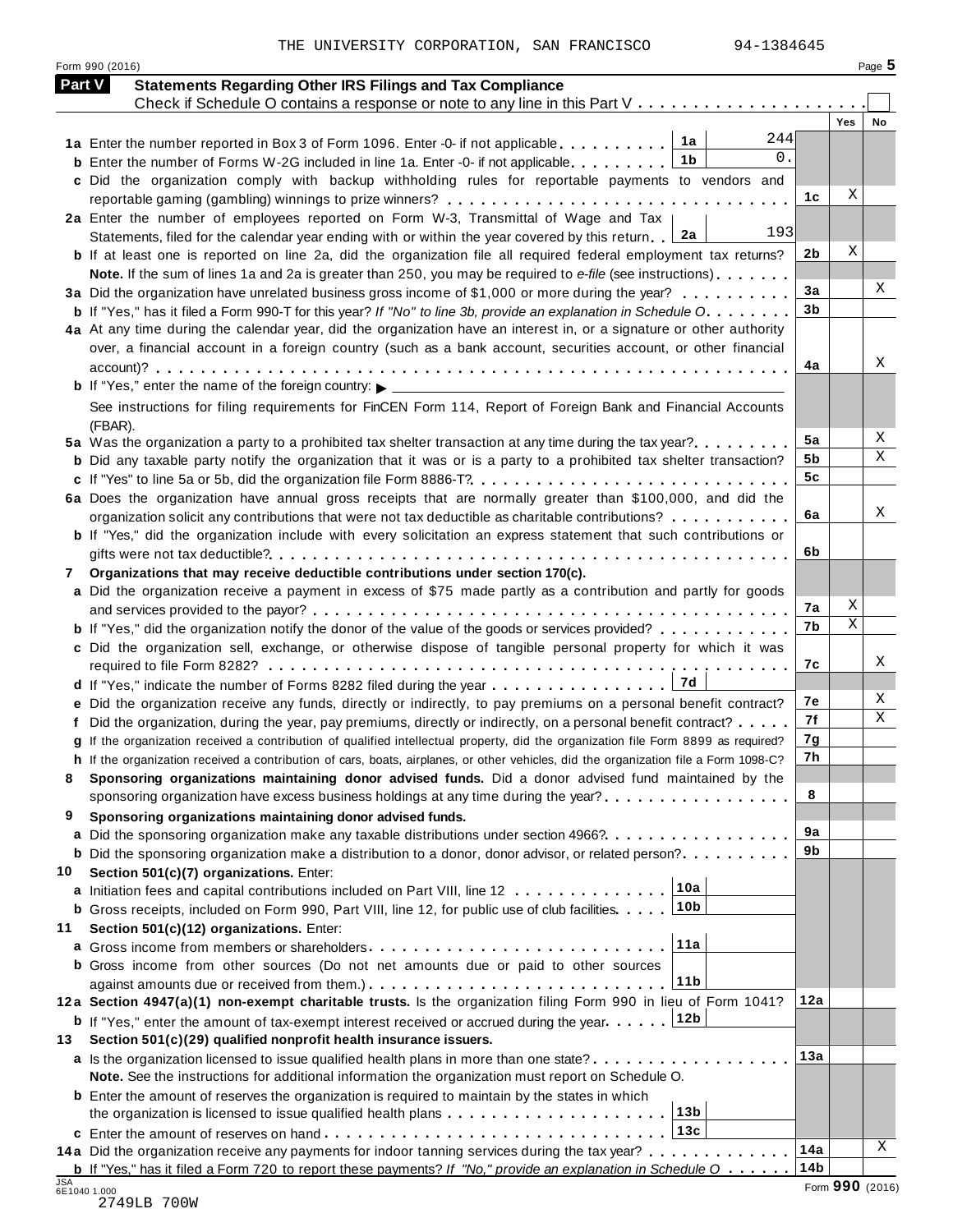|                | 94-1384645<br>THE UNIVERSITY CORPORATION, SAN FRANCISCO<br>Form 990 (2016)                                                                                                                                                              |                 |     | Page $6$ |
|----------------|-----------------------------------------------------------------------------------------------------------------------------------------------------------------------------------------------------------------------------------------|-----------------|-----|----------|
| <b>Part VI</b> | Governance, Management, and Disclosure For each "Yes" response to lines 2 through 7b below, and for a "No"<br>response to line 8a, 8b, or 10b below, describe the circumstances, processes, or changes in Schedule O. See instructions. |                 |     |          |
|                |                                                                                                                                                                                                                                         |                 |     | X        |
|                | <b>Section A. Governing Body and Management</b>                                                                                                                                                                                         |                 |     |          |
|                |                                                                                                                                                                                                                                         |                 | Yes | No       |
|                | 18<br>1a                                                                                                                                                                                                                                |                 |     |          |
|                | 1a Enter the number of voting members of the governing body at the end of the tax year                                                                                                                                                  |                 |     |          |
|                | If there are material differences in voting rights among members of the governing body, or if the governing                                                                                                                             |                 |     |          |
|                | body delegated broad authority to an executive committee or similar committee, explain in Schedule O.<br>1b                                                                                                                             |                 |     |          |
| b              | Enter the number of voting members included in line 1a, above, who are independent                                                                                                                                                      |                 |     |          |
| $\mathbf{2}$   | Did any officer, director, trustee, or key employee have a family relationship or a business relationship with                                                                                                                          | 2               |     | Χ        |
| 3              | Did the organization delegate control over management duties customarily performed by or under the direct                                                                                                                               |                 |     |          |
|                | supervision of officers, directors, or trustees, or key employees to a management company or other person?                                                                                                                              | 3               |     | Χ        |
| 4              | Did the organization make any significant changes to its governing documents since the prior Form 990 was filed?                                                                                                                        | 4               |     | X        |
| 5              | Did the organization become aware during the year of a significant diversion of the organization's assets?                                                                                                                              | 5               |     | X        |
| 6              |                                                                                                                                                                                                                                         | 6               |     | X        |
| 7a             | Did the organization have members, stockholders, or other persons who had the power to elect or appoint                                                                                                                                 |                 |     |          |
|                |                                                                                                                                                                                                                                         | 7a              | Χ   |          |
|                | <b>b</b> Are any governance decisions of the organization reserved to (or subject to approval by) members,                                                                                                                              |                 |     |          |
|                |                                                                                                                                                                                                                                         | 7b              | Χ   |          |
| 8              | Did the organization contemporaneously document the meetings held or written actions undertaken during                                                                                                                                  |                 |     |          |
|                | the year by the following:                                                                                                                                                                                                              |                 |     |          |
| a              |                                                                                                                                                                                                                                         | 8a              | Χ   |          |
| b              |                                                                                                                                                                                                                                         | 8b              | Χ   |          |
| 9              | Is there any officer, director, trustee, or key employee listed in Part VII, Section A, who cannot be reached at<br>the organization's mailing address? If "Yes," provide the names and addresses in Schedule O                         | 9               |     | X        |
|                | Section B. Policies (This Section B requests information about policies not required by the Internal Revenue Code.)                                                                                                                     |                 |     |          |
|                |                                                                                                                                                                                                                                         |                 | Yes | No       |
|                | 10a Did the organization have local chapters, branches, or affiliates?                                                                                                                                                                  | 10a             |     | X        |
|                | <b>b</b> If "Yes," did the organization have written policies and procedures governing the activities of such chapters,                                                                                                                 |                 |     |          |
|                | affiliates, and branches to ensure their operations are consistent with the organization's exempt purposes?                                                                                                                             | 10 <sub>b</sub> |     |          |
| 11 a           | Has the organization provided a complete copy of this Form 990 to all members of its governing body before filing the form?                                                                                                             | 11a             | Χ   |          |
| b              | Describe in Schedule O the process, if any, used by the organization to review this Form 990.                                                                                                                                           |                 |     |          |
| 12a            | Did the organization have a written conflict of interest policy? If "No," go to line 13                                                                                                                                                 | 12a             | Χ   |          |
| b              | Were officers, directors, or trustees, and key employees required to disclose annually interests that could give                                                                                                                        |                 |     |          |
|                |                                                                                                                                                                                                                                         | 12 <sub>b</sub> | Χ   |          |
| c              | Did the organization regularly and consistently monitor and enforce compliance with the policy? If "Yes,"                                                                                                                               |                 |     |          |
|                |                                                                                                                                                                                                                                         | 12c             | X   |          |
| 13             | Did the organization have a written whistleblower policy?                                                                                                                                                                               | 13              | Χ   |          |
| 14             | Did the organization have a written document retention and destruction policy?                                                                                                                                                          | 14              | Χ   |          |
| 15             | Did the process for determining compensation of the following persons include a review and approval by                                                                                                                                  |                 |     |          |
|                | independent persons, comparability data, and contemporaneous substantiation of the deliberation and decision?                                                                                                                           |                 |     | Χ        |
| a              |                                                                                                                                                                                                                                         | 15a             |     | X        |
| b              |                                                                                                                                                                                                                                         | 15 <sub>b</sub> |     |          |
|                | If "Yes" to line 15a or 15b, describe the process in Schedule O (see instructions).                                                                                                                                                     |                 |     |          |
| 16a            | Did the organization invest in, contribute assets to, or participate in a joint venture or similar arrangement                                                                                                                          | 16a             |     | Χ        |
|                |                                                                                                                                                                                                                                         |                 |     |          |
| b              | If "Yes," did the organization follow a written policy or procedure requiring the organization to evaluate its<br>participation in joint venture arrangements under applicable federal tax law, and take steps to safeguard the         |                 |     |          |
|                |                                                                                                                                                                                                                                         | 16 <sub>b</sub> |     |          |
|                |                                                                                                                                                                                                                                         |                 |     |          |

## **Section C. Disclosure**

**17** List the states with which a copy of this Form 990 is required to be filed  $\sum_{n=1}^{\infty}$ 

**18** Section 6104 requires an organization to make its Forms 1023 (or 1024 if applicable), 990, and 990-T (Section 501(c)(3)s only) available for public inspection. Indicate how you made these available. Check all that apply.

 $\boxed{\text{X}}$  Own website  $\boxed{\text{A}}$  Another's website  $\boxed{\text{X}}$  Upon request  $\boxed{\text{O}}$  Other *(explain in Schedule O)* Another's website

- **19** Describe in Schedule O whether (and if so, how) the organization made its governing documents, conflict of interest policy, and financial statements available to the public during the tax year.
- **20** nnancial statements available to the public during the tax year.<br>State the name, address, and telephone number of the person who possesses the organization's books and records:<br>TAMMIE RIDGELL 1600 HOLLOWAY AVENUE, ADM 361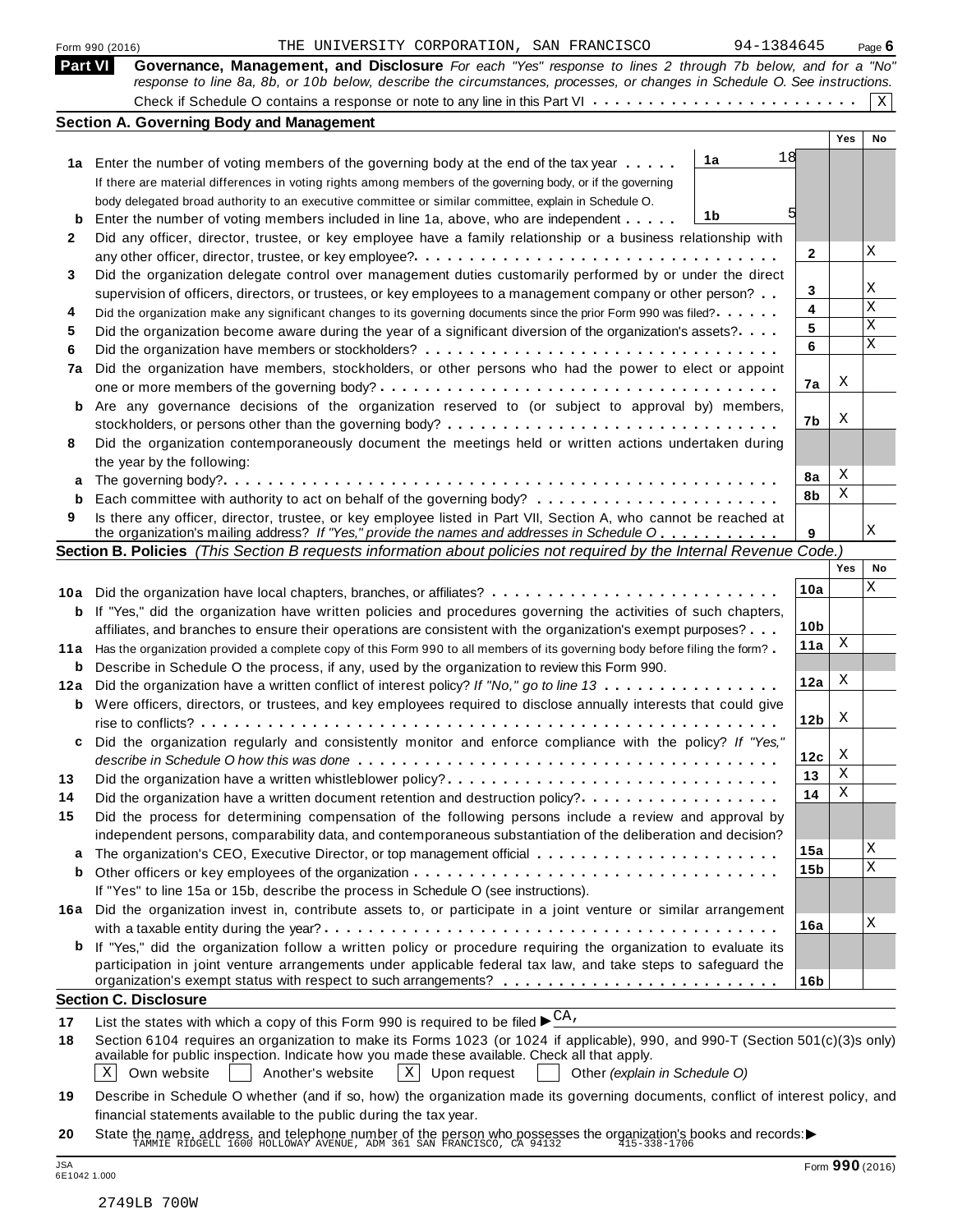| <b>Part VII</b> | Compensation of Officers, Directors, Trustees, Key Employees, Highest Compensated Employees, and<br><b>Independent Contractors</b> |
|-----------------|------------------------------------------------------------------------------------------------------------------------------------|
|                 | Check if Schedule O contains a response or note to any line in this Part VII                                                       |
|                 | Section A. Officers, Directors, Trustees, Key Employees, and Highest Compensated Employees                                         |
|                 | 1a Complete this table for all persons required to be listed. Report compensation for the calendar year ending with or within the  |

organization's tax year.

anization's lax year.<br>● List all of the organization's **current** officers, directors, trustees (whether individuals or organizations), regardless of amount of<br>nnensation Enter -0- in columns (D) (E) and (E) if no compensa compensation. Enter -0- in columns (D), (E), and (F) if no compensation was paid.

• List all of the organization's **current** key employees, if any. See instructions for definition of "key employee."<br>● List the experientials five expect highest expressed explores (other than an efficer director of

**Example in the organization's current** key employees, if any. See instructions for definition of key employee.<br>• List the organization's five **current** highest compensated employees (other than an officer, director, trust who received reportable compensation (Box 5 of Form W-2 and/or Box 7 of Form 1099-MISC) of more than \$100,000 from the

organization and any related organizations.<br>• List all of the organization's **former** officers, key employees, and highest compensated employees who received more than<br>\$1.00.000 of reportable componention from the erganiza \$100,000 of reportable compensation from the organization and any related organizations.

% List all of the organization's **former directors or trustees** that received, in the capacity as a former director or trustee of the organization, more than \$10,000 of reportable compensation from the organization and any related organizations.

List persons in the following order: individual trustees or directors; institutional trustees; officers; key employees; highest compensated employees; and former such persons.

Check this box if neither the organization nor any related organization compensated any current officer, director, or trustee.

| (A)                            | (B)                                                            |                                   |                       | (C)     | Position     | (do not check more than one     |        | (D)                                    | (E)                              | (F)                                                                      |
|--------------------------------|----------------------------------------------------------------|-----------------------------------|-----------------------|---------|--------------|---------------------------------|--------|----------------------------------------|----------------------------------|--------------------------------------------------------------------------|
| Name and Title                 | Average<br>hours per                                           |                                   |                       |         |              | box, unless person is both an   |        | Reportable<br>compensation             | Reportable<br>compensation from  | Estimated<br>amount of                                                   |
|                                | week (list an                                                  |                                   |                       |         |              | officer and a director/trustee) |        | from                                   | related                          | other                                                                    |
|                                | hours for<br>related<br>organizations<br>below dotted<br>line) | or director<br>Individual trustee | Institutional trustee | Officer | Key employee | Highest compensated<br>employee | Former | the<br>organization<br>(W-2/1099-MISC) | organizations<br>(W-2/1099-MISC) | compensation<br>from the<br>organization<br>and related<br>organizations |
| (1) TREVOR GETZ                | 1.00                                                           |                                   |                       |         |              |                                 |        |                                        |                                  |                                                                          |
| CHAIR                          | 40.00                                                          | Χ                                 |                       | Χ       |              |                                 |        | 0.                                     | 121,919.                         | 55,860.                                                                  |
| (2) MICHAEL POTEPAN            | 1.00                                                           |                                   |                       |         |              |                                 |        |                                        |                                  |                                                                          |
| VICE-CHAIR                     | 40.00                                                          | Χ                                 |                       | Χ       |              |                                 |        | $\boldsymbol{0}$ .                     | 84,089.                          | 48,656.                                                                  |
| (3) ALISON SANDERS             | 1.00                                                           |                                   |                       |         |              |                                 |        |                                        |                                  |                                                                          |
| SECRETARY/PRESIDENT'S DESIGNEE | 40.00                                                          | Χ                                 |                       | Χ       |              |                                 |        | $0$ .                                  | 154,341.                         | 48,614.                                                                  |
| (4) JASON PORTH                | 40.00                                                          |                                   |                       |         |              |                                 |        |                                        |                                  |                                                                          |
| EXECUTIVE DIRECTOR             | 0.                                                             | Χ                                 |                       | Χ       |              |                                 |        | 0.                                     | 143,072.                         | 49,929.                                                                  |
| (5) BRIAN BEATTY               | 1.00                                                           |                                   |                       |         |              |                                 |        |                                        |                                  |                                                                          |
| <b>DIRECTOR</b>                | 40.00                                                          | Χ                                 |                       |         |              |                                 |        | 0.                                     | 160,496.                         | 67,279.                                                                  |
| (6) TROI CARLETON              | 1.00                                                           |                                   |                       |         |              |                                 |        |                                        |                                  |                                                                          |
| <b>DIRECTOR</b>                | 40.00                                                          | Χ                                 |                       |         |              |                                 |        | 0.                                     | 98,622.                          | 50, 395.                                                                 |
| (7) GENE CHELBERG              | 1.00                                                           |                                   |                       |         |              |                                 |        |                                        |                                  |                                                                          |
| <b>DIRECTOR</b>                | 40.00                                                          | Χ                                 |                       |         |              |                                 |        | 0.                                     | 136,917.                         | 55,336.                                                                  |
| (8) NEIL COHEN                 | 1.00                                                           |                                   |                       |         |              |                                 |        |                                        |                                  |                                                                          |
| <b>DIRECTOR</b>                | 0.                                                             | Χ                                 |                       |         |              |                                 |        | 0.                                     | 10,663.                          | 0.                                                                       |
| (9) KATHY O'DONNELL            | 1.00                                                           |                                   |                       |         |              |                                 |        |                                        |                                  |                                                                          |
| <b>DIRECTOR</b>                | 40.00                                                          | X                                 |                       |         |              |                                 |        | 0.                                     | 150,513.                         | 40,232.                                                                  |
| (10) HRAG KALEBJIAN            | 1.00                                                           |                                   |                       |         |              |                                 |        |                                        |                                  |                                                                          |
| <b>DIRECTOR</b>                | 0.                                                             | Χ                                 |                       |         |              |                                 |        | $0$ .                                  | $0$ .                            | 0.                                                                       |
| (11) JAY ORENDORFF             | 1.00                                                           |                                   |                       |         |              |                                 |        |                                        |                                  |                                                                          |
| VICE PRESIDENT                 | 40.00                                                          | Χ                                 |                       | Χ       |              |                                 |        | 0.                                     | 138,618.                         | 44,439.                                                                  |
| (12) KAL SALAMA                | 1.00                                                           |                                   |                       |         |              |                                 |        |                                        |                                  |                                                                          |
| <b>DIRECTOR</b>                | 0.                                                             | X                                 |                       |         |              |                                 |        | 0.                                     | $0$ .                            | 0.                                                                       |
| (13) ROB STRONG                | 1.00                                                           |                                   |                       |         |              |                                 |        |                                        |                                  |                                                                          |
| <b>DIRECTOR</b>                | 40.00                                                          | X                                 |                       |         |              |                                 |        | $0$ .                                  | 10,603.                          | 0.                                                                       |
| (14) BONNIE LI VICTORINO       | 1.00                                                           |                                   |                       |         |              |                                 |        |                                        |                                  |                                                                          |
| <b>DIRECTOR</b>                | 40.00                                                          | Χ                                 |                       |         |              |                                 |        | $0$ .                                  | 79,393.                          | 47,617.                                                                  |

6E1041 1.000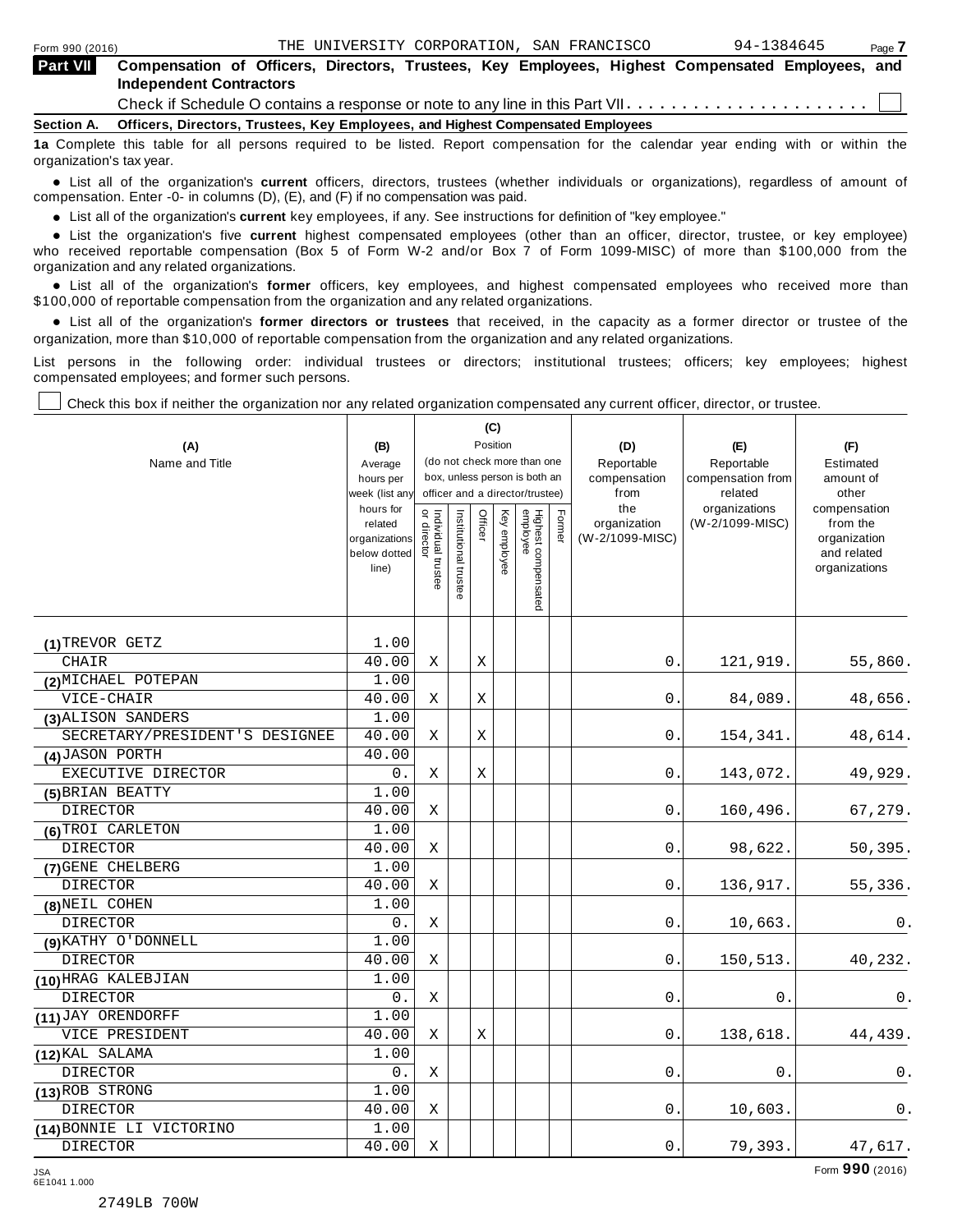|  | Form 990 (2016) |  |
|--|-----------------|--|
|  |                 |  |

| (A)<br>Name and title                                                                                                                                                                                                                                                                               | (B)<br>Average<br>hours per<br>week (list any<br>hours for |                                     |                       | (C)<br>Position |              | (do not check more than one<br>box, unless person is both an<br>officer and a director/trustee) |        | (D)<br>Reportable<br>compensation<br>from<br>the | (E)<br>Reportable<br>compensation from<br>related<br>organizations | (F)<br>Estimated<br>amount of<br>other<br>compensation   |
|-----------------------------------------------------------------------------------------------------------------------------------------------------------------------------------------------------------------------------------------------------------------------------------------------------|------------------------------------------------------------|-------------------------------------|-----------------------|-----------------|--------------|-------------------------------------------------------------------------------------------------|--------|--------------------------------------------------|--------------------------------------------------------------------|----------------------------------------------------------|
|                                                                                                                                                                                                                                                                                                     | related<br>organizations<br>below dotted<br>line)          | Individual trustee<br>  or director | Institutional trustee | Officer         | Key employee | Highest compensated<br>employee                                                                 | Former | organization<br>(W-2/1099-MISC)                  | (W-2/1099-MISC)                                                    | from the<br>organization<br>and related<br>organizations |
| CELIA LOBUONO GONZALEZ<br>(15)<br>STUDENT REPRESENTATIVE                                                                                                                                                                                                                                            | 1.00<br>$0$ .                                              | Χ                                   |                       |                 |              |                                                                                                 |        | 0.                                               | 0                                                                  | 0.                                                       |
| (16) RICHARD SCHWANBECK<br>STUDENT REPRESENTATIVE                                                                                                                                                                                                                                                   | 1.00<br>$0$ .                                              | Χ                                   |                       |                 |              |                                                                                                 |        | 0.                                               | 0                                                                  | 0.                                                       |
| (17) JORDAN THOMAS<br>STUDENT REPRESENTATIVE<br>(18) MAUREEN PASAG                                                                                                                                                                                                                                  | 1.00<br>0.                                                 | Χ                                   |                       |                 |              |                                                                                                 |        | 0.                                               | 0                                                                  | 0.                                                       |
| VP ADMIN/FIN DES THRU 08/2016<br>(19) GRACE CRICKETT                                                                                                                                                                                                                                                | 1.00<br>40.00<br>1.00                                      | Χ                                   |                       | Χ               |              |                                                                                                 |        | 0.                                               | 136,870.                                                           | 41,884.                                                  |
| VP ADMIN/FIN DES AS OF 09/2016                                                                                                                                                                                                                                                                      | 40.00                                                      | Χ                                   |                       | Χ               |              |                                                                                                 |        | 0.                                               | 163,145.                                                           | 62,560.                                                  |
|                                                                                                                                                                                                                                                                                                     |                                                            |                                     |                       |                 |              |                                                                                                 |        |                                                  |                                                                    |                                                          |
|                                                                                                                                                                                                                                                                                                     |                                                            |                                     |                       |                 |              |                                                                                                 |        |                                                  |                                                                    |                                                          |
|                                                                                                                                                                                                                                                                                                     |                                                            |                                     |                       |                 |              |                                                                                                 |        |                                                  |                                                                    |                                                          |
|                                                                                                                                                                                                                                                                                                     |                                                            |                                     |                       |                 |              |                                                                                                 |        |                                                  |                                                                    |                                                          |
|                                                                                                                                                                                                                                                                                                     |                                                            |                                     |                       |                 |              |                                                                                                 |        |                                                  |                                                                    |                                                          |
| 1b Sub-total                                                                                                                                                                                                                                                                                        |                                                            |                                     |                       |                 |              |                                                                                                 |        | 0.                                               | 1,289,246.                                                         | 508, 357.                                                |
| c Total from continuation sheets to Part VII, Section A                                                                                                                                                                                                                                             |                                                            |                                     |                       |                 |              |                                                                                                 |        | 0.<br>0.                                         | 300,015.<br>1,589,261.                                             | 104,444.<br>612,801.                                     |
| 2 Total number of individuals (including but not limited to those listed above) who received more than \$100,000 of<br>reportable compensation from the organization ▶                                                                                                                              |                                                            | 0.                                  |                       |                 |              |                                                                                                 |        |                                                  |                                                                    |                                                          |
| Did the organization list any former officer, director, or trustee, key employee, or highest compensated<br>3                                                                                                                                                                                       |                                                            |                                     |                       |                 |              |                                                                                                 |        |                                                  |                                                                    | <b>Yes</b><br>No.<br>X                                   |
| employee on line 1a? If "Yes," complete Schedule J for such individual<br>For any individual listed on line 1a, is the sum of reportable compensation and other compensation from the<br>4<br>organization and related organizations greater than \$150,000? If "Yes," complete Schedule J for such |                                                            |                                     |                       |                 |              |                                                                                                 |        |                                                  |                                                                    | 3                                                        |
| Did any person listed on line 1a receive or accrue compensation from any unrelated organization or individual<br>5.                                                                                                                                                                                 |                                                            |                                     |                       |                 |              |                                                                                                 |        |                                                  |                                                                    | Χ<br>4                                                   |
| for services rendered to the organization? If "Yes," complete Schedule J for such person<br><b>Section B. Independent Contractors</b>                                                                                                                                                               |                                                            |                                     |                       |                 |              |                                                                                                 |        |                                                  |                                                                    | х<br>5                                                   |
| Complete this table for your five highest compensated independent contractors that received more than \$100,000 of<br>1.<br>compensation from the organization. Report compensation for the calendar year ending with or within the organization's tax<br>year.                                     |                                                            |                                     |                       |                 |              |                                                                                                 |        |                                                  |                                                                    |                                                          |
| (A)<br>Name and business address                                                                                                                                                                                                                                                                    |                                                            |                                     |                       |                 |              |                                                                                                 |        | (B)<br>Description of services                   |                                                                    | (C)<br>Compensation                                      |
|                                                                                                                                                                                                                                                                                                     |                                                            |                                     |                       |                 |              |                                                                                                 |        |                                                  |                                                                    |                                                          |
|                                                                                                                                                                                                                                                                                                     |                                                            |                                     |                       |                 |              |                                                                                                 |        |                                                  |                                                                    |                                                          |

 $0.$ 

JSA Form **990** (2016) 6E1055 2.000 2749LB 700W

more than \$100,000 in compensation from the organization  $\blacktriangleright$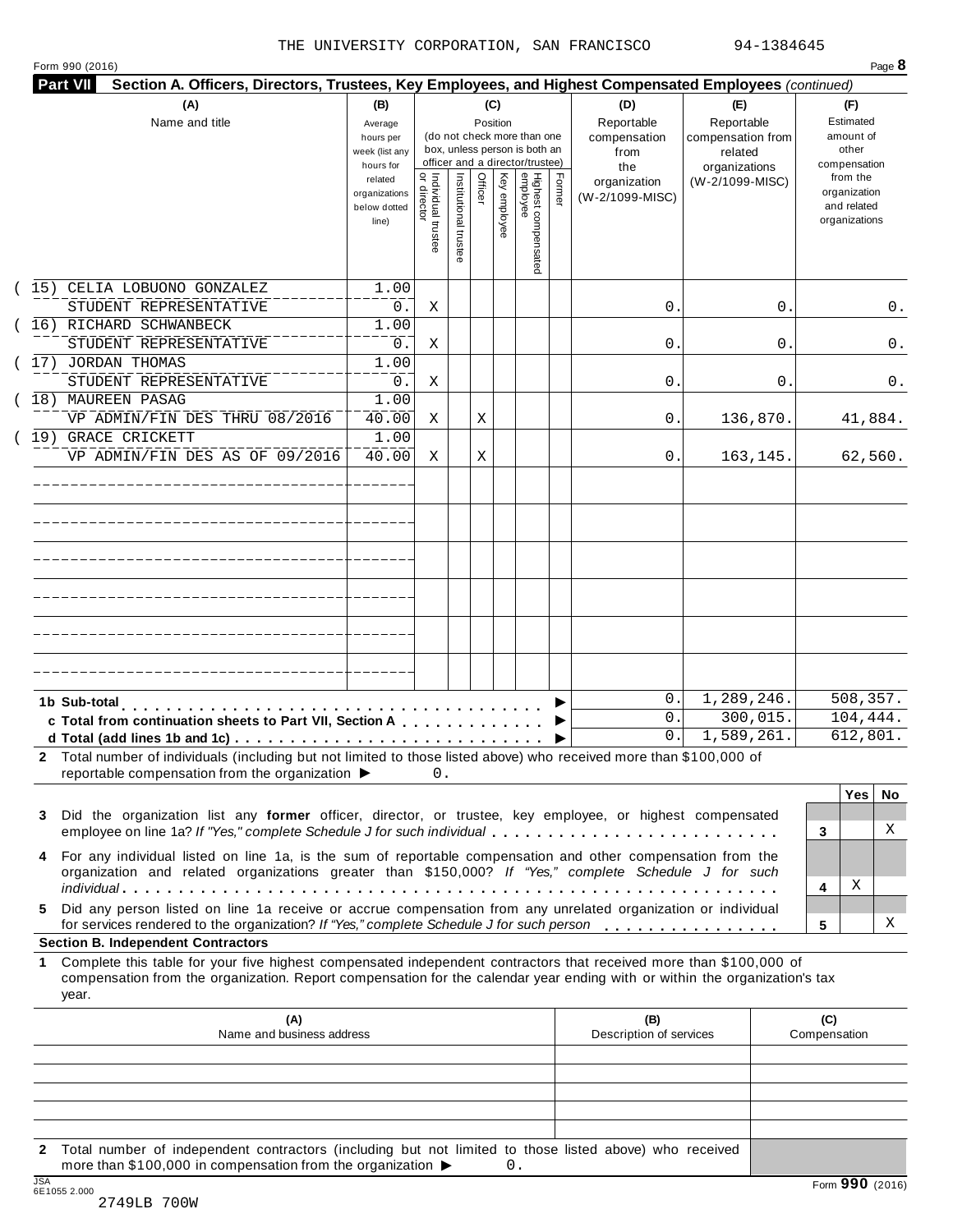|                                                                  | <b>Part VIII</b>                           | <b>Statement of Revenue</b>                                                                                                                                                                                                                                                                                                              |                                                |                                                                          |                                                                          |                                                            |                                         |                                                                  |
|------------------------------------------------------------------|--------------------------------------------|------------------------------------------------------------------------------------------------------------------------------------------------------------------------------------------------------------------------------------------------------------------------------------------------------------------------------------------|------------------------------------------------|--------------------------------------------------------------------------|--------------------------------------------------------------------------|------------------------------------------------------------|-----------------------------------------|------------------------------------------------------------------|
|                                                                  |                                            |                                                                                                                                                                                                                                                                                                                                          |                                                |                                                                          | (A)<br>Total revenue                                                     | (B)<br>Related or<br>exempt<br>function<br>revenue         | (C)<br>Unrelated<br>business<br>revenue | (D)<br>Revenue<br>excluded from tax<br>under sections<br>512-514 |
| <b>Contributions, Gifts, Grants</b><br>and Other Similar Amounts | 1a<br>$\mathbf b$<br>c<br>d<br>е<br>f<br>g | Federated campaigns<br>Membership dues<br>Fundraising events <b>Fundraising</b><br>Related organizations <b>contains</b> and <b>Related</b> organizations<br>Government grants (contributions)<br>All other contributions, gifts, grants,<br>and similar amounts not included above<br>Noncash contributions included in lines 1a-1f: \$ | 1a<br>1 b<br>1с<br>1d<br>1е<br>1f              | 78,292.<br>137,892.<br>1,791,988.<br>20,674.<br>9,616,771.<br>1,085,346. |                                                                          |                                                            |                                         |                                                                  |
|                                                                  | h                                          | Total. Add lines 1a-1f ▶                                                                                                                                                                                                                                                                                                                 |                                                | <b>Business Code</b>                                                     | 11,645,617.                                                              |                                                            |                                         |                                                                  |
| Program Service Revenue                                          | 2a<br>b<br>c<br>d<br>е<br>f                | PROJECT REVENUE<br>FACILITIES RENTAL<br>COMMISSIONS EARNED<br>REGISTRATION FEES<br>OTHER OPERATING REVENUE<br>All other program service revenue<br>Total. Add lines 2a-2f ▶                                                                                                                                                              |                                                | 611710<br>611710<br>611710<br>611710<br>611710                           | 2,626,167.<br>2,073,641.<br>890,484.<br>443,446<br>86,686.<br>6,120,424. | 2,626,167.<br>2,073,641.<br>890,484.<br>443,446.<br>86,686 |                                         |                                                                  |
|                                                                  | g<br>3                                     | Investment<br>income                                                                                                                                                                                                                                                                                                                     | (including)<br>dividends,                      | interest,                                                                |                                                                          |                                                            |                                         |                                                                  |
|                                                                  | 4<br>5                                     | and other similar amounts).<br>Income from investment of tax-exempt bond proceeds $\blacksquare$                                                                                                                                                                                                                                         | (i) Real                                       | (ii) Personal                                                            | 420,254<br>$\mathsf{0}$ .<br>$\mathbf{0}$ .                              |                                                            |                                         | 420,254.                                                         |
|                                                                  | 6a<br>$\mathbf b$<br>c<br>d                | Gross rents <b>Container</b><br>Less: rental expenses<br>Rental income or (loss)<br>Net rental income or (loss) $\cdots$ $\cdots$ $\cdots$ $\cdots$ $\cdots$                                                                                                                                                                             |                                                |                                                                          | 0.                                                                       |                                                            |                                         |                                                                  |
|                                                                  | 7a<br>b                                    | Gross amount from sales of<br>assets other than inventory<br>Less: cost or other basis                                                                                                                                                                                                                                                   | (i) Securities<br>15, 346, 311.<br>14,083,255. | (ii) Other                                                               |                                                                          |                                                            |                                         |                                                                  |
|                                                                  | с                                          | and sales expenses<br>Gain or (loss)                                                                                                                                                                                                                                                                                                     | 1,263,056.                                     |                                                                          | 1,263,056.                                                               |                                                            |                                         | 1,263,056                                                        |
| Other Revenue                                                    | d<br>8а                                    | Gross income from fundraising<br>events (not including \$<br>of contributions reported on line 1c).<br>See Part IV, line 18 and the same state of the same state of the same state of the same state of the same state of the same state of the same state of the same state of the same state of the same state of the same state of    | 137,892.                                       | 161,956.<br>267,439.                                                     |                                                                          |                                                            |                                         |                                                                  |
|                                                                  | b<br>c<br>9а                               | Less: direct expenses<br>Net income or (loss) from fundraising events $\ldots$<br>Gross income from gaming activities.                                                                                                                                                                                                                   | b                                              |                                                                          | $-105, 483.$                                                             |                                                            |                                         | $-105, 483.$                                                     |
|                                                                  | b                                          | See Part IV, line 19 a<br>Less: direct expenses b                                                                                                                                                                                                                                                                                        |                                                | $\mathbf{0}$ .<br>0.                                                     | $\mathbf{0}$ .                                                           |                                                            |                                         |                                                                  |
|                                                                  | с<br>10a                                   | Net income or (loss) from gaming activities ________ ▶<br>Gross<br>sales of inventory, less<br>returns and allowances and allowances                                                                                                                                                                                                     |                                                | 1,757,240.                                                               |                                                                          |                                                            |                                         |                                                                  |
|                                                                  | b                                          | Net income or (loss) from sales of inventory $\blacktriangleright$                                                                                                                                                                                                                                                                       | $\mathbf{b}$                                   | 870,866.                                                                 | 886, 374.                                                                | 886, 374.                                                  |                                         |                                                                  |
|                                                                  |                                            | Miscellaneous Revenue                                                                                                                                                                                                                                                                                                                    |                                                | <b>Business Code</b>                                                     |                                                                          |                                                            |                                         |                                                                  |
|                                                                  | 11a<br>b                                   |                                                                                                                                                                                                                                                                                                                                          |                                                |                                                                          |                                                                          |                                                            |                                         |                                                                  |
|                                                                  | с                                          |                                                                                                                                                                                                                                                                                                                                          |                                                |                                                                          |                                                                          |                                                            |                                         |                                                                  |
|                                                                  | d<br>e                                     | All other revenue entitled and the state of the state of the state of the state of the state of the state of the state of the state of the state of the state of the state of the state of the state of the state of the state                                                                                                           |                                                |                                                                          | $\mathbf{0}$ .                                                           |                                                            |                                         |                                                                  |
| <b>JSA</b>                                                       | 12                                         |                                                                                                                                                                                                                                                                                                                                          |                                                |                                                                          | 20, 230, 242.                                                            | 7,006,798.                                                 |                                         | 1,577,827.                                                       |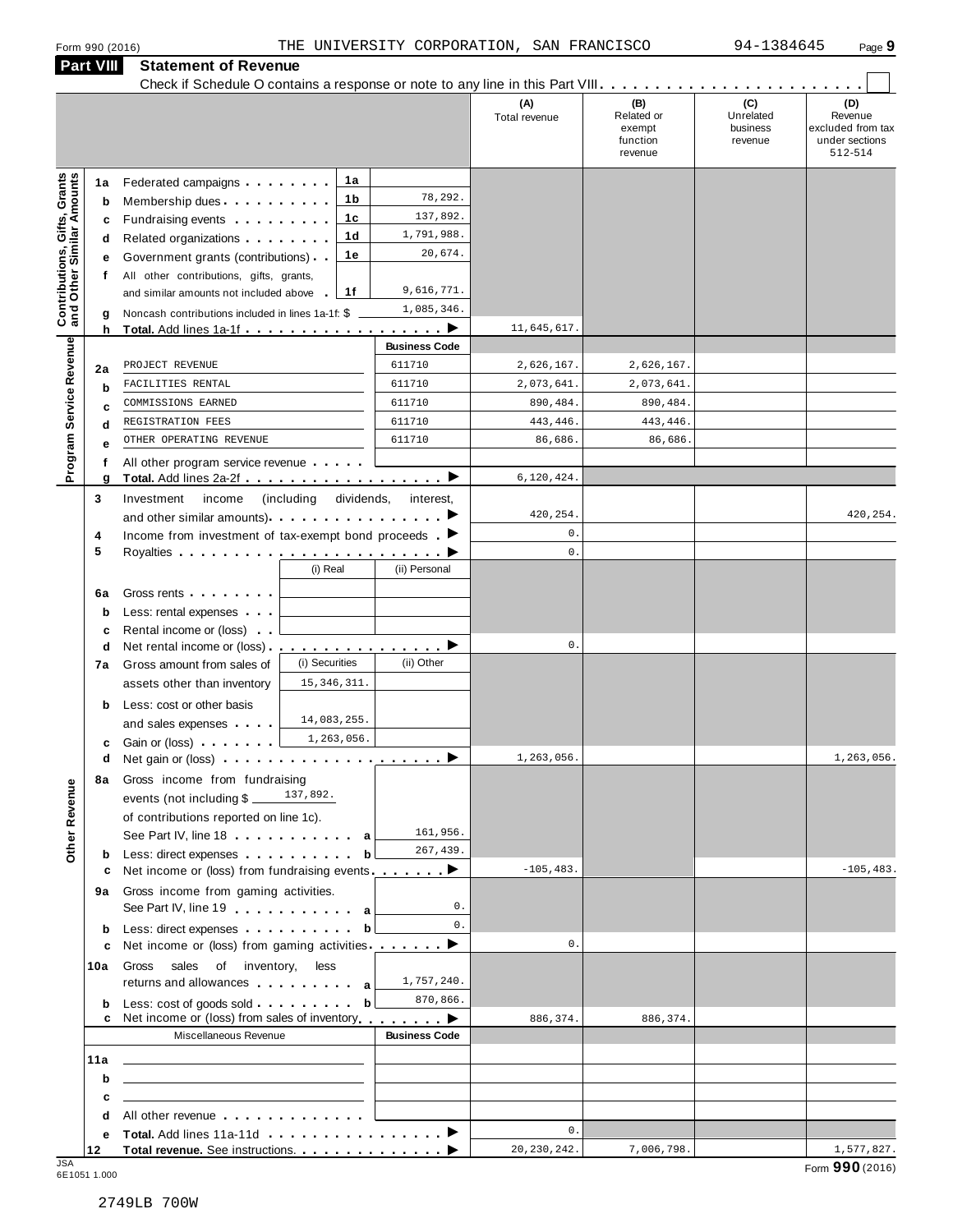#### **Part IX Statement of Functional Expenses** Section 501(c)(3) and 501(c)(4) organizations must complete all columns. All other organizations must complete column (A). Check if Schedule O contains a response or note to any line in this Part  $\begin{array}{c|c|c|c|c} \hline \textbf{Check} & \textbf{if Scheduling: } \textbf{Check} & \textbf{if Scheduling: } \textbf{if Scheduling: } \textbf{if Sufficient: } \textbf{if Sufficient: } \textbf{if Sufficient: } \textbf{if Sufficient: } \textbf{if Sufficient: } \textbf{if Sufficient: } \textbf{if Sufficient: } \textbf{if Sufficient: } \textbf{if Sufficient: } \textbf$ *Do no* **(A) (B) (C) (D)** *t include amounts reported on lines 6b, 7b,* **8b, 9b, and 10b of Part VIII.** The contract position of **Part Part VIII.** The contract Program services Program services expenses Management and general expenses Fundraising expenses **1** Grants and other assistance to domestic organizations and domestic governments. See Part IV, line 21 m m m **2** Grants and other assistance to domestic individuals. See Part IV, line 22 **3** Grants and other assistance to foreign organizations, foreign governments, and foreign individuals. See Part IV, lines <sup>15</sup> and <sup>16</sup> <sup>m</sup> <sup>m</sup> <sup>m</sup> <sup>m</sup> <sup>m</sup> **<sup>4</sup>** Benefits paid to or for members <sup>m</sup> <sup>m</sup> <sup>m</sup> <sup>m</sup> <sup>m</sup> <sup>m</sup> <sup>m</sup> <sup>m</sup> <sup>m</sup> **5** Compensation of current officers, directors, trustees, and key employees **6** Compensation not included above, to disqualified persons (as defined under section 4958(f)(1)) and persons described in section 4958(c)(3)(B) <sup>m</sup> <sup>m</sup> <sup>m</sup> <sup>m</sup> <sup>m</sup> <sup>m</sup> **<sup>7</sup>** Other salaries and wages <sup>m</sup> <sup>m</sup> <sup>m</sup> <sup>m</sup> <sup>m</sup> <sup>m</sup> <sup>m</sup> <sup>m</sup> <sup>m</sup> <sup>m</sup> <sup>m</sup> <sup>m</sup> **8** Pension plan accruals and contributions (include section 401(k) and 403(b) employer contributions) **9** Section 401(k) and 403(b) employer contributions<br>9 Other employee benefits 9 Other employee benefits **10** Payroll taxes **10** Fees for services (non-employees): **11** Fees for services (non-employees):<br>**a** Management ..................<br>**b** Legal ......................... Legal m m m m m m m m m m m m m m m m m m m m m c Accounting . . . . . . . . . . . . . Lobbying **cd** m m m m m m m m m m m m m m m m m m m A) amount, list line 11g expenses on Schedule O.<br>**12** Advertising and promotion **manual 13** Office expenses **13** Office expenses<br>**14** Information technology **manual manual metal of the metal of the metal of the metal of 15** Royalties m m m m m m m m m m m m m m m m m m m m **16** Occupancy m m m m m m m m m m m m m m m m m m **16** Occupancy ...................<br>17 Travel..................... **18** Payments of travel or entertainment expenses for any federal, state, or local public officials<br>**19** Conferences, conventions, and meetings **19** Conferences, conventions, and meetings **endorship.**<br>20 Interest **manual meeting 21** Payments to affiliates m m m m m m m m m m m m m m 21 Payments to affiliates<br>22 Depreciation, depletion, and amortization <sub>1</sub> , , , **22** Depreciation, depletion, and amortization **manufation**<br>23 Insurance 24 Other expenses. Itemize expenses not covered | **d** Lobbying **e**<br> **e** Professional fundraising services. See Part IV, line 17 **P** Professional fundraising services. See Part IV, line 17<br>**f** Investment management fees **g** Other. (If line 11g amount exceeds 10% of line 25, column m m m m m m m m m m m m m m m m m m (A) amount, list line 11g expenses on Schedule O.) means m m m m m m m m m m m m m m m m for any federal, state, or local public officials above (List miscellaneous expenses in line 24e. If line 24e amount exceeds 10% of line 25, column (A) amount, list line 24e expenses on Schedule O.) **b**STIPENDS **c**COST RECOVERT EXPENSES 273,633. 3,000.<br>d<sup>EQUIPMENT PURCHASES 112,074. 112,074.</sup> **e** All other expenses  $ATCH$ **25 Total functional expenses.** Add lines 1 through 24e **26 Joint costs.** Complete this line only if the organization reported in column (B) joint costs from a combined educational campaign and fundraising solicitation. Check here  $\blacktriangleright$   $\Box$  if following SOP 98-2 (ASC 958-720) following SOP 98-2 (ASC 958-720) <sup>m</sup> <sup>m</sup> <sup>m</sup> <sup>m</sup> <sup>m</sup> <sup>m</sup> <sup>m</sup> JSA Form **<sup>990</sup>** (2016) 6E1052 1.000 2,240,407. 2,240,407.  $\Omega$ 0.  $\mathbf{0}$ . 0. 0. 2,948,697. 2,863,753. 84,944.  $\Omega$ 535,777. 477,983. 57,794  $\Omega$  $\Omega$ 55,497. 55,497. 72,674. 72,674. 0. 0. 129,113. 129,113 495,721. 238,683. 257,038. 13,601. 13,412. 189 642,613. 554,108. 88,505. 29,979. 29,979. 0. 1,125,472. 1,052,479. 72,993. 194,938. 182,783. 12,155. 0. 19,422. 18,382. 1,040. 3,797. 3,797.  $\Omega$ 224,592. 224,592. 30,997. 9,599. 21,398. a HOSPITALITY 603,716. 595,857. 7,859 STIPENDS 290,748. 288,748. 2,000. cOST RECOVERY EXPENSES 273,633. 3,000. 270,633. 4,376,461. 1,032,847. 3,343,614. 14,419,929. 9,717,891. 4,702,038.

0.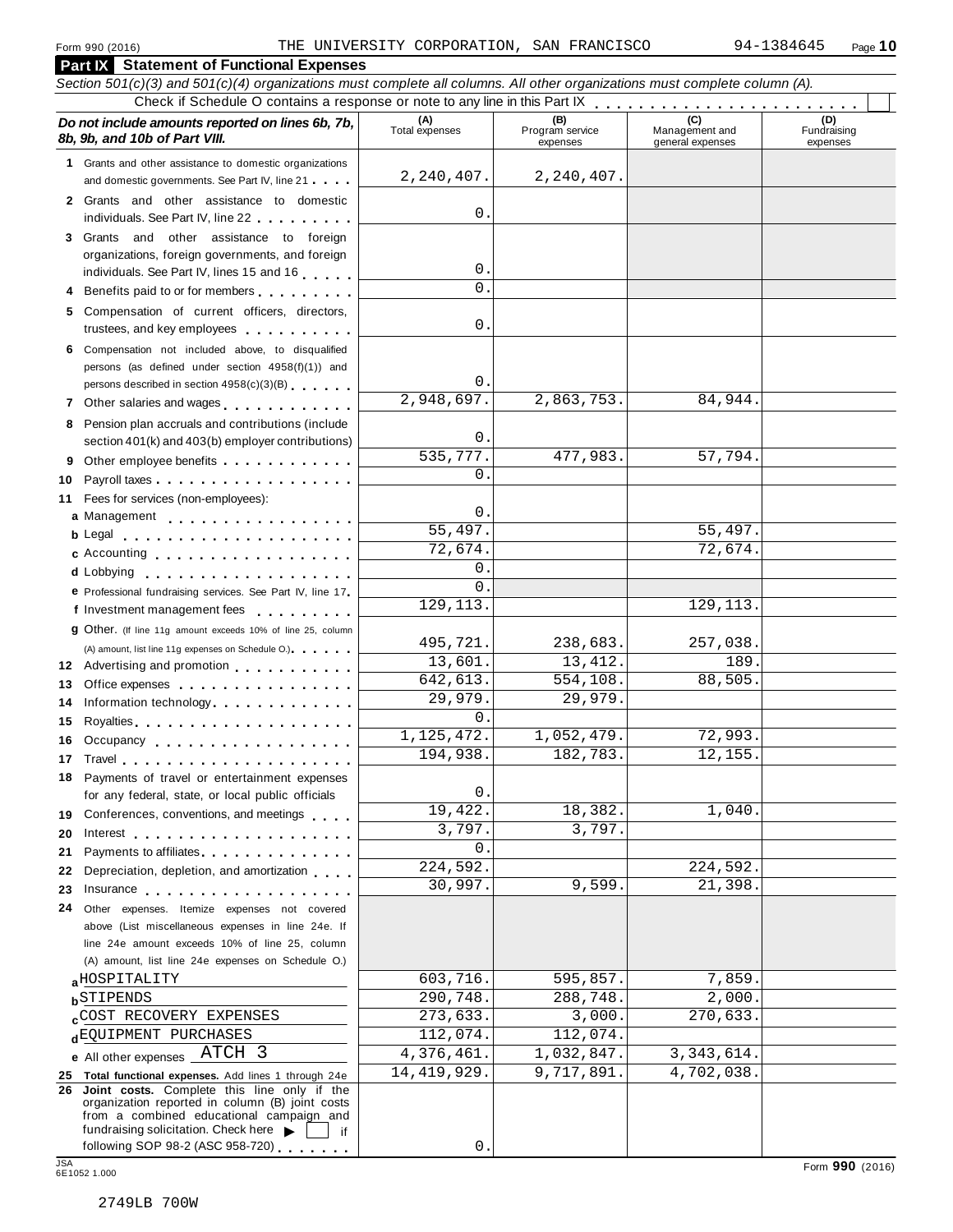|                      | Form 990 (2016) |                                                                                                                                                                                                                                |                           |                         | Page 11                   |
|----------------------|-----------------|--------------------------------------------------------------------------------------------------------------------------------------------------------------------------------------------------------------------------------|---------------------------|-------------------------|---------------------------|
|                      | Part X          | <b>Balance Sheet</b>                                                                                                                                                                                                           |                           |                         |                           |
|                      |                 |                                                                                                                                                                                                                                |                           |                         |                           |
|                      |                 |                                                                                                                                                                                                                                | (A)<br>Beginning of year  |                         | (B)<br>End of year        |
|                      | 1               |                                                                                                                                                                                                                                | 589,129.                  | $\mathbf{1}$            | 661,098.                  |
|                      | $\mathbf{2}$    |                                                                                                                                                                                                                                | 2,989,129.                | $\overline{2}$          | 268,068.                  |
|                      | 3               |                                                                                                                                                                                                                                | 980,566.                  | $\mathbf{3}$            | 2,585,181.                |
|                      | 4               |                                                                                                                                                                                                                                | 844,522.                  | $\overline{\mathbf{4}}$ | 526,884.                  |
|                      | 5               | Loans and other receivables from current and former officers, directors,                                                                                                                                                       |                           |                         |                           |
|                      |                 | trustees, key employees, and highest compensated employees.                                                                                                                                                                    |                           |                         |                           |
|                      |                 |                                                                                                                                                                                                                                | 0.                        | $5\phantom{.0}$         | 0.                        |
|                      | 6               | Complete Part II of Schedule L<br>Loans and other receivables from other disqualified persons (as defined under section                                                                                                        |                           |                         |                           |
|                      |                 | 4958(f)(1)), persons described in section 4958(c)(3)(B), and contributing employers                                                                                                                                            |                           |                         |                           |
|                      |                 | and sponsoring organizations of section 501(c)(9) voluntary employees' beneficiary<br>organizations (see instructions). Complete Part II of Schedule Letter and Letter Letter Letter                                           | $\mathbf 0$ .             | 6                       | 0.                        |
| ssets                | 7               |                                                                                                                                                                                                                                | $\Omega$ .                | $\overline{7}$          | 0.                        |
|                      | 8               | Inventories for sale or use enterpreteration of the contract of the contract of the contract of the contract of                                                                                                                | 34,667.                   | 8                       | 0.                        |
|                      | 9               | Prepaid expenses and deferred charges entitled as a series of the set of the set of the set of the set of the set of the set of the set of the set of the set of the set of the set of the set of the set of the set of the se | 23,796.                   | 9                       | 49,080.                   |
|                      |                 | 10a Land, buildings, and equipment: cost or                                                                                                                                                                                    |                           |                         |                           |
|                      |                 | 3,981,090.<br> 10a <br>other basis. Complete Part VI of Schedule D                                                                                                                                                             |                           |                         |                           |
|                      |                 | 2,856,500.<br><b>b</b> Less: accumulated depreciation. $ 10b $                                                                                                                                                                 | $1,174,581.$ 10c          |                         | 1,124,590.                |
|                      | 11              |                                                                                                                                                                                                                                | $\overline{17,614,083}$ . | 11                      | 21, 252, 229.             |
|                      | 12              | Investments - other securities. See Part IV, line 11.                                                                                                                                                                          | 4,826,564.                | 12                      | 8,482,028.                |
|                      | 13              |                                                                                                                                                                                                                                | 0.                        | 13                      | 0.                        |
|                      | 14              | Intangible assets enterpreteration of the contract of the contract of the contract of the contract of the contract of the contract of the contract of the contract of the contract of the contract of the contract of the cont | $0$ .                     | 14                      | 0.                        |
|                      | 15              |                                                                                                                                                                                                                                | $\mathbf{0}$ .            | 15                      | 0.                        |
|                      | 16              | Total assets. Add lines 1 through 15 (must equal line 34)                                                                                                                                                                      | $\overline{29,077,037}$ . | 16                      | 34,949,158.               |
|                      | 17              | Accounts payable and accrued expenses                                                                                                                                                                                          | 1,325,818.                | 17                      | 1,178,553.                |
|                      | 18              |                                                                                                                                                                                                                                | 0.                        | 18                      | 0.                        |
|                      | 19              |                                                                                                                                                                                                                                | 133,095.                  | 19                      | 27,563.                   |
|                      | 20              |                                                                                                                                                                                                                                | 0.                        | 20                      | 0.                        |
|                      | 21              | Escrow or custodial account liability. Complete Part IV of Schedule D                                                                                                                                                          | $\mathbf{0}$ .            | 21                      | 0.                        |
|                      | 22              | Loans and other payables to current and former officers, directors,                                                                                                                                                            |                           |                         |                           |
| Liabilities          |                 | trustees, key employees, highest compensated employees, and                                                                                                                                                                    |                           |                         |                           |
|                      |                 | disqualified persons. Complete Part II of Schedule L.                                                                                                                                                                          | 0.                        | 22                      | 0.                        |
|                      | 23              | Secured mortgages and notes payable to unrelated third parties                                                                                                                                                                 | $\overline{0}$ .          | 23                      | 0.                        |
|                      | 24              |                                                                                                                                                                                                                                | 0.                        | 24                      | 0.                        |
|                      | 25              | Other liabilities (including federal income tax, payables to related third                                                                                                                                                     |                           |                         |                           |
|                      |                 | parties, and other liabilities not included on lines 17-24). Complete Part X                                                                                                                                                   |                           |                         |                           |
|                      |                 |                                                                                                                                                                                                                                | 1,895,245.                | 25                      | 1,859,510.                |
|                      | 26              |                                                                                                                                                                                                                                | 3, 354, 158.              | 26                      | 3,065,626.                |
|                      |                 | Organizations that follow SFAS 117 (ASC 958), check here ▶<br>and                                                                                                                                                              |                           |                         |                           |
|                      |                 | complete lines 27 through 29, and lines 33 and 34.                                                                                                                                                                             |                           |                         |                           |
|                      | 27              |                                                                                                                                                                                                                                |                           | 27                      |                           |
| <b>Fund Balances</b> | 28              | Temporarily restricted net assets                                                                                                                                                                                              |                           | 28                      |                           |
|                      | 29              | Permanently restricted net assets entertainment of the set of the set of the set of the set of the set of the set of the set of the set of the set of the set of the set of the set of the set of the set of the set of the se |                           | 29                      |                           |
|                      |                 | Organizations that do not follow SFAS 117 (ASC 958), check here $\blacktriangleright  \mathbf{X} $ and                                                                                                                         |                           |                         |                           |
| ŏ                    |                 | complete lines 30 through 34.                                                                                                                                                                                                  |                           |                         |                           |
|                      | 30              |                                                                                                                                                                                                                                | 8,459,554.                | 30                      | 9,414,788.                |
| Assets               | 31              |                                                                                                                                                                                                                                | 1,131,981.                | 31                      | 1,091,600.                |
|                      | 32              | Retained earnings, endowment, accumulated income, or other funds                                                                                                                                                               | 16, 131, 344.             | 32                      | $\overline{21,377,144}$ . |
| Net                  | 33              |                                                                                                                                                                                                                                | 25,722,879.               | 33                      | 31,883,532.               |
|                      | 34              | Total liabilities and net assets/fund balances                                                                                                                                                                                 | 29,077,037.               | 34                      | 34,949,158.               |

Form **990** (2016)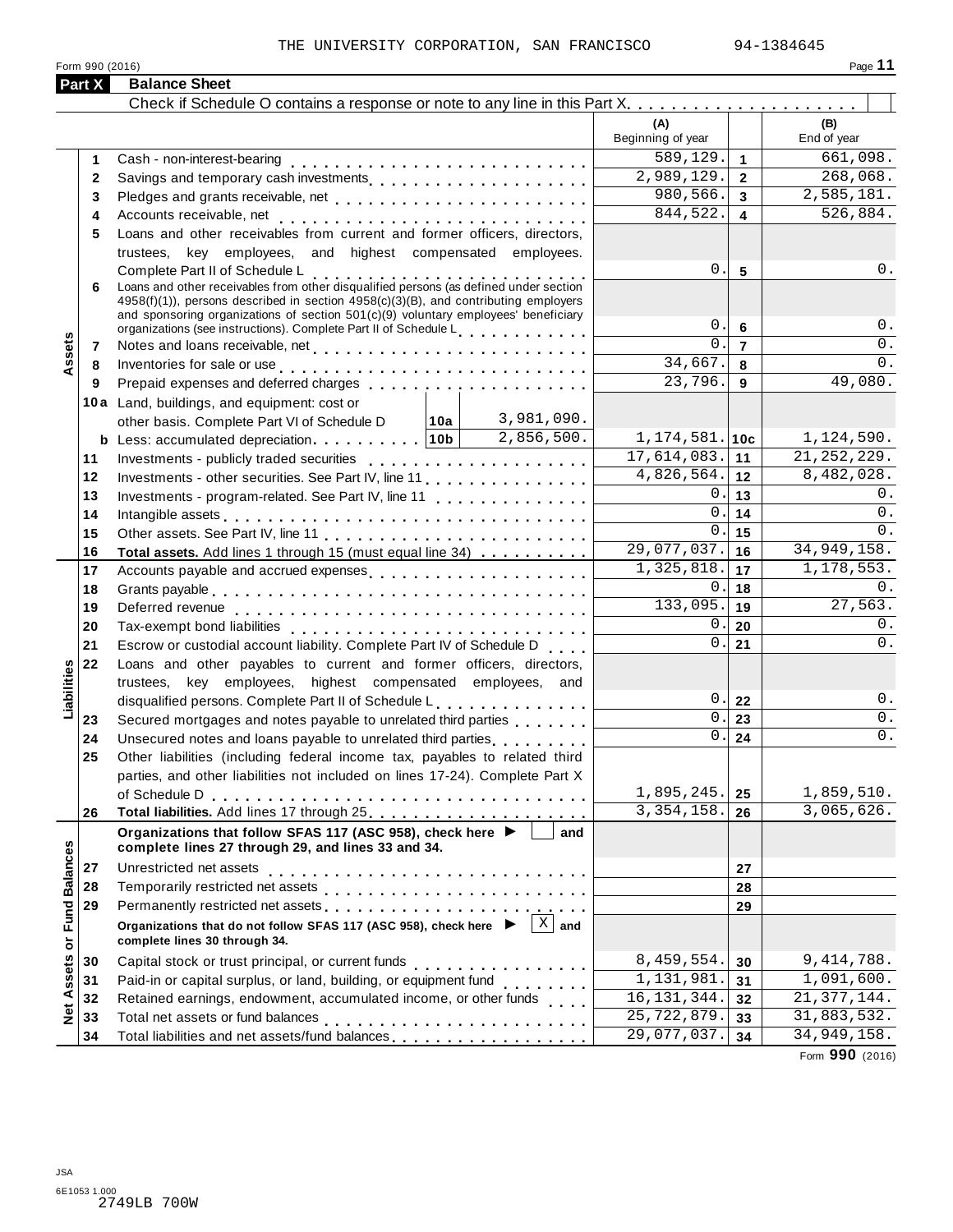THE UNIVERSITY CORPORATION, SAN FRANCISCO 94-1384645

|                 | Form 990 (2016)                                                                                                       |                         |                           |            | Page 12 |
|-----------------|-----------------------------------------------------------------------------------------------------------------------|-------------------------|---------------------------|------------|---------|
| <b>Part XI</b>  | <b>Reconciliation of Net Assets</b>                                                                                   |                         |                           |            |         |
|                 |                                                                                                                       |                         |                           |            |         |
| 1               |                                                                                                                       | $\mathbf{1}$            | $\overline{20,230,242}$ . |            |         |
| 2               | Total expenses (must equal Part IX, column (A), line 25)                                                              | $\overline{2}$          | 14, 419, 929.             |            |         |
| 3               | Revenue less expenses. Subtract line 2 from line 1                                                                    | $\mathbf{3}$            |                           | 5,810,313. |         |
| 4               | Net assets or fund balances at beginning of year (must equal Part X, line 33, column (A))                             | $\overline{\mathbf{4}}$ | 25,722,879.               |            |         |
| 5               |                                                                                                                       | 5                       |                           | 350,340.   |         |
| 6               |                                                                                                                       | 6                       |                           |            | 0.      |
| 7               |                                                                                                                       | $\overline{7}$          |                           |            | 0.      |
| 8               |                                                                                                                       | 8                       |                           |            | $0$ .   |
| 9               | Other changes in net assets or fund balances (explain in Schedule O)                                                  | 9                       |                           |            | 0.      |
| 10              | Net assets or fund balances at end of year. Combine lines 3 through 9 (must equal Part X, line                        |                         |                           |            |         |
|                 |                                                                                                                       | 10                      | 31,883,532.               |            |         |
| <b>Part XII</b> | <b>Financial Statements and Reporting</b>                                                                             |                         |                           |            |         |
|                 |                                                                                                                       |                         |                           |            |         |
|                 |                                                                                                                       |                         |                           | Yes        | No      |
| 1               | $\overline{X}$ Accrual<br>Accounting method used to prepare the Form 990:     Cash<br>Other                           |                         |                           |            |         |
|                 | If the organization changed its method of accounting from a prior year or checked "Other," explain in                 |                         |                           |            |         |
|                 | Schedule O.                                                                                                           |                         |                           |            |         |
|                 | 2a Were the organization's financial statements compiled or reviewed by an independent accountant?                    |                         | 2a                        |            | Χ       |
|                 | If "Yes," check a box below to indicate whether the financial statements for the year were compiled or                |                         |                           |            |         |
|                 | reviewed on a separate basis, consolidated basis, or both:                                                            |                         |                           |            |         |
|                 | Separate basis<br>Consolidated basis<br>Both consolidated and separate basis                                          |                         |                           |            |         |
|                 | <b>b</b> Were the organization's financial statements audited by an independent accountant?                           |                         | 2 <sub>b</sub>            | Χ          |         |
|                 | If "Yes," check a box below to indicate whether the financial statements for the year were audited on a               |                         |                           |            |         |
|                 | separate basis, consolidated basis, or both:                                                                          |                         |                           |            |         |
|                 | $\lfloor x \rfloor$ Both consolidated and separate basis<br>Consolidated basis<br>Separate basis                      |                         |                           |            |         |
|                 | c If "Yes" to line 2a or 2b, does the organization have a committee that assumes responsibility for oversight         |                         |                           |            |         |
|                 | of the audit, review, or compilation of its financial statements and selection of an independent accountant?          |                         | 2c                        | X          |         |
|                 | If the organization changed either its oversight process or selection process during the tax year, explain in         |                         |                           |            |         |
|                 | Schedule O.                                                                                                           |                         |                           |            |         |
|                 | 3a As a result of a federal award, was the organization required to undergo an audit or audits as set forth in        |                         |                           |            |         |
|                 |                                                                                                                       |                         | 3a                        |            | Χ       |
|                 | <b>b</b> If "Yes," did the organization undergo the required audit or audits? If the organization did not undergo the |                         |                           |            |         |
|                 | required audit or audits, explain why in Schedule O and describe any steps taken to undergo such audits.              |                         | 3 <sub>b</sub>            |            |         |

Form **990** (2016)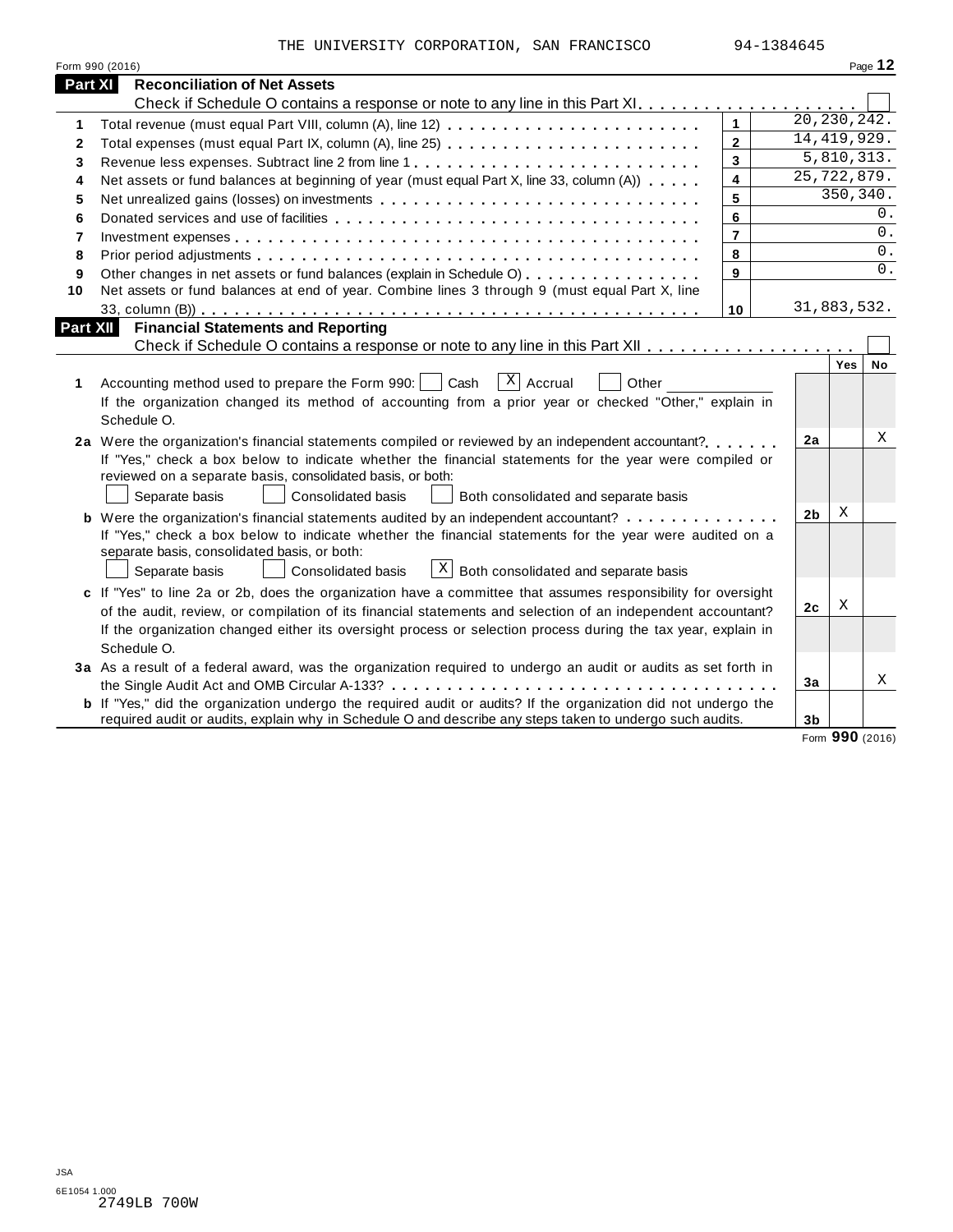# **SCHEDULE A Public Charity Status and Public Support**<br>(Form 990 or 990-EZ) complete if the organization is a section 501(c)(3) organization or a section 4947(a)(1) popeyempt charitable trust  $\bigotimes_{n=1}^{\infty}$

(Form 990 or 990-EZ) complete if the organization is a section 501(c)(3) organization or a section 4947(a)(1) nonexempt charitable trust. 2016 <sup>D</sup> I **Attach to Form <sup>990</sup> or Form 990-EZ.** epartment of the Treasury **Open to Public**

|              | Department of the Treasury<br><b>Internal Revenue Service</b> |                                                            | ▶ Attach to Form 990 or Form 990-EZ.                                                                      |     |                          | Information about Schedule A (Form 990 or 990-EZ) and its instructions is at www.irs.gov/form990.                                                                                                                                                                                                                                                                                | <b>Open to Public</b><br>Inspection                                                                                          |
|--------------|---------------------------------------------------------------|------------------------------------------------------------|-----------------------------------------------------------------------------------------------------------|-----|--------------------------|----------------------------------------------------------------------------------------------------------------------------------------------------------------------------------------------------------------------------------------------------------------------------------------------------------------------------------------------------------------------------------|------------------------------------------------------------------------------------------------------------------------------|
|              |                                                               |                                                            | THE UNIVERSITY CORPORATION, SAN FRANCISCO                                                                 |     |                          |                                                                                                                                                                                                                                                                                                                                                                                  |                                                                                                                              |
| <b>STATE</b> | Name of the organization                                      |                                                            |                                                                                                           |     |                          | <b>Employer identification number</b><br>94-1384645                                                                                                                                                                                                                                                                                                                              |                                                                                                                              |
| Part I       |                                                               |                                                            |                                                                                                           |     |                          | Reason for Public Charity Status (All organizations must complete this part.) See instructions.                                                                                                                                                                                                                                                                                  |                                                                                                                              |
|              |                                                               |                                                            | The organization is not a private foundation because it is: (For lines 1 through 12, check only one box.) |     |                          |                                                                                                                                                                                                                                                                                                                                                                                  |                                                                                                                              |
| 1            |                                                               |                                                            | A church, convention of churches, or association of churches described in section 170(b)(1)(A)(i).        |     |                          |                                                                                                                                                                                                                                                                                                                                                                                  |                                                                                                                              |
| 2            |                                                               |                                                            | A school described in section 170(b)(1)(A)(ii). (Attach Schedule E (Form 990 or 990-EZ).)                 |     |                          |                                                                                                                                                                                                                                                                                                                                                                                  |                                                                                                                              |
| 3            |                                                               |                                                            | A hospital or a cooperative hospital service organization described in section 170(b)(1)(A)(iii).         |     |                          |                                                                                                                                                                                                                                                                                                                                                                                  |                                                                                                                              |
| 4            |                                                               |                                                            |                                                                                                           |     |                          | A medical research organization operated in conjunction with a hospital described in section 170(b)(1)(A)(iii). Enter the                                                                                                                                                                                                                                                        |                                                                                                                              |
|              | hospital's name, city, and state:                             |                                                            |                                                                                                           |     |                          |                                                                                                                                                                                                                                                                                                                                                                                  |                                                                                                                              |
| X<br>5       |                                                               |                                                            |                                                                                                           |     |                          |                                                                                                                                                                                                                                                                                                                                                                                  | An organization operated for the benefit of a college or university owned or operated by a governmental unit described in    |
|              |                                                               | section 170(b)(1)(A)(iv). (Complete Part II.)              |                                                                                                           |     |                          |                                                                                                                                                                                                                                                                                                                                                                                  |                                                                                                                              |
|              |                                                               |                                                            | A federal, state, or local government or governmental unit described in section 170(b)(1)(A)(v).          |     |                          |                                                                                                                                                                                                                                                                                                                                                                                  |                                                                                                                              |
|              |                                                               |                                                            |                                                                                                           |     |                          |                                                                                                                                                                                                                                                                                                                                                                                  | An organization that normally receives a substantial part of its support from a governmental unit or from the general public |
|              |                                                               | described in section 170(b)(1)(A)(vi). (Complete Part II.) |                                                                                                           |     |                          |                                                                                                                                                                                                                                                                                                                                                                                  |                                                                                                                              |
|              |                                                               |                                                            | A community trust described in section 170(b)(1)(A)(vi). (Complete Part II.)                              |     |                          |                                                                                                                                                                                                                                                                                                                                                                                  |                                                                                                                              |
|              |                                                               |                                                            |                                                                                                           |     |                          | An agricultural research organization described in section 170(b)(1)(A)(ix) operated in conjunction with a land-grant college                                                                                                                                                                                                                                                    |                                                                                                                              |
|              |                                                               |                                                            |                                                                                                           |     |                          | or university or a non-land-grant college of agriculture (see instructions). Enter the name, city, and state of the college or                                                                                                                                                                                                                                                   |                                                                                                                              |
|              | university:                                                   |                                                            |                                                                                                           |     |                          |                                                                                                                                                                                                                                                                                                                                                                                  |                                                                                                                              |
|              |                                                               |                                                            | acquired by the organization after June 30, 1975. See section 509(a)(2). (Complete Part III.)             |     |                          | An organization that normally receives: (1) more than 331/3 % of its support from contributions, membership fees, and gross<br>receipts from activities related to its exempt functions - subject to certain exceptions, and (2) no more than 331/3% of its<br>support from gross investment income and unrelated business taxable income (less section 511 tax) from businesses |                                                                                                                              |
|              |                                                               |                                                            | An organization organized and operated exclusively to test for public safety. See section 509(a)(4).      |     |                          |                                                                                                                                                                                                                                                                                                                                                                                  |                                                                                                                              |
|              |                                                               |                                                            |                                                                                                           |     |                          | An organization organized and operated exclusively for the benefit of, to perform the functions of, or to carry out the purposes                                                                                                                                                                                                                                                 |                                                                                                                              |
|              |                                                               |                                                            |                                                                                                           |     |                          | of one or more publicly supported organizations described in section 509(a)(1) or section 509(a)(2). See section 509(a)(3).                                                                                                                                                                                                                                                      |                                                                                                                              |
|              |                                                               |                                                            |                                                                                                           |     |                          | Check the box in lines 12a through 12d that describes the type of supporting organization and complete lines 12e, 12f, and 12g.                                                                                                                                                                                                                                                  |                                                                                                                              |
| a            |                                                               |                                                            |                                                                                                           |     |                          | Type I. A supporting organization operated, supervised, or controlled by its supported organization(s), typically by giving                                                                                                                                                                                                                                                      |                                                                                                                              |
|              |                                                               |                                                            |                                                                                                           |     |                          | the supported organization(s) the power to regularly appoint or elect a majority of the directors or trustees of the                                                                                                                                                                                                                                                             |                                                                                                                              |
|              |                                                               |                                                            | supporting organization. You must complete Part IV, Sections A and B.                                     |     |                          |                                                                                                                                                                                                                                                                                                                                                                                  |                                                                                                                              |
| b            |                                                               |                                                            |                                                                                                           |     |                          | Type II. A supporting organization supervised or controlled in connection with its supported organization(s), by having                                                                                                                                                                                                                                                          |                                                                                                                              |
|              |                                                               |                                                            |                                                                                                           |     |                          | control or management of the supporting organization vested in the same persons that control or manage the supported                                                                                                                                                                                                                                                             |                                                                                                                              |
|              |                                                               |                                                            | organization(s). You must complete Part IV, Sections A and C.                                             |     |                          |                                                                                                                                                                                                                                                                                                                                                                                  |                                                                                                                              |
| c            |                                                               |                                                            |                                                                                                           |     |                          | Type III functionally integrated. A supporting organization operated in connection with, and functionally integrated with,                                                                                                                                                                                                                                                       |                                                                                                                              |
|              |                                                               |                                                            | its supported organization(s) (see instructions). You must complete Part IV, Sections A, D, and E.        |     |                          |                                                                                                                                                                                                                                                                                                                                                                                  |                                                                                                                              |
| d            |                                                               |                                                            |                                                                                                           |     |                          | Type III non-functionally integrated. A supporting organization operated in connection with its supported organization(s)                                                                                                                                                                                                                                                        |                                                                                                                              |
|              |                                                               |                                                            |                                                                                                           |     |                          | that is not functionally integrated. The organization generally must satisfy a distribution requirement and an attentiveness                                                                                                                                                                                                                                                     |                                                                                                                              |
|              |                                                               |                                                            | requirement (see instructions). You must complete Part IV, Sections A and D, and Part V.                  |     |                          |                                                                                                                                                                                                                                                                                                                                                                                  |                                                                                                                              |
| е            |                                                               |                                                            |                                                                                                           |     |                          | Check this box if the organization received a written determination from the IRS that it is a Type I, Type II, Type III                                                                                                                                                                                                                                                          |                                                                                                                              |
|              |                                                               |                                                            | functionally integrated, or Type III non-functionally integrated supporting organization.                 |     |                          |                                                                                                                                                                                                                                                                                                                                                                                  |                                                                                                                              |
| f            |                                                               |                                                            | Enter the number of supported organizations.                                                              |     |                          |                                                                                                                                                                                                                                                                                                                                                                                  |                                                                                                                              |
|              |                                                               |                                                            | Provide the following information about the supported organization(s).                                    |     |                          |                                                                                                                                                                                                                                                                                                                                                                                  |                                                                                                                              |
|              | (i) Name of supported organization                            | (ii) EIN                                                   | (iii) Type of organization                                                                                |     | (iv) Is the organization | (v) Amount of monetary                                                                                                                                                                                                                                                                                                                                                           | (vi) Amount of                                                                                                               |
|              |                                                               |                                                            | (described on lines 1-10                                                                                  |     | listed in your governing | support (see                                                                                                                                                                                                                                                                                                                                                                     | other support (see                                                                                                           |
|              |                                                               |                                                            | above (see instructions))                                                                                 | Yes | document?<br>No          | instructions)                                                                                                                                                                                                                                                                                                                                                                    | instructions)                                                                                                                |
|              |                                                               |                                                            |                                                                                                           |     |                          |                                                                                                                                                                                                                                                                                                                                                                                  |                                                                                                                              |
| (A)          |                                                               |                                                            |                                                                                                           |     |                          |                                                                                                                                                                                                                                                                                                                                                                                  |                                                                                                                              |
| (B)          |                                                               |                                                            |                                                                                                           |     |                          |                                                                                                                                                                                                                                                                                                                                                                                  |                                                                                                                              |
|              |                                                               |                                                            |                                                                                                           |     |                          |                                                                                                                                                                                                                                                                                                                                                                                  |                                                                                                                              |
| (C)          |                                                               |                                                            |                                                                                                           |     |                          |                                                                                                                                                                                                                                                                                                                                                                                  |                                                                                                                              |
| (D)          |                                                               |                                                            |                                                                                                           |     |                          |                                                                                                                                                                                                                                                                                                                                                                                  |                                                                                                                              |
| (E)          |                                                               |                                                            |                                                                                                           |     |                          |                                                                                                                                                                                                                                                                                                                                                                                  |                                                                                                                              |
| Total        |                                                               |                                                            |                                                                                                           |     |                          |                                                                                                                                                                                                                                                                                                                                                                                  |                                                                                                                              |
|              |                                                               |                                                            |                                                                                                           |     |                          |                                                                                                                                                                                                                                                                                                                                                                                  |                                                                                                                              |

For Paperwork Reduction Act Notice, see the Instructions for Form 990 or 990-EZ. Schedule A (Form 990 or 990-EZ) 2016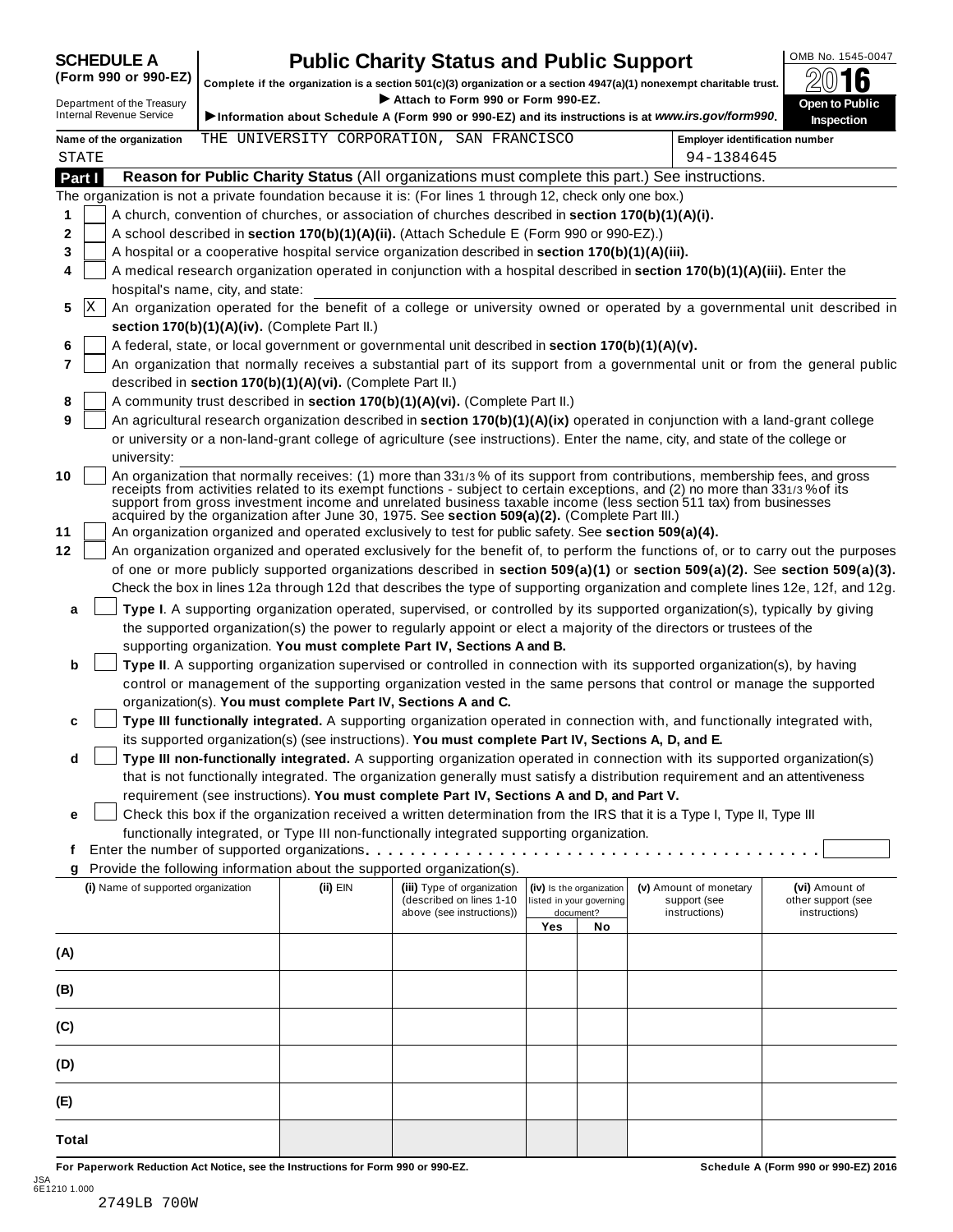Schedule <sup>A</sup> (Form <sup>990</sup> or 990-EZ) <sup>2016</sup> Page **2**

**Support Schedule for Organizations Described in Sections 170(b)(1)(A)(iv) and 170(b)(1)(A)(vi)** (Complete only if you checked the box on line 5, 7, or 8 of Part I or if the organization failed to qualify under Part III. If the organization fails to qualify under the tests listed below, please complete Part III.) **Part II**

|              | <b>Section A. Public Support</b>                                                                                                                                                                                                                                                                                |                          |                          |                        |                            |                         |                          |
|--------------|-----------------------------------------------------------------------------------------------------------------------------------------------------------------------------------------------------------------------------------------------------------------------------------------------------------------|--------------------------|--------------------------|------------------------|----------------------------|-------------------------|--------------------------|
|              | Calendar year (or fiscal year beginning in) ▶                                                                                                                                                                                                                                                                   | (a) $2012$               | (b) $2013$               | (c) 2014               | $(d)$ 2015                 | (e) 2016                | (f) Total                |
| 1            | Gifts,<br>grants,<br>contributions,<br>and<br>membership fees received. (Do not<br>include any "unusual grants.")                                                                                                                                                                                               | 9,675,145.               | 5,703,887.               | 7,290,291.             | 6, 253, 007.               | 11,645,617.             | 40,567,947.              |
| $\mathbf{2}$ | Tax<br>revenues<br>levied<br>for<br>the<br>organization's benefit and either paid<br>to or expended on its behalf                                                                                                                                                                                               |                          |                          |                        |                            |                         | 0.                       |
| 3            | The value of services or facilities<br>furnished by a governmental unit to the<br>organization without charge                                                                                                                                                                                                   |                          |                          |                        |                            |                         | 0.                       |
| 4            | Total. Add lines 1 through 3                                                                                                                                                                                                                                                                                    | 9,675,145.               | 5,703,887.               | 7,290,291.             | 6, 253, 007.               | 11,645,617.             | 40,567,947.              |
| 5            | The portion of total contributions by<br>(other<br>each<br>person<br>than<br>a<br>governmental<br>unit<br>or<br>publicly<br>supported organization) included on<br>line 1 that exceeds 2% of the amount                                                                                                         |                          |                          |                        |                            |                         |                          |
|              | shown on line 11, column (f)                                                                                                                                                                                                                                                                                    |                          |                          |                        |                            |                         | 1,878,169.               |
| 6.           | Public support. Subtract line 5 from line 4.                                                                                                                                                                                                                                                                    |                          |                          |                        |                            |                         | 38,689,778.              |
|              | <b>Section B. Total Support</b>                                                                                                                                                                                                                                                                                 |                          |                          |                        |                            |                         |                          |
|              | Calendar year (or fiscal year beginning in) ▶                                                                                                                                                                                                                                                                   | (a) $2012$<br>9,675,145. | (b) $2013$<br>5,703,887. | (c) 2014<br>7,290,291. | $(d)$ 2015<br>6, 253, 007. | (e) 2016<br>11,645,617. | (f) Total<br>40,567,947. |
| 7<br>8       | Amounts from line 4<br>Gross income from interest, dividends,<br>payments received on securities loans,<br>rents, royalties and income from similar<br>sources and the set of the set of the set of the set of the set of the set of the set of the set of the set of                                           | 261,954.                 | 600,479.                 | 836,096.               | 671,572.                   | 420,254.                | 2,790,355.               |
| 9            | Net income from unrelated business<br>activities, whether or not the business<br>is regularly carried on the control of the state of the state of the state of the state of the state of the state of the state of the state of the state of the state of the state of the state of the state of the state of t |                          |                          |                        |                            |                         | 0.                       |
| 10           | Other income. Do not include gain or<br>loss from the sale of capital assets<br>(Explain in Part VI.) ATCH 1                                                                                                                                                                                                    | 200,843.                 | 22, 293.                 | 58,349.                | 136,664.                   | 161,956.                | 580,105.                 |
| 11           | Total support. Add lines 7 through 10                                                                                                                                                                                                                                                                           |                          |                          |                        |                            |                         | 43,938,407.              |
| 12           |                                                                                                                                                                                                                                                                                                                 |                          |                          |                        |                            | 12                      | 33,981,316.              |
| 13           | First five years. If the Form 990 is for the organization's first, second, third, fourth, or fifth tax year as a section 501(c)(3)<br>organization, check this box and stop here entirely service of the service of the service of the service of the service of $\blacktriangleright$                          |                          |                          |                        |                            |                         |                          |
|              | <b>Section C. Computation of Public Support Percentage</b>                                                                                                                                                                                                                                                      |                          |                          |                        |                            |                         |                          |
| 14           | Public support percentage for 2016 (line 6, column (f) divided by line 11, column (f) $\ldots$ ,,,,,,                                                                                                                                                                                                           |                          |                          |                        |                            | 14                      | 88.05%                   |
| 15           |                                                                                                                                                                                                                                                                                                                 |                          |                          |                        |                            | 15                      | 91.78%                   |
|              | 16a 331/3% support test - 2016. If the organization did not check the box on line 13, and line 14 is 331/3% or more, check                                                                                                                                                                                      |                          |                          |                        |                            |                         |                          |
|              | this box and stop here. The organization qualifies as a publicly supported organization                                                                                                                                                                                                                         |                          |                          |                        |                            |                         | X                        |
|              | b 331/3% support test - 2015. If the organization did not check a box on line 13 or 16a, and line 15 is 331/3% or more,                                                                                                                                                                                         |                          |                          |                        |                            |                         |                          |
|              | check this box and stop here. The organization qualifies as a publicly supported organization $\ldots$ , $\ldots$ , $\ldots$                                                                                                                                                                                    |                          |                          |                        |                            |                         |                          |
|              | 17a 10%-facts-and-circumstances test - 2016. If the organization did not check a box on line 13, 16a, or 16b, and line 14 is                                                                                                                                                                                    |                          |                          |                        |                            |                         |                          |
|              | 10% or more, and if the organization meets the "facts-and-circumstances" test, check this box and stop here. Explain in                                                                                                                                                                                         |                          |                          |                        |                            |                         |                          |
|              | Part VI how the organization meets the "facts-and-circumstances" test. The organization qualifies as a publicly supported                                                                                                                                                                                       |                          |                          |                        |                            |                         |                          |
|              |                                                                                                                                                                                                                                                                                                                 |                          |                          |                        |                            |                         |                          |
|              | <b>b 10%-facts-and-circumstances test - 2015.</b> If the organization did not check a box on line 13, 16a, 16b, or 17a, and line                                                                                                                                                                                |                          |                          |                        |                            |                         |                          |
|              | 15 is 10% or more, and if the organization meets the "facts-and-circumstances" test, check this box and stop here.                                                                                                                                                                                              |                          |                          |                        |                            |                         |                          |
|              | Explain in Part VI how the organization meets the "facts-and-circumstances" test. The organization qualifies as a publicly                                                                                                                                                                                      |                          |                          |                        |                            |                         |                          |
| 18           | Private foundation. If the organization did not check a box on line 13, 16a, 16b, 17a, or 17b, check this box and see                                                                                                                                                                                           |                          |                          |                        |                            |                         |                          |
|              |                                                                                                                                                                                                                                                                                                                 |                          |                          |                        |                            |                         |                          |

**Schedule A (Form 990 or 990-EZ) 2016**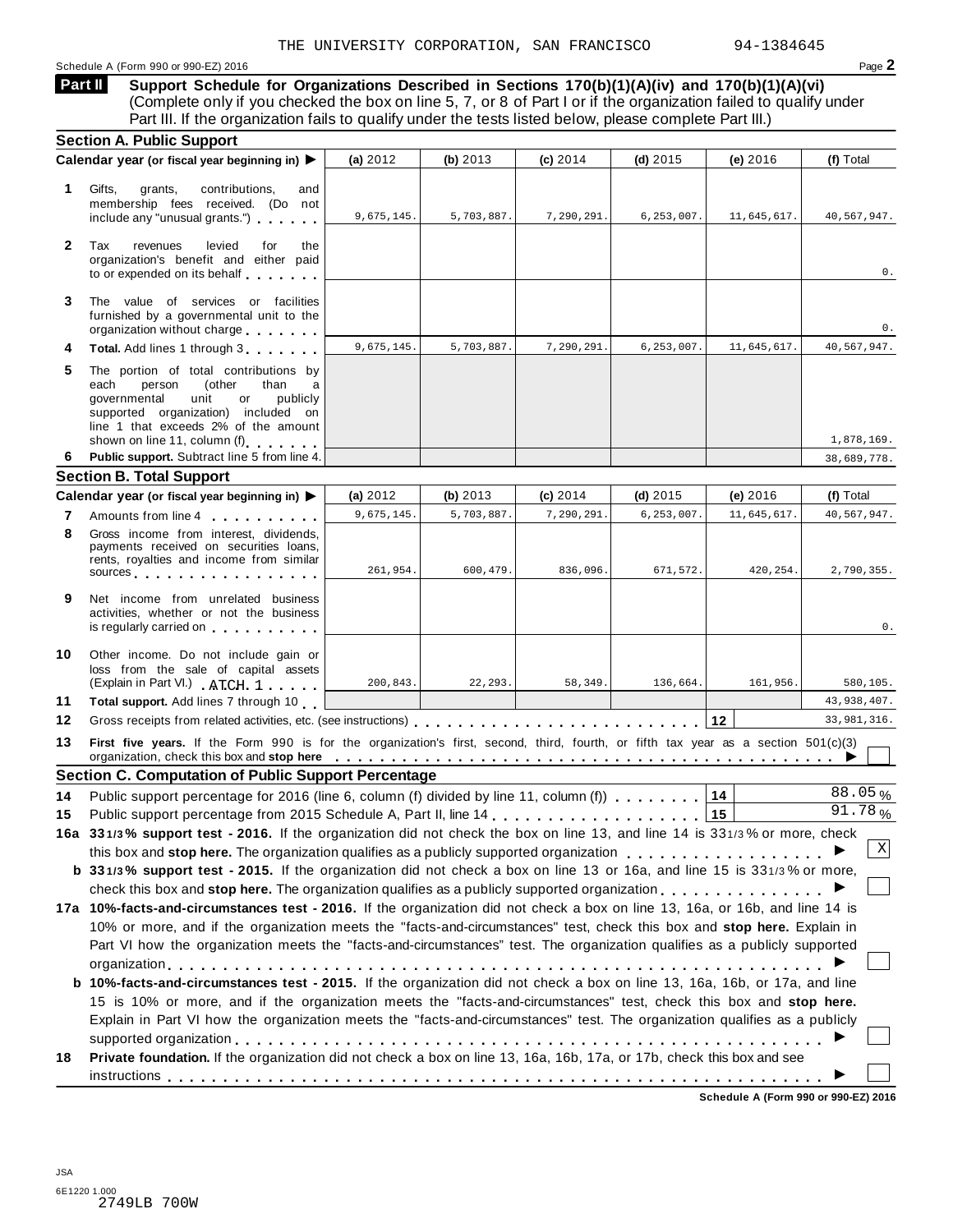Schedule <sup>A</sup> (Form <sup>990</sup> or 990-EZ) <sup>2016</sup> Page **3**

**Support Schedule for Organizations Described in Section 509(a)(2) Part III**

(Complete only if you checked the box on line 10 of Part I or if the organization failed to qualify under Part II. If the organization fails to qualify under the tests listed below, please complete Part II.)

|                      | <b>Section A. Public Support</b>                                                                                                                                                                                                           |            |            |            |            |            |           |
|----------------------|--------------------------------------------------------------------------------------------------------------------------------------------------------------------------------------------------------------------------------------------|------------|------------|------------|------------|------------|-----------|
|                      | Calendar year (or fiscal year beginning in) $\blacktriangleright$                                                                                                                                                                          | (a) 2012   | (b) 2013   | $(c)$ 2014 | $(d)$ 2015 | (e) 2016   | (f) Total |
| 1.                   | Gifts, grants, contributions, and membership fees                                                                                                                                                                                          |            |            |            |            |            |           |
|                      | received. (Do not include any "unusual grants.")                                                                                                                                                                                           |            |            |            |            |            |           |
| 2                    | Gross receipts from admissions, merchandise                                                                                                                                                                                                |            |            |            |            |            |           |
|                      | sold or services performed, or facilities                                                                                                                                                                                                  |            |            |            |            |            |           |
|                      | furnished in any activity that is related to the                                                                                                                                                                                           |            |            |            |            |            |           |
|                      | organization's tax-exempt purpose                                                                                                                                                                                                          |            |            |            |            |            |           |
| 3                    | Gross receipts from activities that are not an                                                                                                                                                                                             |            |            |            |            |            |           |
|                      | unrelated trade or business under section 513                                                                                                                                                                                              |            |            |            |            |            |           |
| 4                    | Tax<br>revenues<br>levied<br>for<br>the                                                                                                                                                                                                    |            |            |            |            |            |           |
|                      | organization's benefit and either paid                                                                                                                                                                                                     |            |            |            |            |            |           |
|                      | to or expended on its behalf                                                                                                                                                                                                               |            |            |            |            |            |           |
| 5                    | The value of services or facilities                                                                                                                                                                                                        |            |            |            |            |            |           |
|                      |                                                                                                                                                                                                                                            |            |            |            |            |            |           |
|                      | furnished by a governmental unit to the                                                                                                                                                                                                    |            |            |            |            |            |           |
|                      | organization without charge                                                                                                                                                                                                                |            |            |            |            |            |           |
| 6                    | <b>Total.</b> Add lines 1 through 5                                                                                                                                                                                                        |            |            |            |            |            |           |
|                      | 7a Amounts included on lines 1, 2, and 3                                                                                                                                                                                                   |            |            |            |            |            |           |
|                      | received from disqualified persons<br><b>b</b> Amounts included on lines 2 and 3                                                                                                                                                           |            |            |            |            |            |           |
|                      | received from other than disqualified                                                                                                                                                                                                      |            |            |            |            |            |           |
|                      | persons that exceed the greater of \$5,000                                                                                                                                                                                                 |            |            |            |            |            |           |
|                      | or 1% of the amount on line 13 for the year                                                                                                                                                                                                |            |            |            |            |            |           |
|                      | c Add lines 7a and 7b                                                                                                                                                                                                                      |            |            |            |            |            |           |
| 8                    | Public support. (Subtract line 7c from                                                                                                                                                                                                     |            |            |            |            |            |           |
|                      | $line 6.)$                                                                                                                                                                                                                                 |            |            |            |            |            |           |
|                      | <b>Section B. Total Support</b>                                                                                                                                                                                                            |            |            |            |            |            |           |
|                      | Calendar year (or fiscal year beginning in) ▶                                                                                                                                                                                              | (a) $2012$ | (b) $2013$ | $(c)$ 2014 | $(d)$ 2015 | (e) $2016$ | (f) Total |
| 9                    | Amounts from line 6                                                                                                                                                                                                                        |            |            |            |            |            |           |
|                      | 10 a Gross income from interest, dividends,                                                                                                                                                                                                |            |            |            |            |            |           |
|                      | payments received on securities loans,                                                                                                                                                                                                     |            |            |            |            |            |           |
|                      | rents, royalties and income from similar<br>sources and the set of the set of the set of the set of the set of the set of the set of the set of the set of                                                                                 |            |            |            |            |            |           |
|                      | <b>b</b> Unrelated business taxable income (less                                                                                                                                                                                           |            |            |            |            |            |           |
|                      | section 511 taxes) from businesses                                                                                                                                                                                                         |            |            |            |            |            |           |
|                      | acquired after June 30, 1975                                                                                                                                                                                                               |            |            |            |            |            |           |
|                      |                                                                                                                                                                                                                                            |            |            |            |            |            |           |
|                      | c Add lines 10a and 10b                                                                                                                                                                                                                    |            |            |            |            |            |           |
| 11                   | Net income from unrelated business                                                                                                                                                                                                         |            |            |            |            |            |           |
|                      | activities not included in line 10b,<br>whether or not the business is regularly                                                                                                                                                           |            |            |            |            |            |           |
|                      | carried on experience of the control of the set of the set of the set of the set of the set of the set of the                                                                                                                              |            |            |            |            |            |           |
| 12                   | Other income. Do not include gain or                                                                                                                                                                                                       |            |            |            |            |            |           |
|                      | loss from the sale of capital assets                                                                                                                                                                                                       |            |            |            |            |            |           |
|                      | (Explain in Part VI.) <b>All and Strategies</b>                                                                                                                                                                                            |            |            |            |            |            |           |
| 13                   | Total support. (Add lines 9, 10c, 11,                                                                                                                                                                                                      |            |            |            |            |            |           |
|                      | and 12.) $\cdots$ $\cdots$ $\cdots$ $\cdots$ $\cdots$                                                                                                                                                                                      |            |            |            |            |            |           |
| 14                   | First five years. If the Form 990 is for the organization's first, second, third, fourth, or fifth tax year as a section 501(c)(3)                                                                                                         |            |            |            |            |            |           |
|                      |                                                                                                                                                                                                                                            |            |            |            |            |            |           |
|                      | Section C. Computation of Public Support Percentage                                                                                                                                                                                        |            |            |            |            |            |           |
| 15                   | Public support percentage for 2016 (line 8, column (f) divided by line 13, column (f) [1] [1] [1] [1] Public support percentage for 2016 (line 8, column (f) [1] $\sim$ [1] [1] $\sim$ [1] [1] $\sim$ [1] $\sim$ [1] $\sim$ [1] $\sim$ [1] |            |            |            |            | 15         | %         |
|                      |                                                                                                                                                                                                                                            |            |            |            |            | 16         | %         |
|                      |                                                                                                                                                                                                                                            |            |            |            |            |            |           |
|                      | Public support percentage from 2015 Schedule A, Part III, line 15.                                                                                                                                                                         |            |            |            |            |            |           |
|                      | Section D. Computation of Investment Income Percentage                                                                                                                                                                                     |            |            |            |            |            |           |
|                      | Investment income percentage for 2016 (line 10c, column (f) divided by line 13, column (f) $\ldots$ ,,,,,,,                                                                                                                                |            |            |            |            | 17         | %         |
|                      |                                                                                                                                                                                                                                            |            |            |            |            | 18         | %         |
|                      | 19a 331/3% support tests - 2016. If the organization did not check the box on line 14, and line 15 is more than 331/3%, and line                                                                                                           |            |            |            |            |            |           |
|                      | 17 is not more than 331/3%, check this box and stop here. The organization qualifies as a publicly supported organization                                                                                                                  |            |            |            |            |            |           |
|                      | <b>b</b> 331/3% support tests - 2015. If the organization did not check a box on line 14 or line 19a, and line 16 is more than 331/3%, and                                                                                                 |            |            |            |            |            |           |
|                      | line 18 is not more than 331/3%, check this box and stop here. The organization qualifies as a publicly supported organization                                                                                                             |            |            |            |            |            |           |
| 16<br>17<br>18<br>20 | Private foundation. If the organization did not check a box on line 14, 19a, or 19b, check this box and see instructions                                                                                                                   |            |            |            |            |            |           |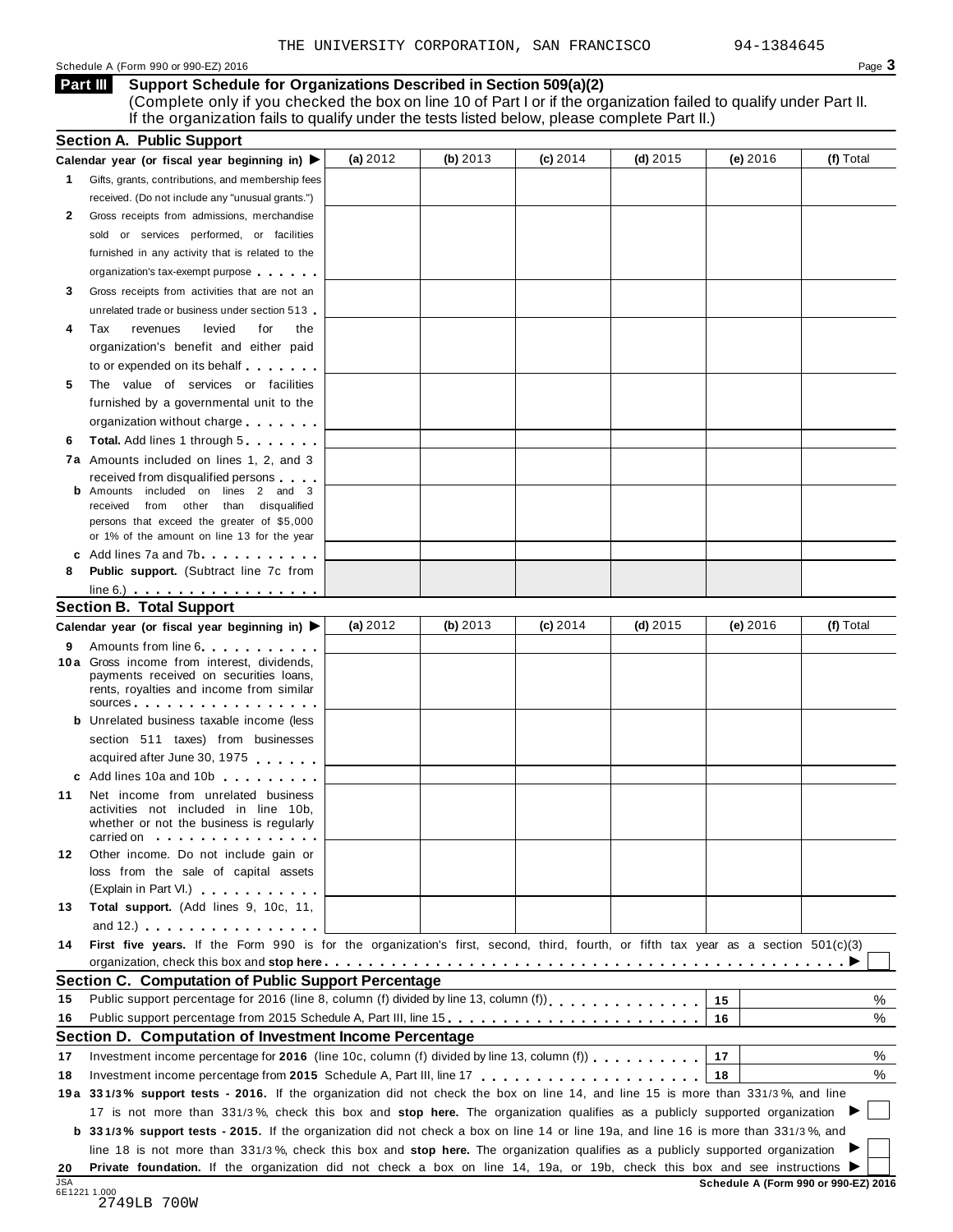#### **Part IV Supporting Organizations**

(Complete only if you checked a box in line 12 on Part I. If you checked 12a of Part I, complete Sections A and B. If you checked 12b of Part I, complete Sections A and C. If you checked 12c of Part I, complete Sections A, D, and E. If you checked 12d of Part I, complete Sections A and D, and complete Part V.)

#### **Section A. All Supporting Organizations**

- **1** Are all of the organization's supported organizations listed by name in the organization's governing documents? *If* "*No,*" *describe in Part VI how the supported organizations are designated. If designated by class or purpose, describe the designation. If historic and continuing relationship, explain.* **1**
- **2** Did the organization have any supported organization that does not have an IRS determination of status under section 509(a)(1) or (2)? *If*"*Yes,*" *explain in Part VI how the organization determined that the supported organization was described in section 509(a)(1) or (2).*
- **3 a** Did the organization have a supported organization described in section 501(c)(4), (5), or (6)? *If* "*Yes,*" *answer (b) and (c) below.*
- **b** Did the organization confirm that each supported organization qualified under section 501(c)(4), (5), or (6) and | satisfied the public support tests under section 509(a)(2)? *If* "*Yes,*" *describe in Part VI when and how the organization made the determination.*
- **c** Did the organization ensure that all support to such organizations was used exclusively for section 170(c)(2)(B) purposes? *If*"*Yes,*" *explain in Part VI what controls the organization put in place to ensure such use.*
- **4 a** Was any supported organization not organized in the United States ("foreign supported organization")? *If* "*Yes,*" *and if you checked 12a or 12b in Part I, answer (b) and (c) below.*
- **b** Did the organization have ultimate control and discretion in deciding whether to make grants to the foreign | supported organization? *If* "*Yes,*" *describe in Part VI how the organization had such control and discretion despite being controlled or supervised by or in connection with its supported organizations.*
- **c** Did the organization support any foreign supported organization that does not have an IRS determination | under sections 501(c)(3) and 509(a)(1) or (2)? *If* "*Yes,*" *explain in Part VI what controls the organization used to ensure that all support to the foreign supported organization was used exclusively for section 170(c)(2)(B) purposes.*
- **5 a** Did the organization add, substitute, or remove any supported organizations during the tax year? *If* "*Yes,*" answer (b) and (c) below (if applicable). Also, provide detail in Part VI, including (i) the names and EIN *numbers of the supported organizations added, substituted, or removed; (ii) the reasons for each such action;* (iii) the authority under the organization's organizing document authorizing such action; and (iv) how the action *was accomplished (such as by amendment to the organizing document).*
- **b** Type I or Type II only. Was any added or substituted supported organization part of a class already | designated in the organization's organizing document?
- **c Substitutions only.** Was the substitution the result of an event beyond the organization's control?
- **6** Did the organization provide support (whether in the form of grants or the provision of services or facilities) to anyone other than (i) its supported organizations, (ii) individuals that are part of the charitable class benefited by one or more of its supported organizations, or (iii) other supporting organizations that also support or benefit one or more of the filing organization's supported organizations? *If*"*Yes,*" *provide detail in Part VI.*
- **7** Did the organization provide a grant, loan, compensation, or other similar payment to a substantial contributor (defined in section 4958(c)(3)(C)), a family member of a substantial contributor, or a 35% controlled entity with regard to a substantial contributor? *If*"*Yes,*" *complete Part I of Schedule L (Form 990 or 990-EZ).*
- **8** Did the organization make a loan to a disqualified person (as defined in section 4958) not described in line 7? *If* "*Yes,*" *complete Part I of Schedule L (Form 990 or 990-EZ).*
- **a** Was the organization controlled directly or indirectly at any time during the tax year by one or more | **9** disqualified persons as defined in section 4946 (other than foundation managers and organizations described in section 509(a)(1) or (2))? *If*"*Yes,*" *provide detail in Part VI.*
- **b** Did one or more disqualified persons (as defined in line 9a) hold a controlling interest in any entity in which | the supporting organization had an interest? *If*"*Yes,*" *provide detail in Part VI.*
- **c** Did a disqualified person (as defined in line 9a) have an ownership interest in, or derive any personal benefit from, assets in which the supporting organization also had an interest? *If*"*Yes,*" *provide detail in Part VI.*
- **10a** Was the organization subject to the excess business holdings rules of section 4943 because of section | 4943(f) (regarding certain Type II supporting organizations, and all Type III non-functionally integrated supporting organizations)? *If*"*Yes,*" *answer 10b below.*
	- **b** Did the organization have any excess business holdings in the tax year? *(Use Schedule C, Form 4720, to determine whether the organization had excess business holdings.)*

**Yes No**

**2**

**3a**

**3b**

**3c**

**4a**

**4b**

**4c**

**5a**

**5b 5c**

**6**

**7**

**8**

**9a**

**9b**

**9c**

**10a**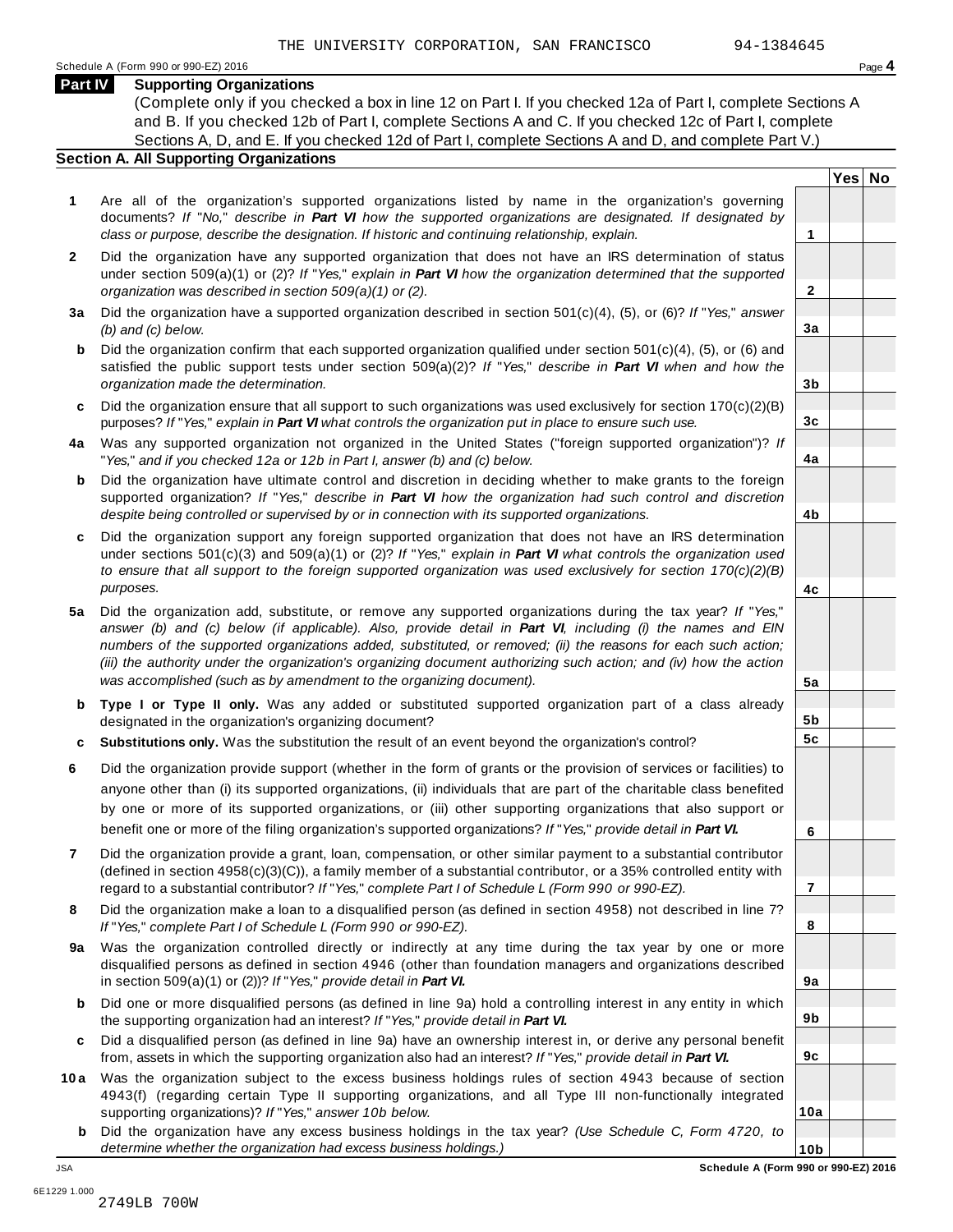|              | Schedule A (Form 990 or 990-EZ) 2016                                                                                                                                                                                                                                                                                                                                                                                                                                                     |                 |        | Page 5 |
|--------------|------------------------------------------------------------------------------------------------------------------------------------------------------------------------------------------------------------------------------------------------------------------------------------------------------------------------------------------------------------------------------------------------------------------------------------------------------------------------------------------|-----------------|--------|--------|
| Part IV      | <b>Supporting Organizations (continued)</b>                                                                                                                                                                                                                                                                                                                                                                                                                                              |                 |        |        |
|              |                                                                                                                                                                                                                                                                                                                                                                                                                                                                                          |                 | Yes No |        |
| 11           | Has the organization accepted a gift or contribution from any of the following persons?                                                                                                                                                                                                                                                                                                                                                                                                  |                 |        |        |
| a            | A person who directly or indirectly controls, either alone or together with persons described in (b) and (c)                                                                                                                                                                                                                                                                                                                                                                             |                 |        |        |
|              | below, the governing body of a supported organization?                                                                                                                                                                                                                                                                                                                                                                                                                                   | 11a             |        |        |
| b            | A family member of a person described in (a) above?                                                                                                                                                                                                                                                                                                                                                                                                                                      | 11 <sub>b</sub> |        |        |
| c            | A 35% controlled entity of a person described in (a) or (b) above? If "Yes" to a, b, or c, provide detail in Part VI.<br><b>Section B. Type I Supporting Organizations</b>                                                                                                                                                                                                                                                                                                               | 11c             |        |        |
|              |                                                                                                                                                                                                                                                                                                                                                                                                                                                                                          |                 | Yes No |        |
|              |                                                                                                                                                                                                                                                                                                                                                                                                                                                                                          |                 |        |        |
| 1            | Did the directors, trustees, or membership of one or more supported organizations have the power to<br>regularly appoint or elect at least a majority of the organization's directors or trustees at all times during the<br>tax year? If "No," describe in Part VI how the supported organization(s) effectively operated, supervised, or<br>controlled the organization's activities. If the organization had more than one supported organization,                                    |                 |        |        |
|              | describe how the powers to appoint and/or remove directors or trustees were allocated among the supported<br>organizations and what conditions or restrictions, if any, applied to such powers during the tax year.                                                                                                                                                                                                                                                                      | 1               |        |        |
|              |                                                                                                                                                                                                                                                                                                                                                                                                                                                                                          |                 |        |        |
| $\mathbf{2}$ | Did the organization operate for the benefit of any supported organization other than the supported<br>organization(s) that operated, supervised, or controlled the supporting organization? If "Yes," explain in Part<br>VI how providing such benefit carried out the purposes of the supported organization(s) that operated,                                                                                                                                                         |                 |        |        |
|              | supervised, or controlled the supporting organization.                                                                                                                                                                                                                                                                                                                                                                                                                                   | $\mathbf{2}$    |        |        |
|              | <b>Section C. Type II Supporting Organizations</b>                                                                                                                                                                                                                                                                                                                                                                                                                                       |                 |        |        |
|              |                                                                                                                                                                                                                                                                                                                                                                                                                                                                                          |                 | Yes No |        |
| 1            | Were a majority of the organization's directors or trustees during the tax year also a majority of the directors<br>or trustees of each of the organization's supported organization(s)? If "No," describe in Part VI how control                                                                                                                                                                                                                                                        |                 |        |        |
|              | or management of the supporting organization was vested in the same persons that controlled or managed<br>the supported organization(s).                                                                                                                                                                                                                                                                                                                                                 |                 |        |        |
|              |                                                                                                                                                                                                                                                                                                                                                                                                                                                                                          | 1               |        |        |
|              | <b>Section D. All Type III Supporting Organizations</b>                                                                                                                                                                                                                                                                                                                                                                                                                                  |                 |        |        |
| 1            | Did the organization provide to each of its supported organizations, by the last day of the fifth month of the<br>organization's tax year, (i) a written notice describing the type and amount of support provided during the prior<br>tax year, (ii) a copy of the Form 990 that was most recently filed as of the date of notification, and (iii) copies of<br>the organization's governing documents in effect on the date of notification, to the extent not previously<br>provided? |                 | Yes No |        |
|              |                                                                                                                                                                                                                                                                                                                                                                                                                                                                                          | 1               |        |        |
| $\mathbf{2}$ | Were any of the organization's officers, directors, or trustees either (i) appointed or elected by the supported<br>organization(s) or (ii) serving on the governing body of a supported organization? If "No," explain in Part VI how<br>the organization maintained a close and continuous working relationship with the supported organization(s).                                                                                                                                    | $\mathbf{2}$    |        |        |
| 3            | By reason of the relationship described in (2), did the organization's supported organizations have a<br>significant voice in the organization's investment policies and in directing the use of the organization's                                                                                                                                                                                                                                                                      |                 |        |        |
|              | income or assets at all times during the tax year? If "Yes," describe in Part VI the role the organization's                                                                                                                                                                                                                                                                                                                                                                             |                 |        |        |
|              | supported organizations played in this regard.                                                                                                                                                                                                                                                                                                                                                                                                                                           | 3               |        |        |
|              | Section E. Type III Functionally Integrated Supporting Organizations                                                                                                                                                                                                                                                                                                                                                                                                                     |                 |        |        |
| 1            | Check the box next to the method that the organization used to satisfy the Integral Part Test during the year (see instructions).                                                                                                                                                                                                                                                                                                                                                        |                 |        |        |
| a            | The organization satisfied the Activities Test. Complete line 2 below.                                                                                                                                                                                                                                                                                                                                                                                                                   |                 |        |        |
| b            | The organization is the parent of each of its supported organizations. Complete line 3 below.                                                                                                                                                                                                                                                                                                                                                                                            |                 |        |        |
| c            | The organization supported a governmental entity. Describe in Part VI how you supported a government entity (see instructions).                                                                                                                                                                                                                                                                                                                                                          |                 |        |        |
|              |                                                                                                                                                                                                                                                                                                                                                                                                                                                                                          |                 | Yes No |        |
| 2<br>a       | Activities Test. Answer (a) and (b) below.<br>Did substantially all of the organization's activities during the tax year directly further the exempt purposes of<br>the supported organization(s) to which the organization was responsive? If "Yes," then in Part VI identify                                                                                                                                                                                                           |                 |        |        |
|              | those supported organizations and explain how these activities directly furthered their exempt purposes,                                                                                                                                                                                                                                                                                                                                                                                 |                 |        |        |
|              | how the organization was responsive to those supported organizations, and how the organization determined                                                                                                                                                                                                                                                                                                                                                                                |                 |        |        |
|              | that these activities constituted substantially all of its activities.                                                                                                                                                                                                                                                                                                                                                                                                                   | 2a              |        |        |
| b            | Did the activities described in (a) constitute activities that, but for the organization's involvement, one or more<br>of the organization's supported organization(s) would have been engaged in? If "Yes," explain in Part VI the<br>reasons for the organization's position that its supported organization(s) would have engaged in these                                                                                                                                            |                 |        |        |
|              | activities but for the organization's involvement.                                                                                                                                                                                                                                                                                                                                                                                                                                       | 2b              |        |        |
| 3            | Parent of Supported Organizations. Answer (a) and (b) below.                                                                                                                                                                                                                                                                                                                                                                                                                             |                 |        |        |
|              |                                                                                                                                                                                                                                                                                                                                                                                                                                                                                          |                 |        |        |

- **a** Did the organization have the power to regularly appoint or elect a majority of the officers, directors, or trustees of each of the supported organizations? *Provide details in Part VI.*
- **b** Did the organization exercise a substantial degree of direction over the policies, programs, and activities of each of its supported organizations? *If"Yes," describe in Part VI the role played by the organization in this regard.*

**3a**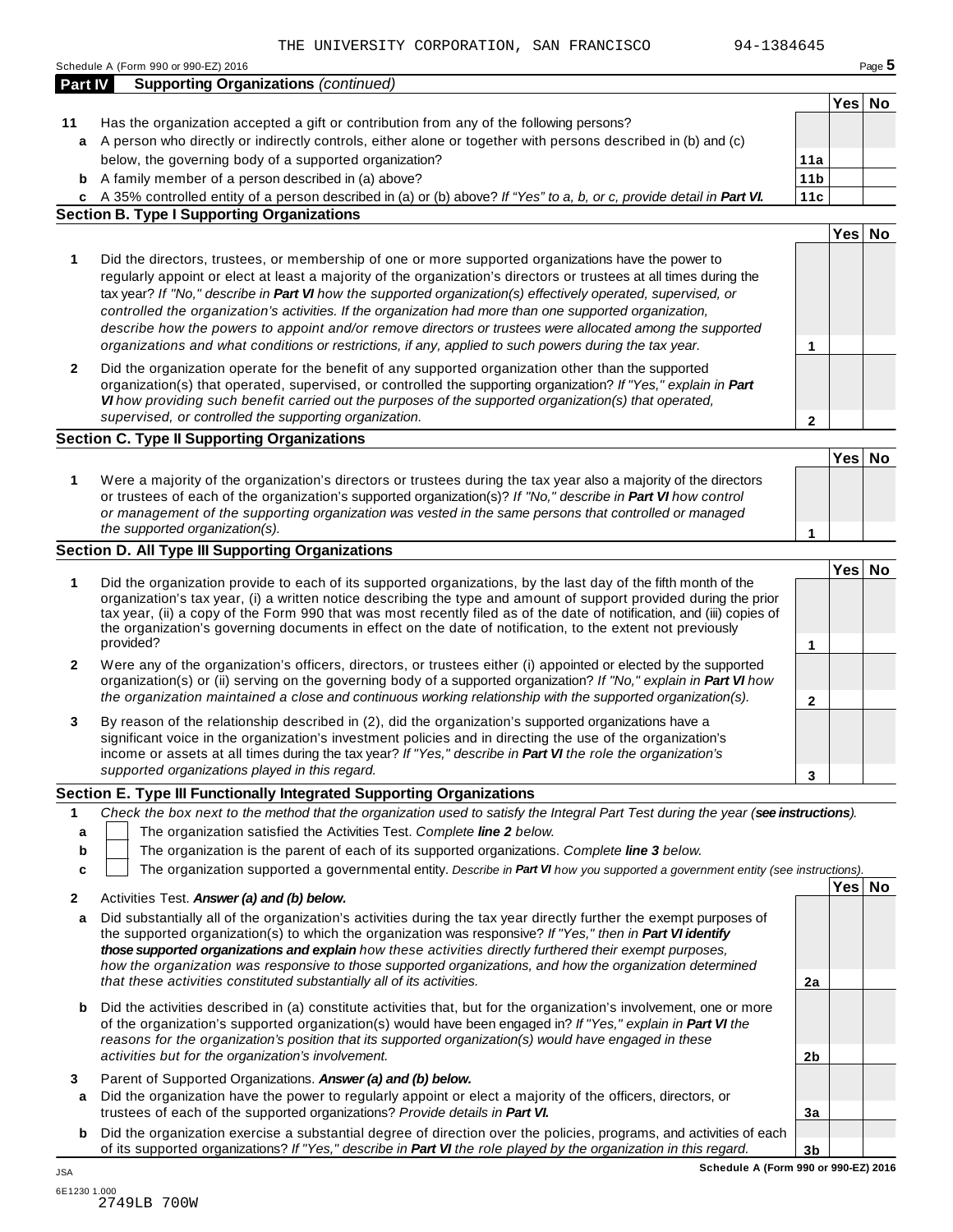| Schedule A (Form 990 or 990-EZ) 2016                                                                                                                                                                             |                |                | Page $6$                       |
|------------------------------------------------------------------------------------------------------------------------------------------------------------------------------------------------------------------|----------------|----------------|--------------------------------|
| Type III Non-Functionally Integrated 509(a)(3) Supporting Organizations<br><b>Part V</b>                                                                                                                         |                |                |                                |
| $\mathbf 1$<br>Check here if the organization satisfied the Integral Part Test as a qualifying trust on Nov. 20, 1970 (explain in Part VI). See                                                                  |                |                |                                |
| instructions. All other Type III non-functionally integrated supporting organizations must complete Sections A through E.                                                                                        |                |                |                                |
| <b>Section A - Adjusted Net Income</b>                                                                                                                                                                           |                | (A) Prior Year | (B) Current Year<br>(optional) |
| 1 Net short-term capital gain                                                                                                                                                                                    | 1              |                |                                |
| 2 Recoveries of prior-year distributions                                                                                                                                                                         | $\mathbf{2}$   |                |                                |
| 3 Other gross income (see instructions)                                                                                                                                                                          | 3              |                |                                |
| 4 Add lines 1 through 3.                                                                                                                                                                                         | 4              |                |                                |
| <b>5</b> Depreciation and depletion                                                                                                                                                                              | 5              |                |                                |
| 6 Portion of operating expenses paid or incurred for production or<br>collection of gross income or for management, conservation, or<br>maintenance of property held for production of income (see instructions) | 6              |                |                                |
| 7 Other expenses (see instructions)                                                                                                                                                                              | $\overline{7}$ |                |                                |
| 8 Adjusted Net Income (subtract lines 5, 6, and 7 from line 4).                                                                                                                                                  | 8              |                |                                |
| <b>Section B - Minimum Asset Amount</b>                                                                                                                                                                          |                | (A) Prior Year | (B) Current Year<br>(optional) |
| 1 Aggregate fair market value of all non-exempt-use assets (see                                                                                                                                                  |                |                |                                |
| instructions for short tax year or assets held for part of year):                                                                                                                                                |                |                |                                |
| a Average monthly value of securities                                                                                                                                                                            | 1a             |                |                                |
| <b>b</b> Average monthly cash balances                                                                                                                                                                           | 1 <sub>b</sub> |                |                                |
| c Fair market value of other non-exempt-use assets                                                                                                                                                               | 1 <sub>c</sub> |                |                                |
| d Total (add lines 1a, 1b, and 1c)                                                                                                                                                                               | 1 <sub>d</sub> |                |                                |
| e Discount claimed for blockage or other<br>factors (explain in detail in <b>Part VI)</b> :                                                                                                                      |                |                |                                |
| 2 Acquisition indebtedness applicable to non-exempt-use assets                                                                                                                                                   | $\mathbf{2}$   |                |                                |
| 3 Subtract line 2 from line 1d.                                                                                                                                                                                  | 3              |                |                                |
| 4 Cash deemed held for exempt use. Enter 1-1/2% of line 3 (for greater amount,<br>see instructions).                                                                                                             | 4              |                |                                |
| 5 Net value of non-exempt-use assets (subtract line 4 from line 3)                                                                                                                                               | 5              |                |                                |
| 6 Multiply line 5 by .035.                                                                                                                                                                                       | 6              |                |                                |
| 7 Recoveries of prior-year distributions                                                                                                                                                                         | $\overline{7}$ |                |                                |
| 8 Minimum Asset Amount (add line 7 to line 6)                                                                                                                                                                    | 8              |                |                                |
| <b>Section C - Distributable Amount</b>                                                                                                                                                                          |                |                | <b>Current Year</b>            |
| 1 Adjusted net income for prior year (from Section A, line 8, Column A)                                                                                                                                          | $\mathbf{1}$   |                |                                |
| 2 Enter 85% of line 1.                                                                                                                                                                                           | $\mathbf 2$    |                |                                |
| <b>3</b> Minimum asset amount for prior year (from Section B, line 8, Column A)                                                                                                                                  | 3              |                |                                |
| 4 Enter greater of line 2 or line 3.                                                                                                                                                                             | 4              |                |                                |
| 5 Income tax imposed in prior year                                                                                                                                                                               | 5              |                |                                |
| 6 Distributable Amount. Subtract line 5 from line 4, unless subject to<br>emergency temporary reduction (see instructions).                                                                                      | 6              |                |                                |

**7** Check here if the current year is the organization's first as a non-functionally integrated Type III supporting organization (see instructions).

**Schedule A (Form 990 or 990-EZ) 2016**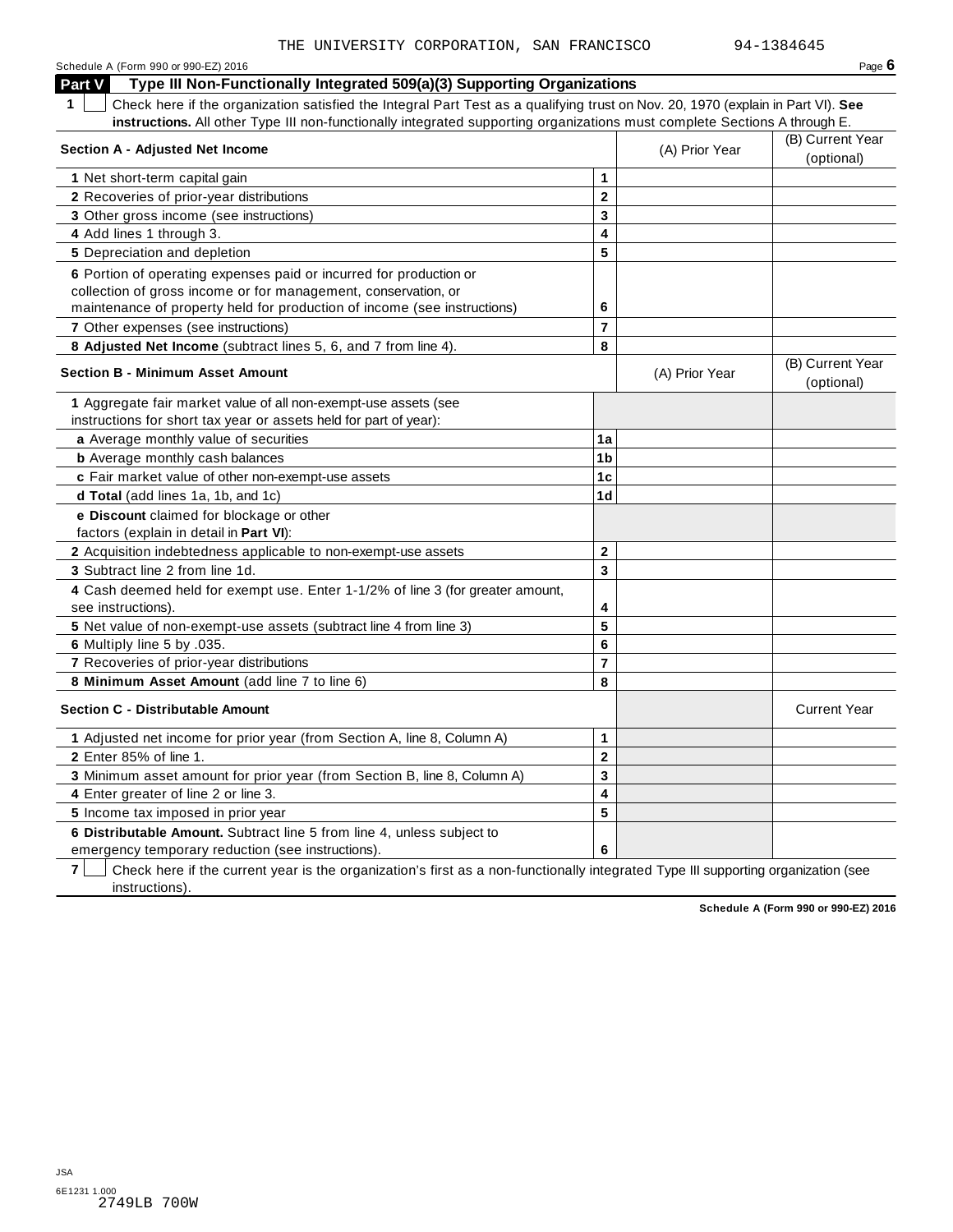|              | Schedule A (Form 990 or 990-EZ) 2016                                                       |                                    |                                               | Page 7                                           |
|--------------|--------------------------------------------------------------------------------------------|------------------------------------|-----------------------------------------------|--------------------------------------------------|
| Part V       | Type III Non-Functionally Integrated 509(a)(3) Supporting Organizations (continued)        |                                    |                                               |                                                  |
|              | <b>Section D - Distributions</b>                                                           |                                    |                                               | <b>Current Year</b>                              |
| 1            | Amounts paid to supported organizations to accomplish exempt purposes                      |                                    |                                               |                                                  |
| $\mathbf{2}$ | Amounts paid to perform activity that directly furthers exempt purposes of supported       |                                    |                                               |                                                  |
|              | organizations, in excess of income from activity                                           |                                    |                                               |                                                  |
| 3            | Administrative expenses paid to accomplish exempt purposes of supported organizations      |                                    |                                               |                                                  |
| 4            | Amounts paid to acquire exempt-use assets                                                  |                                    |                                               |                                                  |
| 5            | Qualified set-aside amounts (prior IRS approval required)                                  |                                    |                                               |                                                  |
| 6            | Other distributions (describe in Part VI). See instructions.                               |                                    |                                               |                                                  |
| 7            | Total annual distributions. Add lines 1 through 6.                                         |                                    |                                               |                                                  |
| 8            | Distributions to attentive supported organizations to which the organization is responsive |                                    |                                               |                                                  |
|              | (provide details in Part VI). See instructions.                                            |                                    |                                               |                                                  |
| 9            | Distributable amount for 2016 from Section C, line 6                                       |                                    |                                               |                                                  |
| 10           | Line 8 amount divided by Line 9 amount                                                     |                                    |                                               |                                                  |
|              | Section E - Distribution Allocations (see instructions)                                    | (i)<br><b>Excess Distributions</b> | (ii)<br><b>Underdistributions</b><br>Pre-2016 | (iii)<br><b>Distributable</b><br>Amount for 2016 |
| 1            | Distributable amount for 2016 from Section C, line 6                                       |                                    |                                               |                                                  |
|              | Underdistributions, if any, for years prior to 2016                                        |                                    |                                               |                                                  |
| 2            | (reasonable cause required-explain in Part VI). See                                        |                                    |                                               |                                                  |
|              | instructions.                                                                              |                                    |                                               |                                                  |
| 3            | Excess distributions carryover, if any, to 2016:                                           |                                    |                                               |                                                  |
| a            |                                                                                            |                                    |                                               |                                                  |
| b            |                                                                                            |                                    |                                               |                                                  |
| c            | From 2013.                                                                                 |                                    |                                               |                                                  |
| d            | From 2014 <b>Fig. 1.1.1.1.</b>                                                             |                                    |                                               |                                                  |
| е            | From 2015.                                                                                 |                                    |                                               |                                                  |
| f            | Total of lines 3a through e                                                                |                                    |                                               |                                                  |
| g            | Applied to underdistributions of prior years                                               |                                    |                                               |                                                  |
| h            | Applied to 2016 distributable amount                                                       |                                    |                                               |                                                  |
| j.           | Carryover from 2011 not applied (see instructions)                                         |                                    |                                               |                                                  |
|              | Remainder. Subtract lines 3g, 3h, and 3i from 3f.                                          |                                    |                                               |                                                  |
| 4            | Distributions for 2016 from                                                                |                                    |                                               |                                                  |
|              | Section D, line 7:<br>\$                                                                   |                                    |                                               |                                                  |
| a            | Applied to underdistributions of prior years                                               |                                    |                                               |                                                  |
| b            | Applied to 2016 distributable amount                                                       |                                    |                                               |                                                  |
| c            | Remainder. Subtract lines 4a and 4b from 4.                                                |                                    |                                               |                                                  |
| 5            | Remaining underdistributions for years prior to 2016, if                                   |                                    |                                               |                                                  |
|              | any. Subtract lines 3g and 4a from line 2. For result                                      |                                    |                                               |                                                  |
|              | greater than zero, explain in Part VI. See instructions.                                   |                                    |                                               |                                                  |
| 6            | Remaining underdistributions for 2016. Subtract lines 3h                                   |                                    |                                               |                                                  |
|              | and 4b from line 1. For result greater than zero, explain in                               |                                    |                                               |                                                  |
|              | Part VI. See instructions.                                                                 |                                    |                                               |                                                  |
| 7            | Excess distributions carryover to 2017. Add lines 3j                                       |                                    |                                               |                                                  |
|              | and 4c.                                                                                    |                                    |                                               |                                                  |
| 8            | Breakdown of line 7:                                                                       |                                    |                                               |                                                  |
| a            |                                                                                            |                                    |                                               |                                                  |
| b            | Excess from 2013                                                                           |                                    |                                               |                                                  |
| c            | Excess from 2014                                                                           |                                    |                                               |                                                  |
| d            | Excess from 2015                                                                           |                                    |                                               |                                                  |
| е            | Excess from 2016                                                                           |                                    |                                               |                                                  |
|              |                                                                                            |                                    |                                               |                                                  |

**Schedule A (Form 990 or 990-EZ) 2016**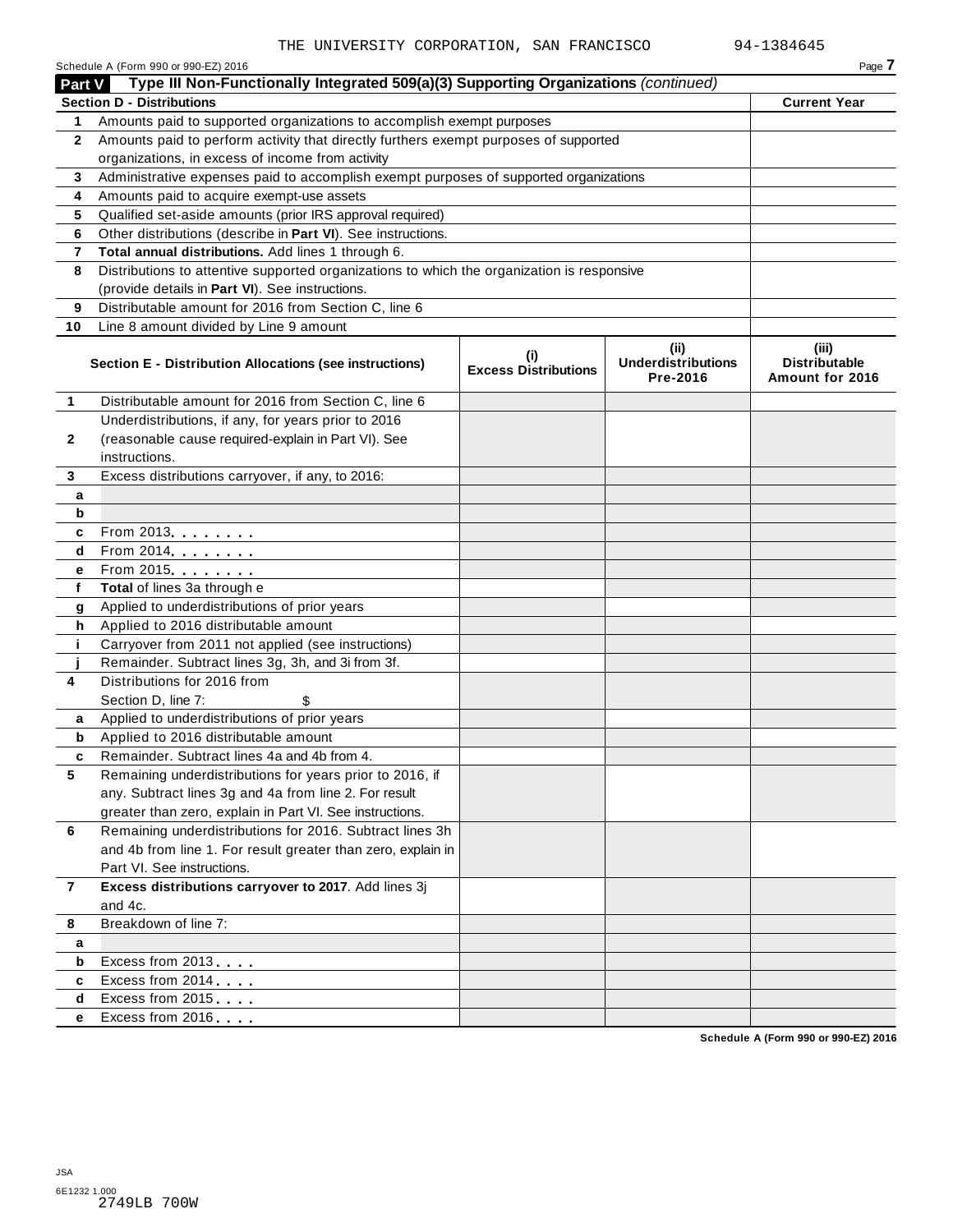#### <span id="page-20-0"></span>Schedule <sup>A</sup> (Form <sup>990</sup> or 990-EZ) <sup>2016</sup> Page **8**

**Supplemental Information.** Provide the explanations required by Part II, line 10; Part II, line 17a or 17b; Part **Part VI** III, line 12; Part IV, Section A, lines 1, 2, 3b, 3c, 4b, 4c, 5a, 6, 9a, 9b, 9c, 11a, 11b, and 11c; Part IV, Section B, lines 1 and 2; Part IV, Section C, line 1; Part IV, Section D, lines 2 and 3; Part IV, Section E, lines 1c, 2a, 2b, 3a and 3b; Part V, line 1; Part V, Section B, line 1e; Part V, Section D, lines 5, 6, and 8; and Part V, Section E, lines 2, 5, and 6. Also complete this part for any additional information. (See instructions.)

| ATTACHMENT 1<br>SCHEDULE A, PART II - OTHER INCOME |          |         |         |          |          |          |  |
|----------------------------------------------------|----------|---------|---------|----------|----------|----------|--|
| DESCRIPTION                                        | 2012     | 2013    | 2014    | 2015     | 2016     | TOTAL    |  |
| GROSS INCOME FROM FUNDRAISING                      | 200,843. | 22,293. | 58,349. | 136,664. | 161,956. | 580,105. |  |
| TOTALS                                             | 200,843. | 22,293. | 58,349. | 136,664. | 161,956. | 580,105. |  |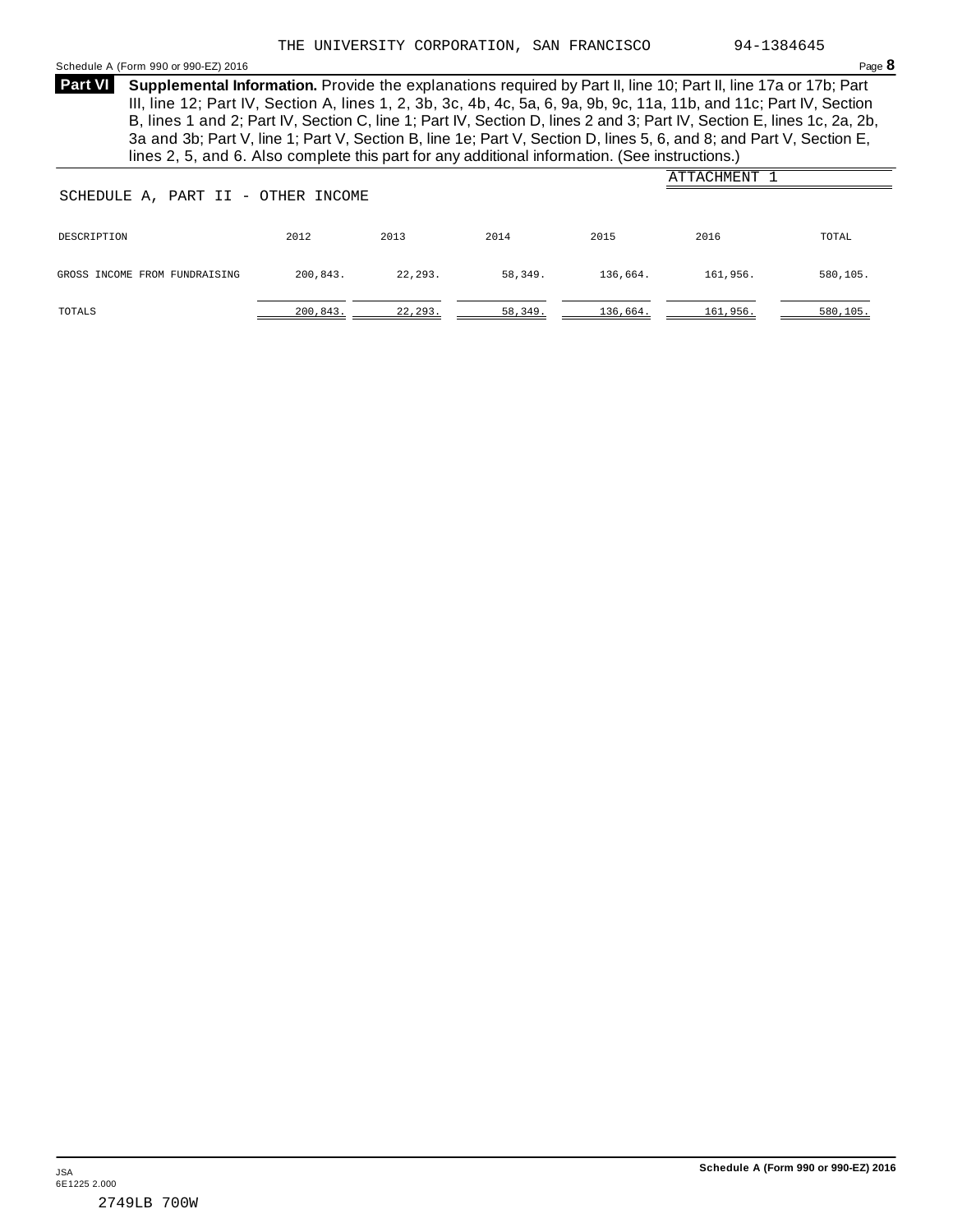| <b>Schedule B</b><br>(Form 990, 990-EZ,                                     | <b>Schedule of Contributors</b>                                                                                                                                |  |                                       |  |  |  |
|-----------------------------------------------------------------------------|----------------------------------------------------------------------------------------------------------------------------------------------------------------|--|---------------------------------------|--|--|--|
| or 990-PF)<br>Department of the Treasury<br><b>Internal Revenue Service</b> | Attach to Form 990, Form 990-EZ, or Form 990-PF.<br>Information about Schedule B (Form 990, 990-EZ, or 990-PF) and its instructions is at www.irs.gov/form990. |  |                                       |  |  |  |
| Name of the organization                                                    |                                                                                                                                                                |  | <b>Employer identification number</b> |  |  |  |
|                                                                             | THE UNIVERSITY CORPORATION, SAN FRANCISCO                                                                                                                      |  |                                       |  |  |  |
| STATE                                                                       |                                                                                                                                                                |  | 94-1384645                            |  |  |  |
| <b>Organization type (check one):</b>                                       |                                                                                                                                                                |  |                                       |  |  |  |
| Filers of:                                                                  | Section:                                                                                                                                                       |  |                                       |  |  |  |
| Form 990 or 990-EZ                                                          | $\mathbf{X}$<br>501(c)( $3$<br>) (enter number) organization                                                                                                   |  |                                       |  |  |  |
|                                                                             | $4947(a)(1)$ nonexempt charitable trust not treated as a private foundation                                                                                    |  |                                       |  |  |  |
|                                                                             | 527 political organization                                                                                                                                     |  |                                       |  |  |  |
| Form 990-PF                                                                 | 501(c)(3) exempt private foundation                                                                                                                            |  |                                       |  |  |  |
|                                                                             | $4947(a)(1)$ nonexempt charitable trust treated as a private foundation                                                                                        |  |                                       |  |  |  |
|                                                                             | $501(c)(3)$ taxable private foundation                                                                                                                         |  |                                       |  |  |  |

Check if your organization is covered by the **General Rule** or a **Special Rule.**

**Note:** Only a section 501(c)(7), (8), or (10) organization can check boxes for both the General Rule and a Special Rule. See instructions.

#### **General Rule**

For an organization filing Form 990, 990-EZ, or 990-PF that received, during the year, contributions totaling \$5,000 or more (in money or property) from any one contributor. Complete Parts I and II. See instructions for determining a contributor's total contributions.

#### **Special Rules**

 $\text{X}$  For an organization described in section 501(c)(3) filing Form 990 or 990-EZ that met the 33 1/3 % support test of the regulations under sections 509(a)(1) and 170(b)(1)(A)(vi), that checked Schedule A (Form 990 or 990-EZ), Part II, line 13, 16a, or 16b, and that received from any one contributor, during the year, total contributions of the greater of **(1)** \$5,000 or **(2)** 2% of the amount on (i) Form 990, Part VIII, line 1h, or (ii) Form 990-EZ, line 1. Complete Parts I and II.

For an organization described in section 501(c)(7), (8), or (10) filing Form 990 or 990-EZ that received from any one contributor, during the year, total contributions of more than \$1,000 *exclusively* for religious, charitable, scientific, literary, or educational purposes, or for the prevention of cruelty to children or animals. Complete Parts I, II, and III.

For an organization described in section 501(c)(7), (8), or (10) filing Form 990 or 990-EZ that received from any one contributor, during the year, contributions *exclusively* for religious, charitable, etc., purposes, but no such contributions totaled more than \$1,000. If this box is checked, enter here the total contributions that were received during the year for an *exclusively* religious, charitable, etc., purpose. Don't complete any of the parts unless the **General Rule** applies to this organization because it received *nonexclusively* religious, charitable, etc., contributions totaling \$5,000 or more during the year m m m m m m m m m m m m m m m m m m m m m m m m m m m m m m m I \$

**Caution:** An organization that isn't covered by the General Rule and/or the Special Rules doesn't file Schedule B (Form 990, 990-EZ, or 990-PF), but it **must** answer "No" on Part IV, line 2, of its Form 990; or check the box on line H of its Form 990-EZ or on its Form 990-PF, Part I, line 2, to certify that it doesn't meet the filing requirements of Schedule B (Form 990, 990-EZ, or 990-PF).

For Paperwork Reduction Act Notice, see the Instructions for Form 990, 990-EZ, or 990-PF. Schedule B (Form 990, 990-EZ, or 990-PF) (2016)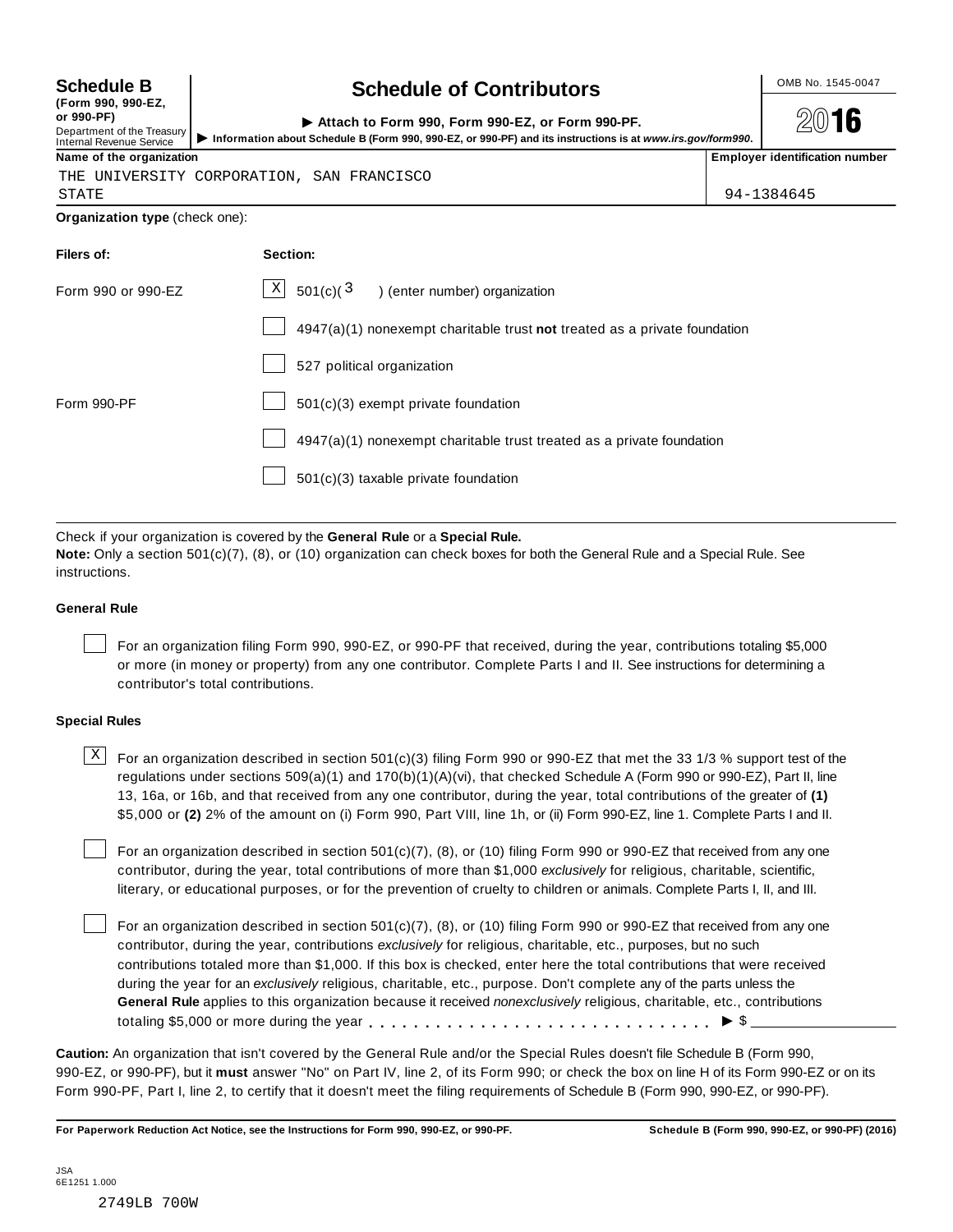**Name of organization Employer identification number** THE UNIVERSITY CORPORATION, SAN FRANCISCO THE UNIVERSITY CORPORATION, SAN FRANCISCO<br>STATE 94-1384645

| (a)<br>No. | (b)<br>Name, address, and ZIP + 4 | (c)<br><b>Total contributions</b> | (d)<br>Type of contribution                                                           |
|------------|-----------------------------------|-----------------------------------|---------------------------------------------------------------------------------------|
| 1          |                                   | 341,000.<br>\$                    | Χ<br>Person<br>Payroll<br>Noncash<br>(Complete Part II for<br>noncash contributions.) |
| (a)<br>No. | (b)<br>Name, address, and ZIP + 4 | (c)<br><b>Total contributions</b> | (d)<br>Type of contribution                                                           |
| 2          |                                   | 500,000.<br>\$                    | Χ<br>Person<br>Payroll<br>Noncash<br>(Complete Part II for<br>noncash contributions.) |
| (a)<br>No. | (b)<br>Name, address, and ZIP + 4 | (c)<br><b>Total contributions</b> | (d)<br>Type of contribution                                                           |
| 3          |                                   | 1,837,450.<br>\$                  | Χ<br>Person<br>Payroll<br>Noncash<br>(Complete Part II for<br>noncash contributions.) |
| (a)<br>No. | (b)<br>Name, address, and ZIP + 4 | (c)<br><b>Total contributions</b> | (d)<br>Type of contribution                                                           |
| 4          |                                   | 1,001,313.<br>\$                  | Person<br>Payroll<br>X<br>Noncash<br>(Complete Part II for<br>noncash contributions.) |
| (a)<br>No. | (b)<br>Name, address, and ZIP + 4 | (c)<br><b>Total contributions</b> | (d)<br>Type of contribution                                                           |
| 5          |                                   | 1,738,903.<br>\$                  | Χ<br>Person<br>Payroll<br>Noncash<br>(Complete Part II for<br>noncash contributions.) |
| (a)<br>No. | (b)<br>Name, address, and ZIP + 4 | (c)<br><b>Total contributions</b> | (d)<br>Type of contribution                                                           |
|            |                                   | \$                                | Person<br>Payroll<br>Noncash<br>(Complete Part II for<br>noncash contributions.)      |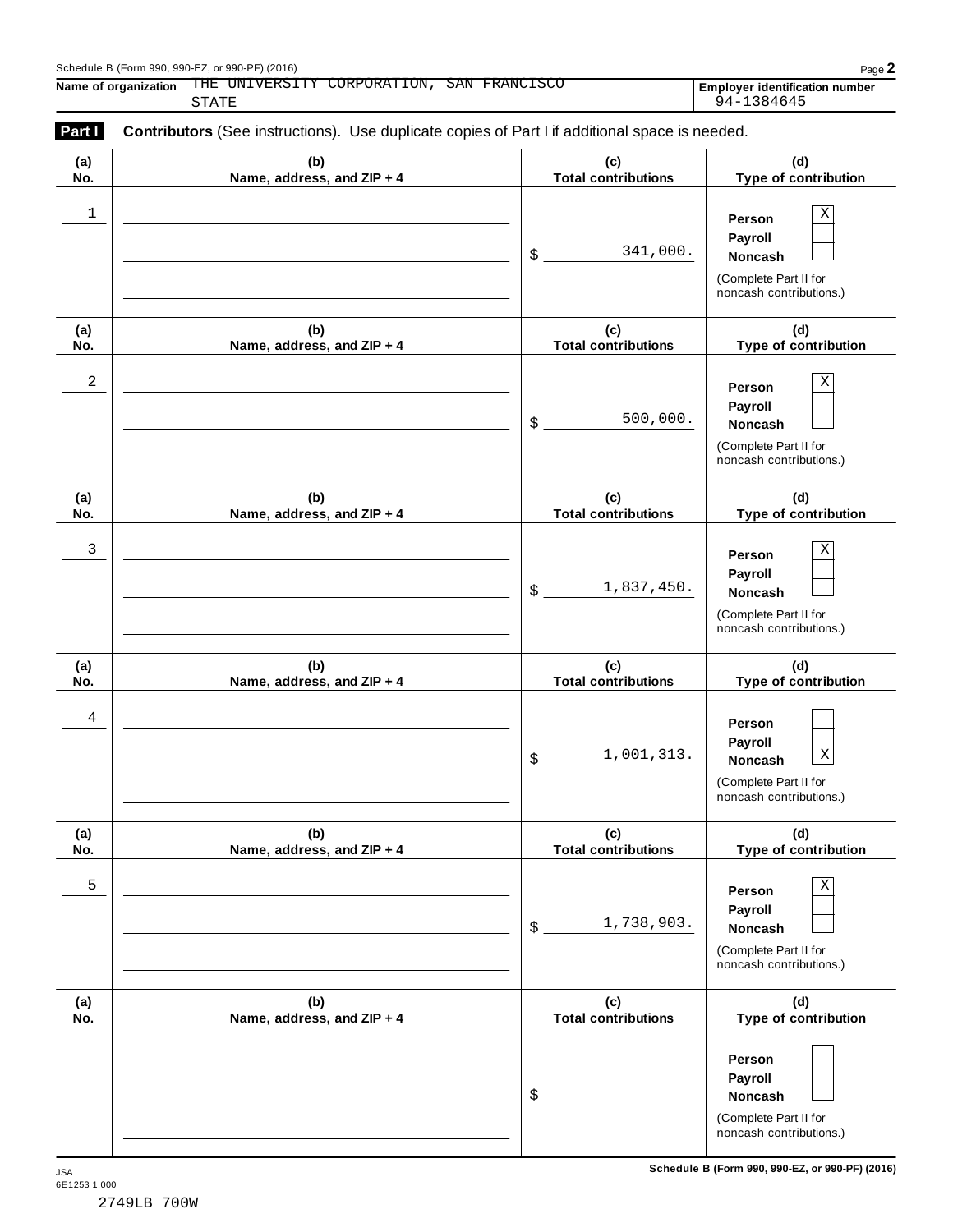| Page 3<br>Schedule B (Form 990, 990-EZ, or 990-PF) (2016) |                                                                                                     |                                       |  |  |
|-----------------------------------------------------------|-----------------------------------------------------------------------------------------------------|---------------------------------------|--|--|
| Name of organization                                      | THE UNIVERSITY CORPORATION, SAN FRANCISCO                                                           | <b>Employer identification number</b> |  |  |
|                                                           | STATE                                                                                               | 94-1384645                            |  |  |
| <b>Part II</b>                                            | Noncash Property (See instructions). Use duplicate copies of Part II if additional space is needed. |                                       |  |  |

| (a) No.<br>from<br>Part I | (b)<br>Description of noncash property given | (c)<br>FMV (or estimate)<br>(See instructions) | (d)<br>Date received |
|---------------------------|----------------------------------------------|------------------------------------------------|----------------------|
| $\overline{4}$            | SECURITIES - PUBLICLY TRADED                 |                                                |                      |
|                           |                                              | 1,001,313.<br>$\mathcal{L}$                    | 03/03/2017           |
| (a) No.<br>from<br>Part I | (b)<br>Description of noncash property given | (c)<br>FMV (or estimate)<br>(See instructions) | (d)<br>Date received |
|                           |                                              | $\mathcal{L}$                                  |                      |
| (a) No.<br>from<br>Part I | (b)<br>Description of noncash property given | (c)<br>FMV (or estimate)<br>(See instructions) | (d)<br>Date received |
|                           |                                              | $\mathcal{L}$                                  |                      |
| (a) No.<br>from<br>Part I | (b)<br>Description of noncash property given | (c)<br>FMV (or estimate)<br>(See instructions) | (d)<br>Date received |
|                           |                                              | \$.                                            |                      |
| (a) No.<br>from<br>Part I | (b)<br>Description of noncash property given | (c)<br>FMV (or estimate)<br>(See instructions) | (d)<br>Date received |
|                           |                                              | $$$ .                                          |                      |
| (a) No.<br>from<br>Part I | (b)<br>Description of noncash property given | (c)<br>FMV (or estimate)<br>(See instructions) | (d)<br>Date received |
|                           |                                              |                                                |                      |
|                           |                                              | $\mathcal{L}_{-}$                              |                      |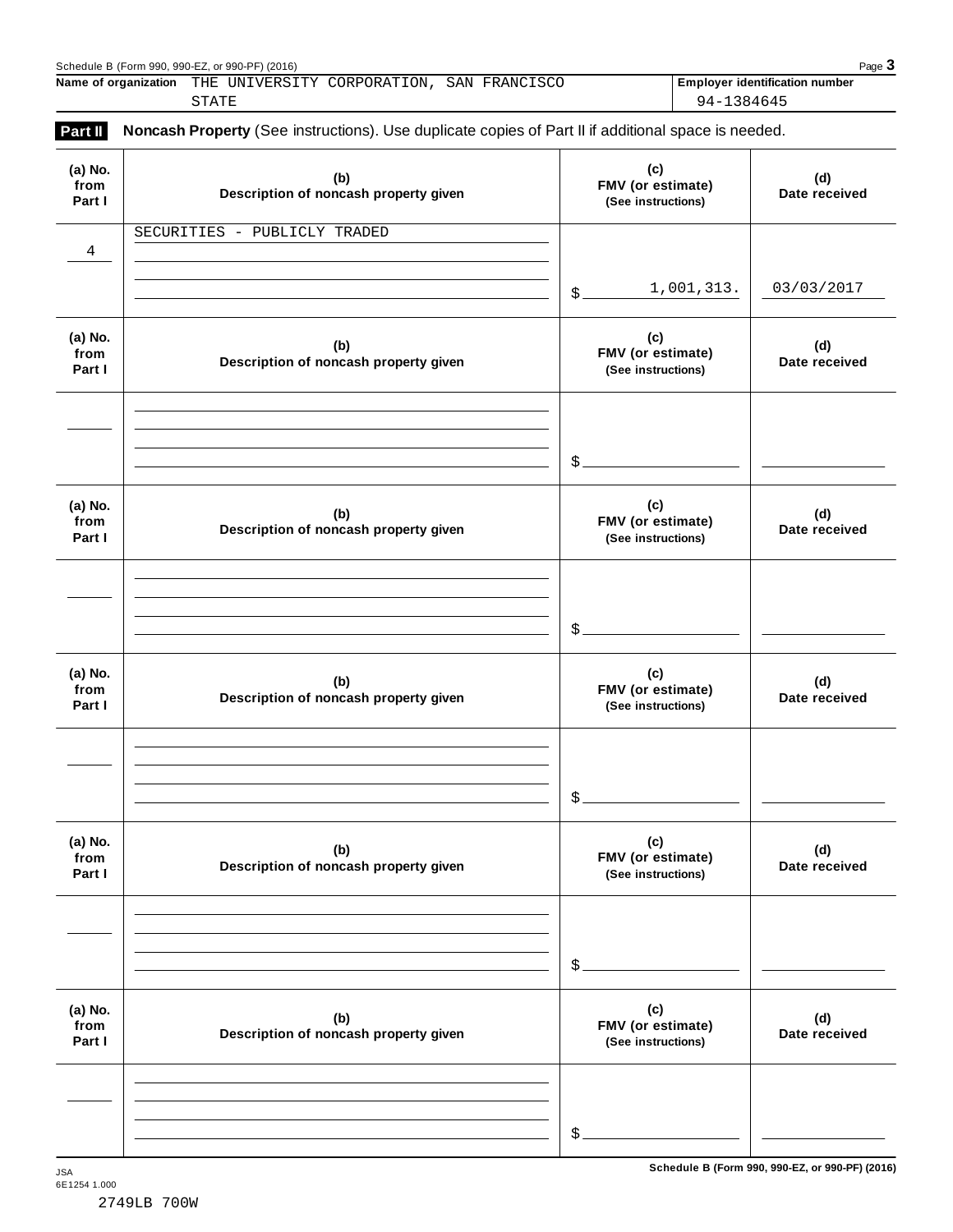|                           | Schedule B (Form 990, 990-EZ, or 990-PF) (2016)<br>Name of organization THE UNIVERSITY CORPORATION, SAN FRANCISCO                                                                                                                                                                                                                                                                                                                                                                                                                                               |                      | Page 4<br><b>Employer identification number</b> |
|---------------------------|-----------------------------------------------------------------------------------------------------------------------------------------------------------------------------------------------------------------------------------------------------------------------------------------------------------------------------------------------------------------------------------------------------------------------------------------------------------------------------------------------------------------------------------------------------------------|----------------------|-------------------------------------------------|
|                           | <b>STATE</b>                                                                                                                                                                                                                                                                                                                                                                                                                                                                                                                                                    |                      | 94-1384645                                      |
| Part III                  | Exclusively religious, charitable, etc., contributions to organizations described in section 501(c)(7), (8), or<br>(10) that total more than \$1,000 for the year from any one contributor. Complete columns (a) through (e) and<br>the following line entry. For organizations completing Part III, enter the total of exclusively religious, charitable, etc.,<br>contributions of \$1,000 or less for the year. (Enter this information once. See instructions.) $\blacktriangleright$ \$<br>Use duplicate copies of Part III if additional space is needed. |                      |                                                 |
| $(a)$ No.<br>from         |                                                                                                                                                                                                                                                                                                                                                                                                                                                                                                                                                                 |                      |                                                 |
| Part I                    | (b) Purpose of gift                                                                                                                                                                                                                                                                                                                                                                                                                                                                                                                                             | (c) Use of gift      | (d) Description of how gift is held             |
|                           |                                                                                                                                                                                                                                                                                                                                                                                                                                                                                                                                                                 | (e) Transfer of gift |                                                 |
|                           | Transferee's name, address, and ZIP + 4                                                                                                                                                                                                                                                                                                                                                                                                                                                                                                                         |                      | Relationship of transferor to transferee        |
| (a) No.<br>from<br>Part I | (b) Purpose of gift                                                                                                                                                                                                                                                                                                                                                                                                                                                                                                                                             | (c) Use of gift      | (d) Description of how gift is held             |
|                           | Transferee's name, address, and ZIP + 4                                                                                                                                                                                                                                                                                                                                                                                                                                                                                                                         | (e) Transfer of gift | Relationship of transferor to transferee        |
| (a) No.<br>from<br>Part I | (b) Purpose of gift                                                                                                                                                                                                                                                                                                                                                                                                                                                                                                                                             | (c) Use of gift      | (d) Description of how gift is held             |
|                           |                                                                                                                                                                                                                                                                                                                                                                                                                                                                                                                                                                 | (e) Transfer of gift |                                                 |
|                           | Transferee's name, address, and ZIP + 4                                                                                                                                                                                                                                                                                                                                                                                                                                                                                                                         |                      | Relationship of transferor to transferee        |
| (a) No.<br>from<br>Part I | (b) Purpose of gift                                                                                                                                                                                                                                                                                                                                                                                                                                                                                                                                             | (c) Use of gift      | (d) Description of how gift is held             |
|                           |                                                                                                                                                                                                                                                                                                                                                                                                                                                                                                                                                                 |                      |                                                 |
|                           |                                                                                                                                                                                                                                                                                                                                                                                                                                                                                                                                                                 | (e) Transfer of gift |                                                 |
|                           | Transferee's name, address, and ZIP + 4                                                                                                                                                                                                                                                                                                                                                                                                                                                                                                                         |                      | Relationship of transferor to transferee        |
|                           |                                                                                                                                                                                                                                                                                                                                                                                                                                                                                                                                                                 |                      |                                                 |
|                           |                                                                                                                                                                                                                                                                                                                                                                                                                                                                                                                                                                 |                      |                                                 |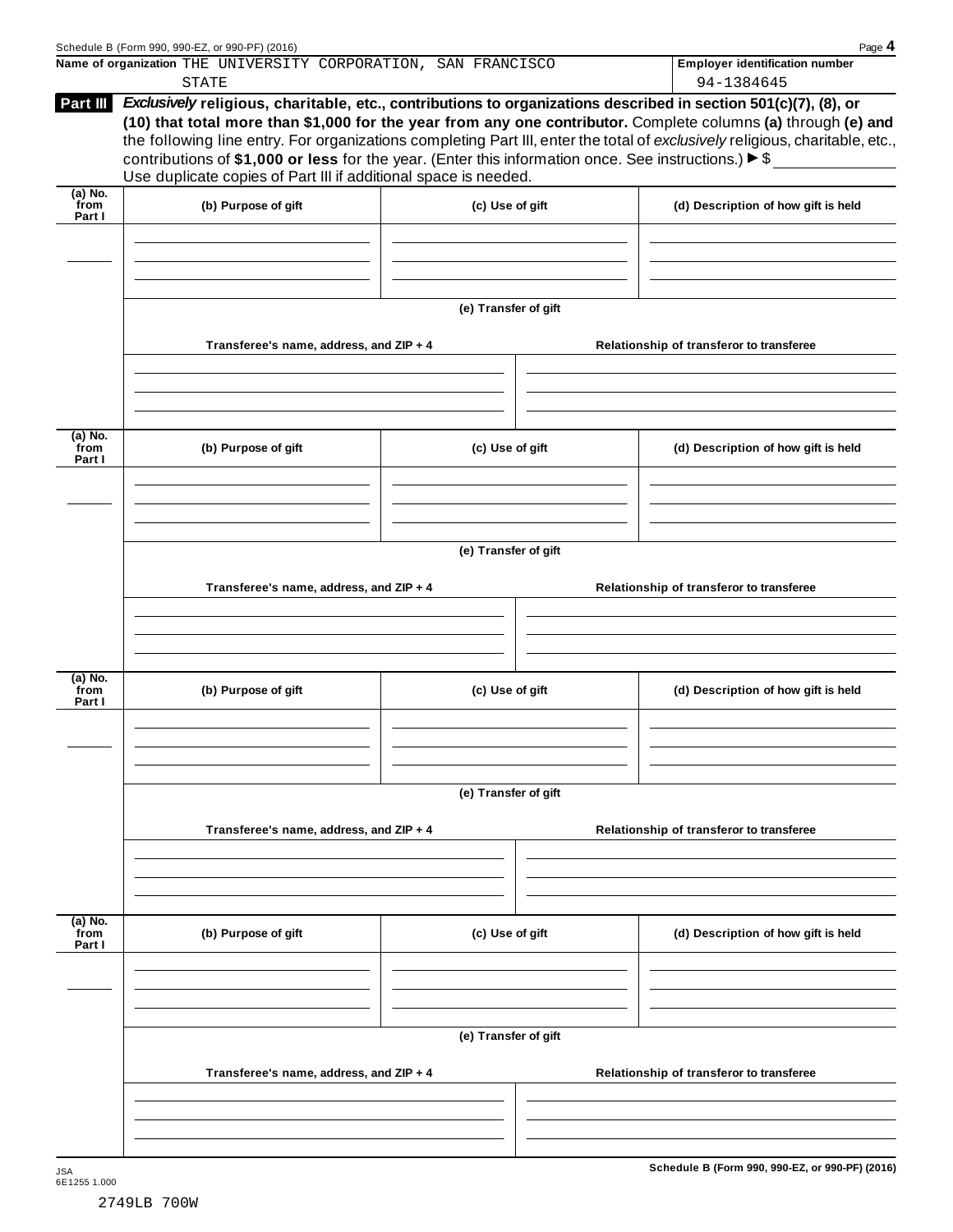| <b>SCHEDULE D</b> |  |
|-------------------|--|
| (Form 990)        |  |

# SCHEDULE D<br>
Supplemental Financial Statements<br>
Form 990) Part IV, line 6, 7, 8, 9, 10, 11a, 11b, 11c, 11d, 11e, 11f, 12a, or 12b.

|                                 | Department of the Treasury     |                                                                                                                                                                                                                                | Part IV, line 6, 7, 8, 9, 10, 11a, 11b, 11c, 11d, 11e, 11f, 12a, or 12b.<br>Attach to Form 990. |                                                | <b>Open to Public</b>                              |           |
|---------------------------------|--------------------------------|--------------------------------------------------------------------------------------------------------------------------------------------------------------------------------------------------------------------------------|-------------------------------------------------------------------------------------------------|------------------------------------------------|----------------------------------------------------|-----------|
| <b>Internal Revenue Service</b> |                                | Information about Schedule D (Form 990) and its instructions is at www.irs.gov/form990.                                                                                                                                        |                                                                                                 |                                                | <b>Inspection</b>                                  |           |
|                                 | Name of the organization       | THE UNIVERSITY CORPORATION, SAN FRANCISCO                                                                                                                                                                                      |                                                                                                 | <b>Employer identification number</b>          |                                                    |           |
| <b>STATE</b>                    |                                |                                                                                                                                                                                                                                |                                                                                                 | 94-1384645                                     |                                                    |           |
| Part I                          |                                | Organizations Maintaining Donor Advised Funds or Other Similar Funds or Accounts.                                                                                                                                              |                                                                                                 |                                                |                                                    |           |
|                                 |                                | Complete if the organization answered "Yes" on Form 990, Part IV, line 6.                                                                                                                                                      |                                                                                                 |                                                |                                                    |           |
|                                 |                                |                                                                                                                                                                                                                                | (a) Donor advised funds                                                                         |                                                | (b) Funds and other accounts                       |           |
|                                 |                                | Total number at end of year example.                                                                                                                                                                                           |                                                                                                 |                                                |                                                    |           |
|                                 |                                | Aggregate value of contributions to (during year)                                                                                                                                                                              |                                                                                                 |                                                |                                                    |           |
|                                 |                                | Aggregate value of grants from (during year)                                                                                                                                                                                   |                                                                                                 |                                                |                                                    |           |
|                                 |                                | Aggregate value at end of year                                                                                                                                                                                                 |                                                                                                 |                                                |                                                    |           |
|                                 |                                | Did the organization inform all donors and donor advisors in writing that the assets held in donor advised                                                                                                                     |                                                                                                 |                                                |                                                    |           |
|                                 |                                | funds are the organization's property, subject to the organization's exclusive legal control?                                                                                                                                  |                                                                                                 |                                                | Yes                                                | No        |
|                                 |                                | Did the organization inform all grantees, donors, and donor advisors in writing that grant funds can be used                                                                                                                   |                                                                                                 |                                                |                                                    |           |
|                                 |                                | only for charitable purposes and not for the benefit of the donor or donor advisor, or for any other purpose                                                                                                                   |                                                                                                 |                                                |                                                    |           |
|                                 |                                |                                                                                                                                                                                                                                |                                                                                                 |                                                | <b>Yes</b>                                         | No        |
| Part II                         |                                | <b>Conservation Easements.</b>                                                                                                                                                                                                 |                                                                                                 |                                                |                                                    |           |
|                                 |                                | Complete if the organization answered "Yes" on Form 990, Part IV, line 7.<br>Purpose(s) of conservation easements held by the organization (check all that apply).                                                             |                                                                                                 |                                                |                                                    |           |
|                                 |                                |                                                                                                                                                                                                                                |                                                                                                 |                                                |                                                    |           |
|                                 |                                | Preservation of land for public use (e.g., recreation or education)<br>Protection of natural habitat                                                                                                                           |                                                                                                 | Preservation of a certified historic structure | Preservation of a historically important land area |           |
|                                 |                                | Preservation of open space                                                                                                                                                                                                     |                                                                                                 |                                                |                                                    |           |
|                                 |                                | Complete lines 2a through 2d if the organization held a qualified conservation contribution in the form of a conservation                                                                                                      |                                                                                                 |                                                |                                                    |           |
|                                 |                                | easement on the last day of the tax year.                                                                                                                                                                                      |                                                                                                 |                                                | Held at the End of the Tax Year                    |           |
| a                               |                                |                                                                                                                                                                                                                                |                                                                                                 | 2a                                             |                                                    |           |
| b                               |                                | Total acreage restricted by conservation easements                                                                                                                                                                             |                                                                                                 | 2b                                             |                                                    |           |
|                                 |                                | Number of conservation easements on a certified historic structure included in (a)                                                                                                                                             |                                                                                                 | 2 <sub>c</sub>                                 |                                                    |           |
| c<br>d                          |                                | Number of conservation easements included in (c) acquired after 8/17/06, and not on a                                                                                                                                          |                                                                                                 |                                                |                                                    |           |
|                                 |                                |                                                                                                                                                                                                                                |                                                                                                 | 2d                                             |                                                    |           |
|                                 |                                | Number of conservation easements modified, transferred, released, extinguished, or terminated by the organization during the                                                                                                   |                                                                                                 |                                                |                                                    |           |
|                                 | tax year $\blacktriangleright$ |                                                                                                                                                                                                                                |                                                                                                 |                                                |                                                    |           |
|                                 |                                | Number of states where property subject to conservation easement is located > __________                                                                                                                                       |                                                                                                 |                                                |                                                    |           |
|                                 |                                | Does the organization have a written policy regarding the periodic monitoring, inspection, handling of                                                                                                                         |                                                                                                 |                                                |                                                    |           |
|                                 |                                | violations, and enforcement of the conservation easements it holds?                                                                                                                                                            |                                                                                                 |                                                | Yes                                                | <b>No</b> |
|                                 |                                | Staff and volunteer hours devoted to monitoring, inspecting, handling of violations, and enforcing conservation easements during the year                                                                                      |                                                                                                 |                                                |                                                    |           |
|                                 |                                |                                                                                                                                                                                                                                |                                                                                                 |                                                |                                                    |           |
|                                 |                                | Amount of expenses incurred in monitoring, inspecting, handling of violations, and enforcing conservation easements during the year                                                                                            |                                                                                                 |                                                |                                                    |           |
|                                 |                                |                                                                                                                                                                                                                                |                                                                                                 |                                                |                                                    |           |
|                                 |                                | Does each conservation easement reported on line 2(d) above satisfy the requirements of section 170(h)(4)(B)(i)                                                                                                                |                                                                                                 |                                                |                                                    |           |
|                                 |                                |                                                                                                                                                                                                                                |                                                                                                 |                                                | <b>Yes</b>                                         | <b>No</b> |
|                                 |                                | In Part XIII, describe how the organization reports conservation easements in its revenue and expense statement, and                                                                                                           |                                                                                                 |                                                |                                                    |           |
|                                 |                                | balance sheet, and include, if applicable, the text of the footnote to the organization's financial statements that describes the                                                                                              |                                                                                                 |                                                |                                                    |           |
|                                 |                                | organization's accounting for conservation easements.                                                                                                                                                                          |                                                                                                 |                                                |                                                    |           |
|                                 |                                | Part III Organizations Maintaining Collections of Art, Historical Treasures, or Other Similar Assets.                                                                                                                          |                                                                                                 |                                                |                                                    |           |
|                                 |                                | Complete if the organization answered "Yes" on Form 990, Part IV, line 8.                                                                                                                                                      |                                                                                                 |                                                |                                                    |           |
| 1a                              |                                | If the organization elected, as permitted under SFAS 116 (ASC 958), not to report in its revenue statement and balance sheet works of art, historical treasures, or other similar assets held for public exhibition, education |                                                                                                 |                                                |                                                    |           |
|                                 |                                | public service, provide, in Part XIII, the text of the footnote to its financial statements that describes these items.                                                                                                        |                                                                                                 |                                                |                                                    |           |
| b                               |                                | If the organization elected, as permitted under SFAS 116 (ASC 958), to report in its revenue statement and balance sheet                                                                                                       |                                                                                                 |                                                |                                                    |           |
|                                 |                                | works of art, historical treasures, or other similar assets held for public exhibition, education, or research in furtherance of                                                                                               |                                                                                                 |                                                |                                                    |           |
|                                 |                                | public service, provide the following amounts relating to these items:                                                                                                                                                         |                                                                                                 |                                                |                                                    |           |
|                                 |                                |                                                                                                                                                                                                                                |                                                                                                 |                                                |                                                    |           |
|                                 |                                |                                                                                                                                                                                                                                |                                                                                                 |                                                |                                                    |           |
| $\mathbf{2}$                    |                                | If the organization received or held works of art, historical treasures, or other similar assets for financial gain, provide the                                                                                               |                                                                                                 |                                                |                                                    |           |
|                                 |                                | following amounts required to be reported under SFAS 116 (ASC 958) relating to these items:                                                                                                                                    |                                                                                                 |                                                |                                                    |           |
| а                               |                                |                                                                                                                                                                                                                                |                                                                                                 |                                                |                                                    |           |
| b                               |                                | For Paperwork Reduction Act Notice, see the Instructions for Form 990.                                                                                                                                                         |                                                                                                 |                                                | Schedule D (Form 990) 2016                         |           |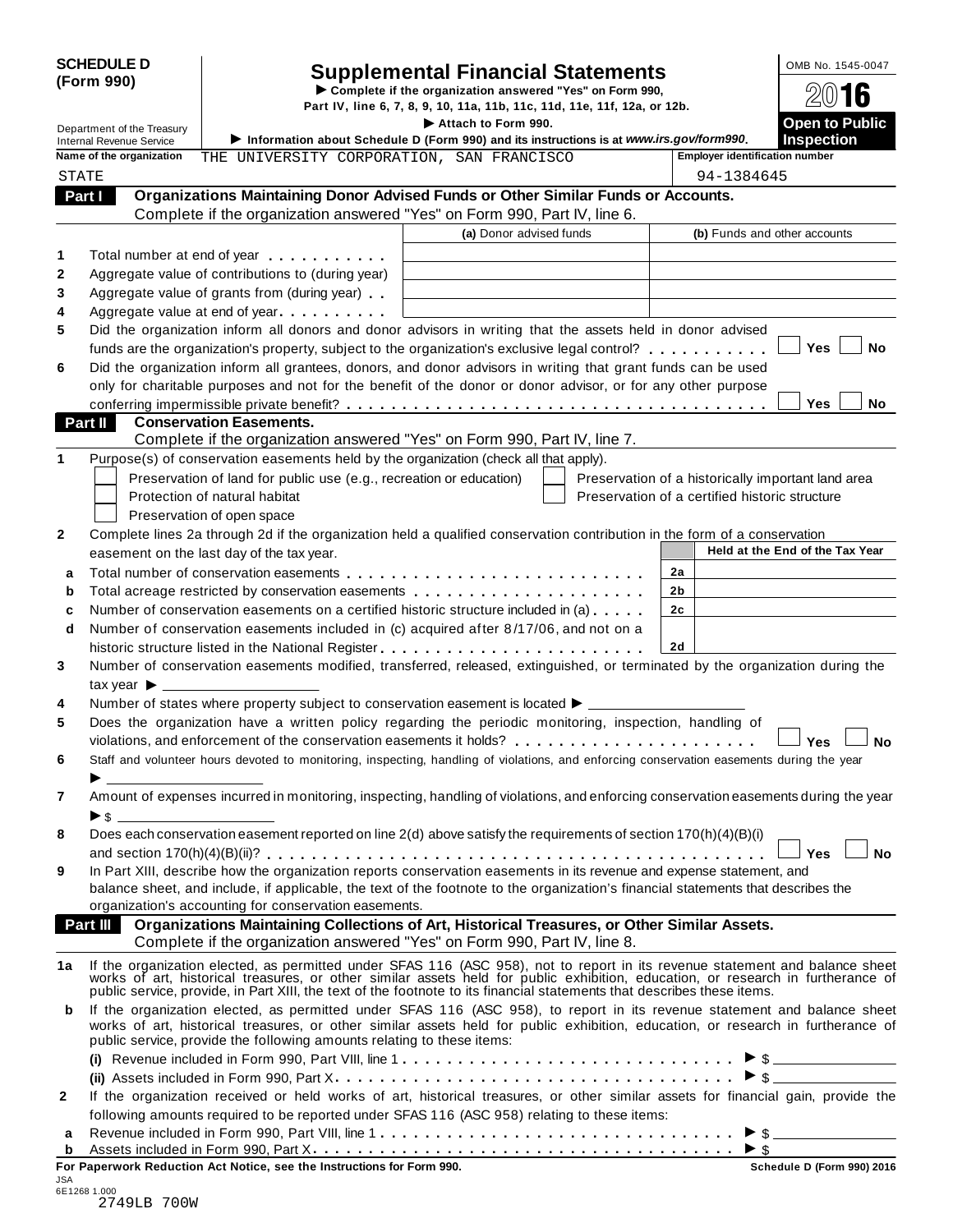THE UNIVERSITY CORPORATION, SAN FRANCISCO 94-138464

|          | Schedule D (Form 990) 2016                                                                                                                                        |                         |                |           |                           |          |                                                   |                            |                     | Page 2   |
|----------|-------------------------------------------------------------------------------------------------------------------------------------------------------------------|-------------------------|----------------|-----------|---------------------------|----------|---------------------------------------------------|----------------------------|---------------------|----------|
| Part III | Organizations Maintaining Collections of Art, Historical Treasures, or Other Similar Assets (continued)                                                           |                         |                |           |                           |          |                                                   |                            |                     |          |
| 3        | Using the organization's acquisition, accession, and other records, check any of the following that are a significant use of its                                  |                         |                |           |                           |          |                                                   |                            |                     |          |
|          | collection items (check all that apply):                                                                                                                          |                         |                |           |                           |          |                                                   |                            |                     |          |
| a        | Public exhibition                                                                                                                                                 |                         | d              |           | Loan or exchange programs |          |                                                   |                            |                     |          |
| b        | Scholarly research                                                                                                                                                |                         | e              | Other     |                           |          | <u> 1980 - John Stein, amerikansk politiker (</u> |                            |                     |          |
| c        | Preservation for future generations                                                                                                                               |                         |                |           |                           |          |                                                   |                            |                     |          |
| 4        | Provide a description of the organization's collections and explain how they further the organization's exempt purpose in Part                                    |                         |                |           |                           |          |                                                   |                            |                     |          |
|          | XIII.                                                                                                                                                             |                         |                |           |                           |          |                                                   |                            |                     |          |
| 5        | During the year, did the organization solicit or receive donations of art, historical treasures, or other similar                                                 |                         |                |           |                           |          |                                                   |                            |                     |          |
|          | assets to be sold to raise funds rather than to be maintained as part of the organization's collection?                                                           |                         |                |           |                           |          |                                                   | Yes                        |                     | No       |
|          | Part IV<br><b>Escrow and Custodial Arrangements.</b>                                                                                                              |                         |                |           |                           |          |                                                   |                            |                     |          |
|          | Complete if the organization answered "Yes" on Form 990, Part IV, line 9, or reported an amount on Form<br>990, Part X, line 21.                                  |                         |                |           |                           |          |                                                   |                            |                     |          |
|          | 1a Is the organization an agent, trustee, custodian or other intermediary for contributions or other assets not                                                   |                         |                |           |                           |          |                                                   |                            |                     |          |
|          |                                                                                                                                                                   |                         |                |           |                           |          |                                                   | Yes                        |                     | No       |
|          | If "Yes," explain the arrangement in Part XIII and complete the following table:                                                                                  |                         |                |           |                           |          |                                                   |                            |                     |          |
|          |                                                                                                                                                                   |                         |                |           |                           |          | Amount                                            |                            |                     |          |
| c        |                                                                                                                                                                   |                         |                |           | 1c                        |          |                                                   |                            |                     |          |
| d        |                                                                                                                                                                   |                         |                |           | 1d                        |          |                                                   |                            |                     |          |
| e        |                                                                                                                                                                   |                         |                |           | 1e                        |          |                                                   |                            |                     |          |
| f        | Ending balance enterprised and the series of the series are series and the series of the series of the series o                                                   |                         |                |           | 1f                        |          |                                                   |                            |                     |          |
| 2a l     | Did the organization include an amount on Form 990, Part X, line 21, for escrow or custodial account liability?                                                   |                         |                |           |                           |          |                                                   | <b>Yes</b>                 |                     | No       |
|          | <b>b</b> If "Yes," explain the arrangement in Part XIII. Check here if the explanation has been provided on Part XIII<br><b>Endowment Funds.</b><br><b>Part V</b> |                         |                |           |                           |          |                                                   |                            |                     |          |
|          | Complete if the organization answered "Yes" on Form 990, Part IV, line 10.                                                                                        |                         |                |           |                           |          |                                                   |                            |                     |          |
|          |                                                                                                                                                                   | (a) Current year        | (b) Prior year |           | (c) Two years back        |          | (d) Three years back                              |                            | (e) Four years back |          |
|          |                                                                                                                                                                   | 583,336.                |                | 600,731.  |                           | 594,345. | 544, 272.                                         |                            |                     | 544,272. |
| 1a       | Beginning of year balance                                                                                                                                         |                         |                |           |                           |          |                                                   |                            |                     |          |
| b        | Contributions                                                                                                                                                     |                         |                |           |                           |          |                                                   |                            |                     |          |
| с        | Net investment earnings, gains,<br>and losses experience and losses                                                                                               | 42,405.                 |                | $-5,659.$ |                           | 18,252.  | 63,830.                                           |                            |                     |          |
|          | Grants or scholarships <b>State of State State</b>                                                                                                                |                         |                |           |                           |          |                                                   |                            |                     |          |
| е        | Other expenditures for facilities                                                                                                                                 |                         |                |           |                           |          |                                                   |                            |                     |          |
|          | and programs                                                                                                                                                      |                         |                |           |                           |          |                                                   |                            |                     |          |
|          | Administrative expenses                                                                                                                                           | 11,806.                 |                | 11,736.   |                           | 11,866.  | 13,757.                                           |                            |                     |          |
|          | End of year balance                                                                                                                                               | 613,935.                |                | 583,336.  |                           | 600,731. | 594, 345.                                         |                            |                     | 544,272. |
| 2        | Provide the estimated percentage of the current year end balance (line 1g, column (a)) held as:                                                                   |                         |                |           |                           |          |                                                   |                            |                     |          |
| a        | Board designated or quasi-endowment >                                                                                                                             |                         | $\frac{0}{0}$  |           |                           |          |                                                   |                            |                     |          |
| b        | Permanent endowment ▶ 100.0000 %                                                                                                                                  |                         |                |           |                           |          |                                                   |                            |                     |          |
| c        | Temporarily restricted endowment ▶                                                                                                                                | $\sim$ %                |                |           |                           |          |                                                   |                            |                     |          |
|          | The percentages on lines 2a, 2b, and 2c should equal 100%.                                                                                                        |                         |                |           |                           |          |                                                   |                            |                     |          |
|          | 3a Are there endowment funds not in the possession of the organization that are held and administered for the                                                     |                         |                |           |                           |          |                                                   |                            |                     |          |
|          | organization by:                                                                                                                                                  |                         |                |           |                           |          |                                                   |                            | Yes                 | No       |
|          |                                                                                                                                                                   |                         |                |           |                           |          |                                                   | 3a(i)                      |                     | Χ        |
|          |                                                                                                                                                                   |                         |                |           |                           |          |                                                   | 3a(ii)                     |                     | X        |
|          | If "Yes" on line 3a(ii), are the related organizations listed as required on Schedule R?                                                                          |                         |                |           |                           |          |                                                   | 3b                         |                     |          |
| 4        | Describe in Part XIII the intended uses of the organization's endowment funds.                                                                                    |                         |                |           |                           |          |                                                   |                            |                     |          |
|          | Land, Buildings, and Equipment.<br>Complete if the organization answered "Yes" on Form 990, Part IV, line 11a. See Form 990, Part X, line 10.<br>Part VI          |                         |                |           |                           |          |                                                   |                            |                     |          |
|          | Description of property                                                                                                                                           | (a) Cost or other basis |                |           | (b) Cost or other basis   |          | (c) Accumulated                                   | (d) Book value             |                     |          |
| 1a       |                                                                                                                                                                   | (investment)            |                |           | (other)                   |          | depreciation                                      |                            |                     |          |
| b        | <b>Buildings</b><br>.                                                                                                                                             |                         |                |           |                           |          |                                                   |                            |                     |          |
| c        | Leasehold improvements entitled and the set of                                                                                                                    |                         |                |           | 1,936,489.                |          | 1,146,023.                                        |                            | 790,466.            |          |
| d        | Equipment                                                                                                                                                         |                         |                |           | 2,044,601.                |          | 1,710,477.                                        |                            | 334,124.            |          |
| е        |                                                                                                                                                                   |                         |                |           |                           |          |                                                   |                            |                     |          |
|          | Total. Add lines 1a through 1e. (Column (d) must equal Form 990, Part X, column (B), line 10c.).                                                                  |                         |                |           |                           |          |                                                   |                            | 1,124,590.          |          |
|          |                                                                                                                                                                   |                         |                |           |                           |          |                                                   | Pohodulo D (Form 000) 2016 |                     |          |

**Schedule D (Form 990) 2016**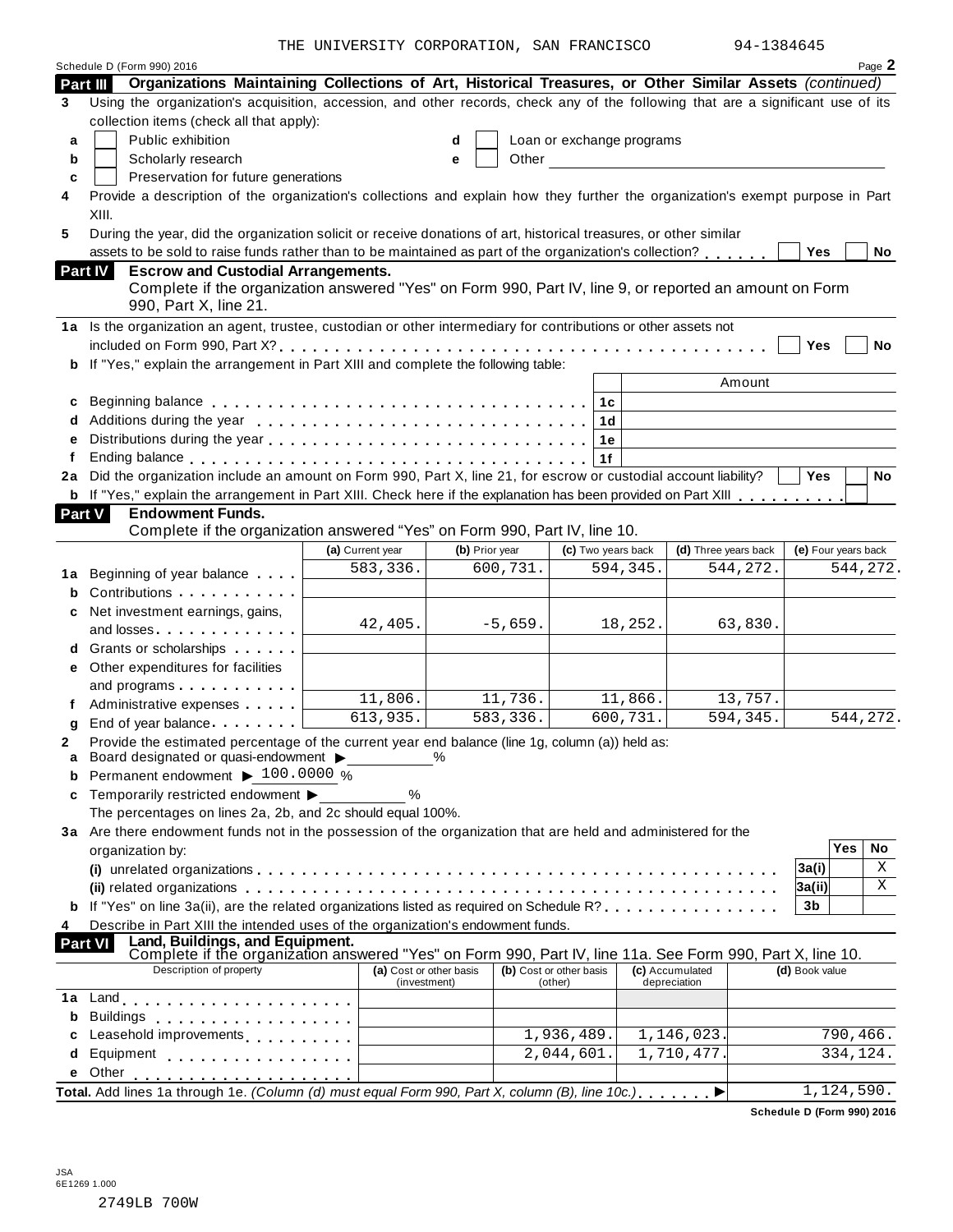| Schedule D (Form 990) 2016                                                               |                 | Page 3                                                                                                     |
|------------------------------------------------------------------------------------------|-----------------|------------------------------------------------------------------------------------------------------------|
| Part VII<br><b>Investments - Other Securities.</b>                                       |                 | Complete if the organization answered "Yes" on Form 990, Part IV, line 11b. See Form 990, Part X, line 12. |
| (a) Description of security or category<br>(including name of security)                  | (b) Book value  | (c) Method of valuation:<br>Cost or end-of-year market value                                               |
| (1) Financial derivatives                                                                |                 |                                                                                                            |
| (2) Closely-held equity interests                                                        |                 |                                                                                                            |
| $(3)$ Other                                                                              |                 |                                                                                                            |
| (A) INVESTMENT IN LAIF                                                                   | 7,478,143.      | FMV                                                                                                        |
| (B) ALTERNATIVE INVESTMENTS                                                              | 1,003,885       | <b>FMV</b>                                                                                                 |
| (C)                                                                                      |                 |                                                                                                            |
| (D)                                                                                      |                 |                                                                                                            |
| (E)                                                                                      |                 |                                                                                                            |
| (F)                                                                                      |                 |                                                                                                            |
| (G)<br>(H)                                                                               |                 |                                                                                                            |
| Total. (Column (b) must equal Form 990, Part X, col. (B) line 12.) $\blacktriangleright$ | 8,482,028.      |                                                                                                            |
| <b>Part VIII</b><br><b>Investments - Program Related.</b>                                |                 |                                                                                                            |
|                                                                                          |                 | Complete if the organization answered "Yes" on Form 990, Part IV, line 11c. See Form 990, Part X, line 13. |
| (a) Description of investment                                                            | (b) Book value  | (c) Method of valuation:                                                                                   |
|                                                                                          |                 | Cost or end-of-year market value                                                                           |
| (1)                                                                                      |                 |                                                                                                            |
| (2)                                                                                      |                 |                                                                                                            |
| (3)                                                                                      |                 |                                                                                                            |
| (4)                                                                                      |                 |                                                                                                            |
| (5)                                                                                      |                 |                                                                                                            |
| (6)                                                                                      |                 |                                                                                                            |
| (7)                                                                                      |                 |                                                                                                            |
| (8)                                                                                      |                 |                                                                                                            |
| (9)                                                                                      |                 |                                                                                                            |
| Total. (Column (b) must equal Form 990, Part X, col. (B) line 13.) $\blacktriangleright$ |                 |                                                                                                            |
| <b>Part IX</b><br>Other Assets.                                                          |                 |                                                                                                            |
|                                                                                          |                 | Complete if the organization answered "Yes" on Form 990, Part IV, line 11d. See Form 990, Part X, line 15. |
|                                                                                          | (a) Description | (b) Book value                                                                                             |
| (1)                                                                                      |                 |                                                                                                            |
| (2)                                                                                      |                 |                                                                                                            |
| (3)                                                                                      |                 |                                                                                                            |
| (4)                                                                                      |                 |                                                                                                            |
| <u>(5)</u>                                                                               |                 |                                                                                                            |
| (6)                                                                                      |                 |                                                                                                            |
| <u>(7)</u><br>(8)                                                                        |                 |                                                                                                            |
| (9)                                                                                      |                 |                                                                                                            |
| Total. (Column (b) must equal Form 990, Part X, col. (B) line 15.)                       |                 | ▶                                                                                                          |
| <b>Other Liabilities.</b><br>Part X                                                      |                 |                                                                                                            |
| line 25.                                                                                 |                 | Complete if the organization answered "Yes" on Form 990, Part IV, line 11e or 11f. See Form 990, Part X,   |
| (a) Description of liability<br>1.                                                       | (b) Book value  |                                                                                                            |
| (1) Federal income taxes                                                                 |                 |                                                                                                            |
| (2) DUE TO RELATED ORGANIZATIONS                                                         | 1,826,520.      |                                                                                                            |
| (3) CAPITAL LEASE LIABILITY                                                              | 32,990          |                                                                                                            |
| (4)                                                                                      |                 |                                                                                                            |
| (5)                                                                                      |                 |                                                                                                            |
| (6)                                                                                      |                 |                                                                                                            |
| (7)                                                                                      |                 |                                                                                                            |
| (8)                                                                                      |                 |                                                                                                            |
| (9)                                                                                      |                 |                                                                                                            |
| Total. (Column (b) must equal Form 990, Part X, col. (B) line 25.) $\blacktriangleright$ | 1,859,510.      |                                                                                                            |

**2.** Liability for uncertain tax positions. In Part XIII, provide the text of the footnote to the organization's financial statements that reports the organization's liability for uncertain tax positions under FIN 48 (ASC 740). Check here ifthe text of the footnote has been provided in Part XIII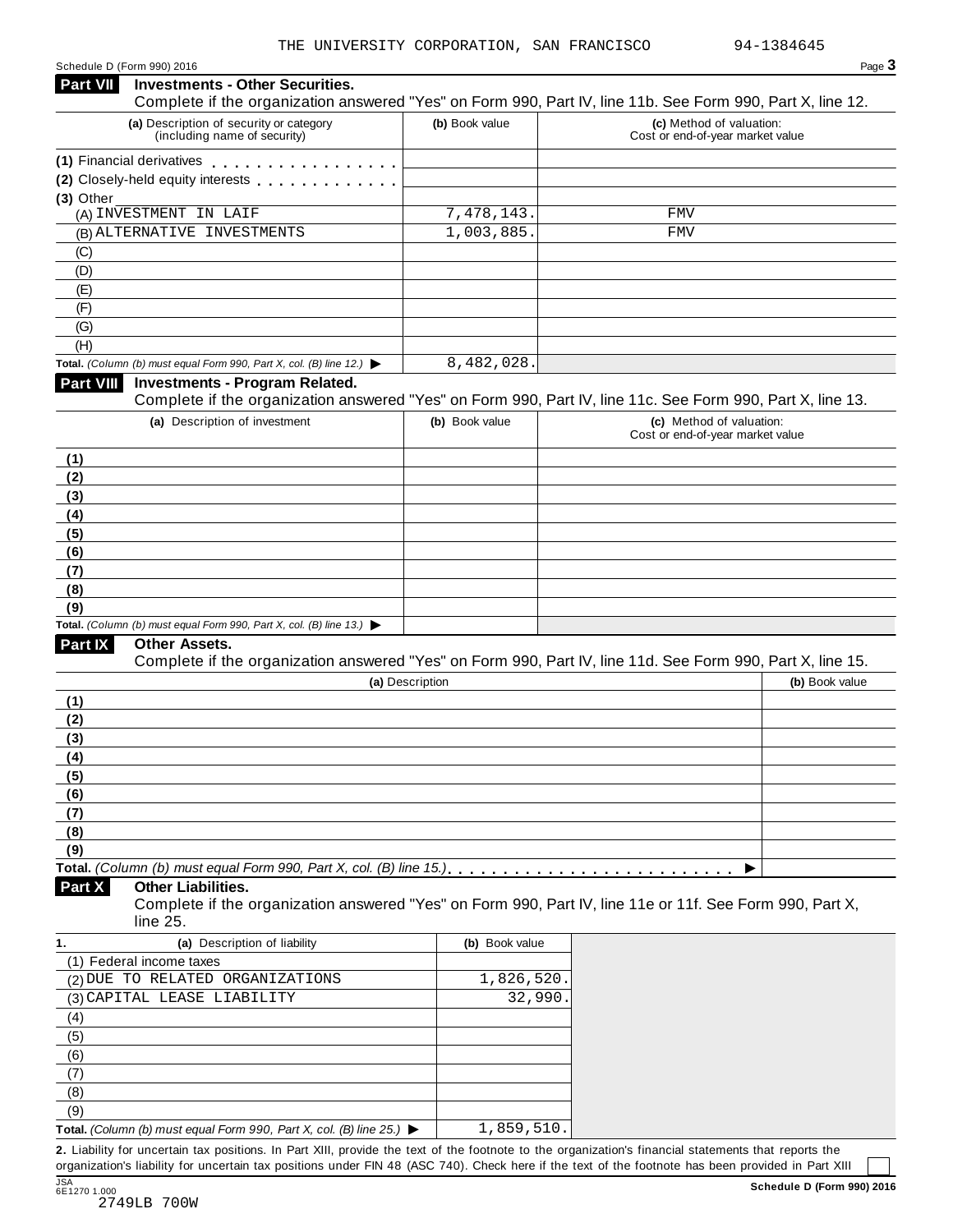|                  | Schedule D (Form 990) 2016                                                                                                                                         |                         | Page 4        |
|------------------|--------------------------------------------------------------------------------------------------------------------------------------------------------------------|-------------------------|---------------|
| Part XI          | Reconciliation of Revenue per Audited Financial Statements With Revenue per Return.<br>Complete if the organization answered "Yes" on Form 990, Part IV, line 12a. |                         |               |
| 1                | Total revenue, gains, and other support per audited financial statements                                                                                           | $\mathbf{1}$            | 21,589,774.   |
| $\mathbf{2}$     | Amounts included on line 1 but not on Form 990, Part VIII, line 12:                                                                                                |                         |               |
| a                | 350,340.<br>2a                                                                                                                                                     |                         |               |
| b                | 2 <sub>b</sub>                                                                                                                                                     |                         |               |
| c                | 2c<br>Recoveries of prior year grants                                                                                                                              |                         |               |
| d                |                                                                                                                                                                    |                         |               |
| е                |                                                                                                                                                                    | 2e                      | 350,340.      |
| 3                |                                                                                                                                                                    | $\overline{\mathbf{3}}$ | 21, 239, 434. |
| 4                | Amounts included on Form 990, Part VIII, line 12, but not on line 1:                                                                                               |                         |               |
| a                | 129,113.<br>Investment expenses not included on Form 990, Part VIII, line 7b $\boxed{4a}$                                                                          |                         |               |
| b                | $-1, 138, 305.$<br>4 <sub>b</sub>                                                                                                                                  |                         |               |
| C.               |                                                                                                                                                                    | 4c                      | $-1,009,192.$ |
| 5.               | Total revenue. Add lines 3 and 4c. (This must equal Form 990, Part I, line 12.)                                                                                    |                         | 20, 230, 242. |
| <b>Part XII</b>  | Reconciliation of Expenses per Audited Financial Statements With Expenses per Return.                                                                              |                         |               |
|                  | Complete if the organization answered "Yes" on Form 990, Part IV, line 12a.                                                                                        |                         |               |
| 1                |                                                                                                                                                                    | $\mathbf 1$             | 15, 429, 121. |
| $\mathbf{2}$     | Amounts included on line 1 but not on Form 990, Part IX, line 25:                                                                                                  |                         |               |
| a                | 2a                                                                                                                                                                 |                         |               |
| b                | 2 <sub>b</sub>                                                                                                                                                     |                         |               |
| c                | 2c                                                                                                                                                                 |                         |               |
| d                | 1,138,305.<br>2d                                                                                                                                                   |                         |               |
| е                |                                                                                                                                                                    | 2e                      | 1,138,305.    |
| 3                |                                                                                                                                                                    | 3                       | 14,290,816.   |
| 4                | Amounts included on Form 990, Part IX, line 25, but not on line 1:                                                                                                 |                         |               |
| a                | 129, 113.<br>4a<br>Investment expenses not included on Form 990, Part VIII, line 7b                                                                                |                         |               |
| b                | 4b                                                                                                                                                                 |                         |               |
| C                |                                                                                                                                                                    | 4с                      | 129, 113.     |
| 5.               | Total expenses. Add lines 3 and 4c. (This must equal Form 990, Part I, line 18.)                                                                                   | 5                       | 14, 419, 929. |
| <b>Part XIII</b> | <b>Supplemental Information.</b>                                                                                                                                   |                         |               |
|                  | Provide the descriptions required for Part II, lines 3, 5, and 9; Part III, lines 1a and 4; Part IV, lines 1b and 2b; Part V, line 4; Part X, line                 |                         |               |
|                  | 2; Part XI, lines 2d and 4b; and Part XII, lines 2d and 4b. Also complete this part to provide any additional information.                                         |                         |               |

SEE PAGE 5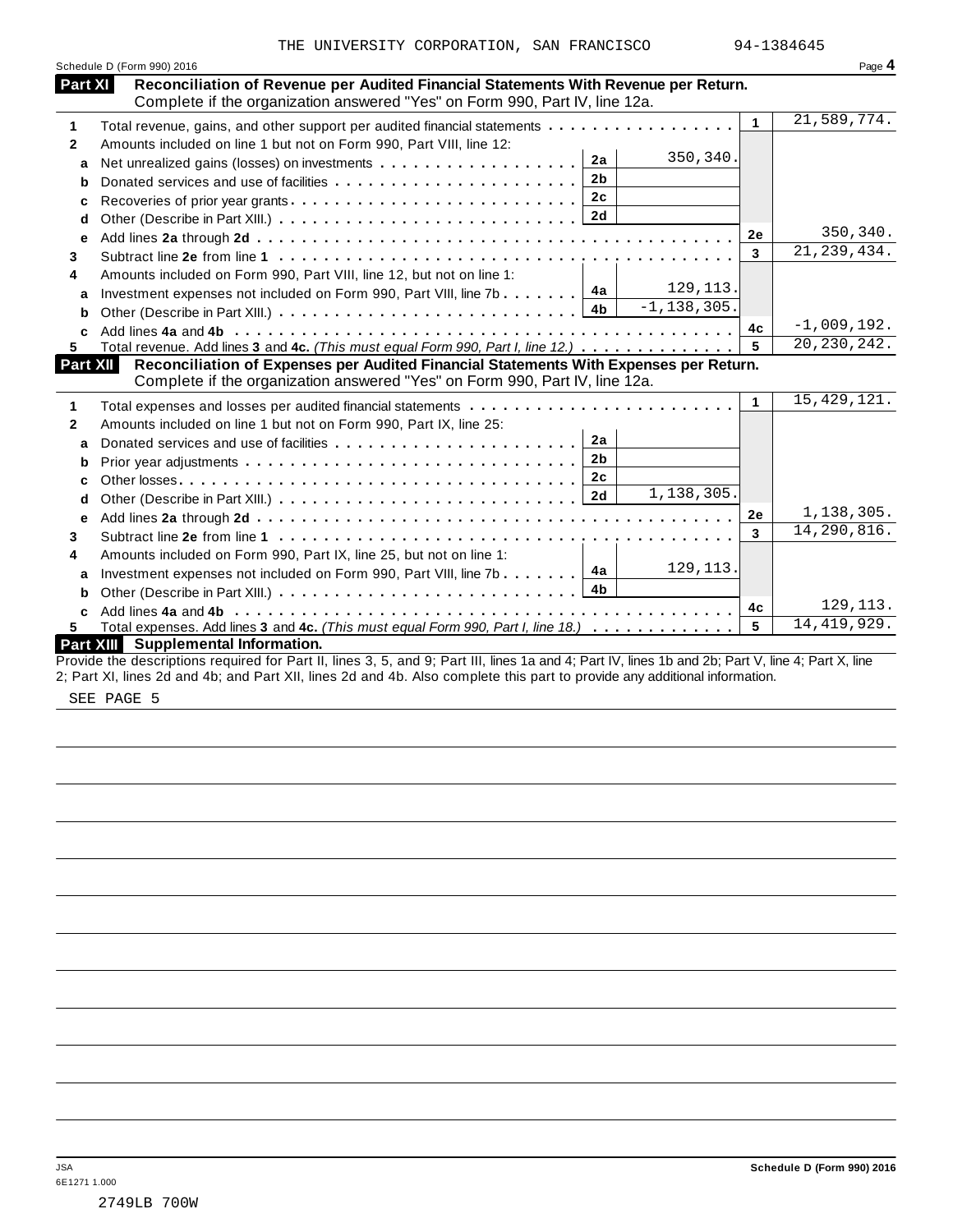INTENDED USE OF ENDOWMENT FUNDS

SCHEDULE D, PART V, LINE 4:

THE JV INGRAM TRUST IS AN ENDOWMENT ESTABLISHED TO SUPPORT TEACHERS WITH EMERGENCY ASSISTANCE DUE TO CANCER RELATED ILLNESS OR TREATMENT, WHO ARE ENROLLED AT SAN FRANCISCO STATE TEACHING CREDENTIAL PROGRAM. DURING FY 16-17, THERE WERE NO FUNDS RELEASED. ALL EARNINGS WERE ADDED TO THE CORPUS.

#### SCHEDULE D, PART X, LINE 2:

THE ORGANIZATION PREPARED ITS AUDITED FINANCIAL STATEMENTS IN ACCORDANCE WITH THE ACCOUNTING PRINCIPLES AS PRESCRIBED BY THE GOVERNMENTAL ACCOUNTING STANDARDS BOARD (GASB). THE FOOTNOTE ON INCOME TAXES DOES NOT REPORT LIABILITY FOR UNCERTAIN TAX POSITONS UNDER ASC 740.

RECONCILIATION OF REVENUE PER AUDITED FINANCIAL STATEMENTS WITH RETURN SCHEDULE D, PART XI, LINE 4B: COST OF GOODS SOLD \$(870,866) FUNDRAISING EVENT EXPENSES  $\frac{1}{267,439}$ TOTAL  $\zeta(1,138,305)$ 

RECONCILIATION OF EXPENSES PER AUDITED FINANCIAL STATEMENTS WITH RETURN SCHEDULE D, PART XII, LINE 2D: COST OF GOODS SOLD \$870,866 FUNDRAISING EVENT EXPENSE \$267,439 TOTAL \$1,138,305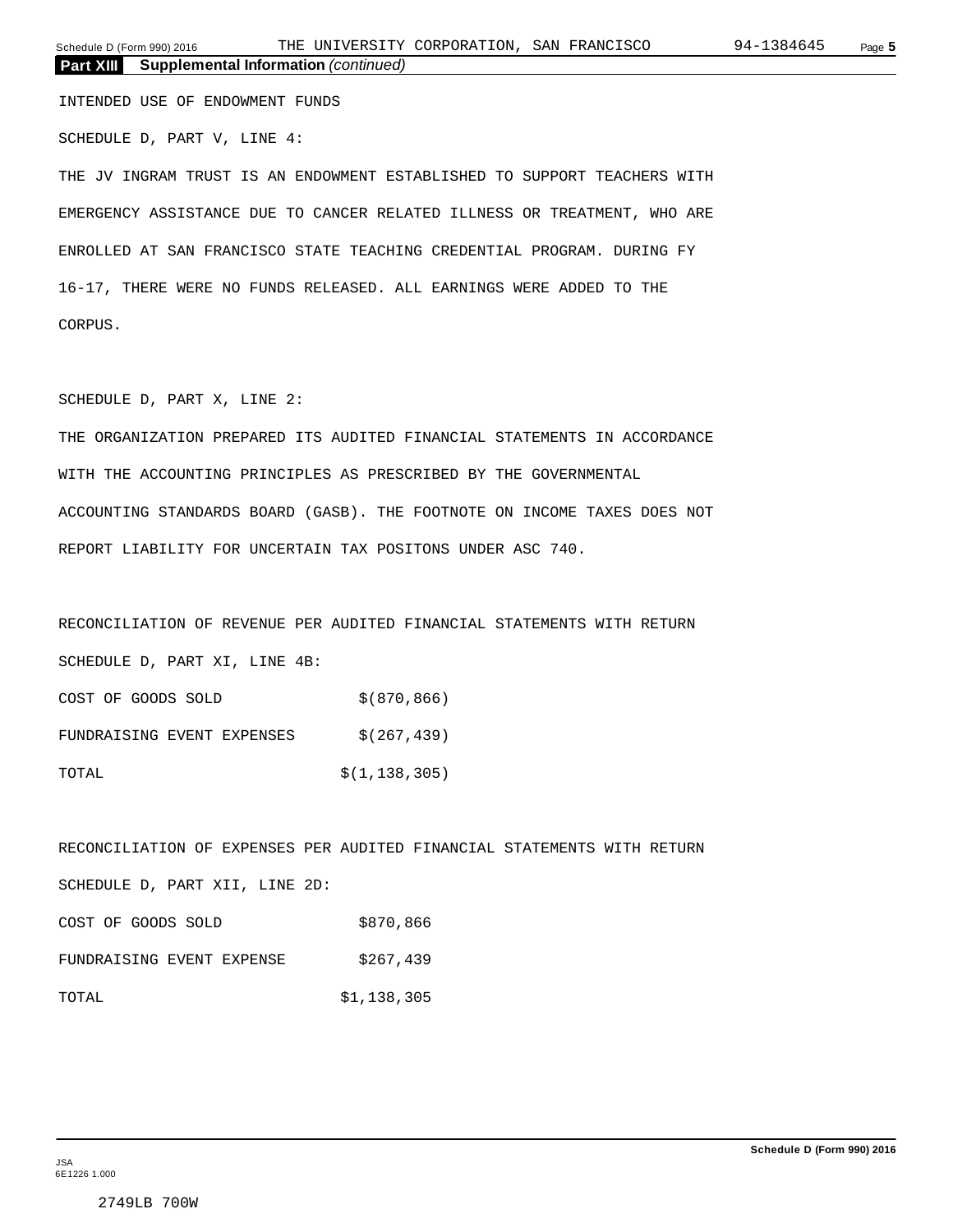|                                                                                                                        |                                                                                                                                                                                                                                                                | <b>Supplemental Information Regarding Fundraising or Gaming Activities</b>                                                                                           |     |                                                                      |                                       |                                                                            | OMB No. 1545-0047                                       |
|------------------------------------------------------------------------------------------------------------------------|----------------------------------------------------------------------------------------------------------------------------------------------------------------------------------------------------------------------------------------------------------------|----------------------------------------------------------------------------------------------------------------------------------------------------------------------|-----|----------------------------------------------------------------------|---------------------------------------|----------------------------------------------------------------------------|---------------------------------------------------------|
| <b>SCHEDULE G</b><br>(Form 990 or 990-EZ)                                                                              |                                                                                                                                                                                                                                                                | Complete if the organization answered "Yes" on Form 990, Part IV, lines 17, 18, or 19, or if the<br>organization entered more than \$15,000 on Form 990-EZ, line 6a. |     |                                                                      |                                       |                                                                            |                                                         |
| Department of the Treasury                                                                                             |                                                                                                                                                                                                                                                                |                                                                                                                                                                      |     | Attach to Form 990 or Form 990-EZ.                                   |                                       |                                                                            | <b>Open to Public</b>                                   |
| <b>Internal Revenue Service</b>                                                                                        |                                                                                                                                                                                                                                                                | Information about Schedule G (Form 990 or 990-EZ) and its instructions is at www.irs.gov/form990.                                                                    |     |                                                                      |                                       |                                                                            | Inspection                                              |
| Name of the organization                                                                                               | THE UNIVERSITY CORPORATION, SAN FRANCISCO                                                                                                                                                                                                                      |                                                                                                                                                                      |     |                                                                      |                                       | <b>Employer identification number</b>                                      |                                                         |
| <b>STATE</b>                                                                                                           |                                                                                                                                                                                                                                                                |                                                                                                                                                                      |     |                                                                      |                                       | 94-1384645                                                                 |                                                         |
| Part I                                                                                                                 | Fundraising Activities. Complete if the organization answered "Yes" on Form 990, Part IV, line 17.                                                                                                                                                             |                                                                                                                                                                      |     |                                                                      |                                       |                                                                            |                                                         |
|                                                                                                                        | Form 990-EZ filers are not required to complete this part.                                                                                                                                                                                                     |                                                                                                                                                                      |     |                                                                      |                                       |                                                                            |                                                         |
| 1                                                                                                                      | Indicate whether the organization raised funds through any of the following activities. Check all that apply.                                                                                                                                                  |                                                                                                                                                                      |     |                                                                      |                                       |                                                                            |                                                         |
| <b>Mail solicitations</b><br>a                                                                                         |                                                                                                                                                                                                                                                                | е                                                                                                                                                                    |     |                                                                      | Solicitation of non-government grants |                                                                            |                                                         |
| b                                                                                                                      | Internet and email solicitations                                                                                                                                                                                                                               | f                                                                                                                                                                    |     |                                                                      | Solicitation of government grants     |                                                                            |                                                         |
| Phone solicitations<br>c                                                                                               |                                                                                                                                                                                                                                                                | g                                                                                                                                                                    |     |                                                                      | Special fundraising events            |                                                                            |                                                         |
| In-person solicitations<br>d                                                                                           |                                                                                                                                                                                                                                                                |                                                                                                                                                                      |     |                                                                      |                                       |                                                                            |                                                         |
| 2a Did the organization have a written or oral agreement with any individual (including officers, directors, trustees, |                                                                                                                                                                                                                                                                |                                                                                                                                                                      |     |                                                                      |                                       |                                                                            |                                                         |
|                                                                                                                        | or key employees listed in Form 990, Part VII) or entity in connection with professional fundraising services?<br><b>b</b> If "Yes," list the 10 highest paid individuals or entities (fundraisers) pursuant to agreements under which the fundraiser is to be |                                                                                                                                                                      |     |                                                                      |                                       |                                                                            | Yes<br>No                                               |
|                                                                                                                        | compensated at least \$5,000 by the organization.                                                                                                                                                                                                              |                                                                                                                                                                      |     |                                                                      |                                       |                                                                            |                                                         |
|                                                                                                                        |                                                                                                                                                                                                                                                                |                                                                                                                                                                      |     |                                                                      |                                       |                                                                            |                                                         |
| (i) Name and address of individual<br>or entity (fundraiser)                                                           |                                                                                                                                                                                                                                                                | (ii) Activity                                                                                                                                                        |     | (iii) Did fundraiser have<br>custody or control of<br>contributions? | (iv) Gross receipts<br>from activity  | (v) Amount paid to<br>(or retained by)<br>fundraiser listed in<br>col. (i) | (vi) Amount paid to<br>(or retained by)<br>organization |
|                                                                                                                        |                                                                                                                                                                                                                                                                |                                                                                                                                                                      | Yes | No                                                                   |                                       |                                                                            |                                                         |
| 1                                                                                                                      |                                                                                                                                                                                                                                                                |                                                                                                                                                                      |     |                                                                      |                                       |                                                                            |                                                         |
|                                                                                                                        |                                                                                                                                                                                                                                                                |                                                                                                                                                                      |     |                                                                      |                                       |                                                                            |                                                         |
| $\mathbf{2}$                                                                                                           |                                                                                                                                                                                                                                                                |                                                                                                                                                                      |     |                                                                      |                                       |                                                                            |                                                         |
|                                                                                                                        |                                                                                                                                                                                                                                                                |                                                                                                                                                                      |     |                                                                      |                                       |                                                                            |                                                         |
| 3                                                                                                                      |                                                                                                                                                                                                                                                                |                                                                                                                                                                      |     |                                                                      |                                       |                                                                            |                                                         |
|                                                                                                                        |                                                                                                                                                                                                                                                                |                                                                                                                                                                      |     |                                                                      |                                       |                                                                            |                                                         |
| 4                                                                                                                      |                                                                                                                                                                                                                                                                |                                                                                                                                                                      |     |                                                                      |                                       |                                                                            |                                                         |
|                                                                                                                        |                                                                                                                                                                                                                                                                |                                                                                                                                                                      |     |                                                                      |                                       |                                                                            |                                                         |
| 5                                                                                                                      |                                                                                                                                                                                                                                                                |                                                                                                                                                                      |     |                                                                      |                                       |                                                                            |                                                         |
|                                                                                                                        |                                                                                                                                                                                                                                                                |                                                                                                                                                                      |     |                                                                      |                                       |                                                                            |                                                         |
| 6                                                                                                                      |                                                                                                                                                                                                                                                                |                                                                                                                                                                      |     |                                                                      |                                       |                                                                            |                                                         |
|                                                                                                                        |                                                                                                                                                                                                                                                                |                                                                                                                                                                      |     |                                                                      |                                       |                                                                            |                                                         |
| 7                                                                                                                      |                                                                                                                                                                                                                                                                |                                                                                                                                                                      |     |                                                                      |                                       |                                                                            |                                                         |
|                                                                                                                        |                                                                                                                                                                                                                                                                |                                                                                                                                                                      |     |                                                                      |                                       |                                                                            |                                                         |
|                                                                                                                        |                                                                                                                                                                                                                                                                |                                                                                                                                                                      |     |                                                                      |                                       |                                                                            |                                                         |
|                                                                                                                        |                                                                                                                                                                                                                                                                |                                                                                                                                                                      |     |                                                                      |                                       |                                                                            |                                                         |
| 9                                                                                                                      |                                                                                                                                                                                                                                                                |                                                                                                                                                                      |     |                                                                      |                                       |                                                                            |                                                         |
|                                                                                                                        |                                                                                                                                                                                                                                                                |                                                                                                                                                                      |     |                                                                      |                                       |                                                                            |                                                         |
| 10                                                                                                                     |                                                                                                                                                                                                                                                                |                                                                                                                                                                      |     |                                                                      |                                       |                                                                            |                                                         |
|                                                                                                                        |                                                                                                                                                                                                                                                                |                                                                                                                                                                      |     |                                                                      |                                       |                                                                            |                                                         |
|                                                                                                                        |                                                                                                                                                                                                                                                                |                                                                                                                                                                      |     |                                                                      |                                       |                                                                            |                                                         |
| Total                                                                                                                  |                                                                                                                                                                                                                                                                |                                                                                                                                                                      |     |                                                                      |                                       |                                                                            |                                                         |
| 3                                                                                                                      | List all states in which the organization is registered or licensed to solicit contributions or has been notified it is exempt from                                                                                                                            |                                                                                                                                                                      |     |                                                                      |                                       |                                                                            |                                                         |

registration or licensing.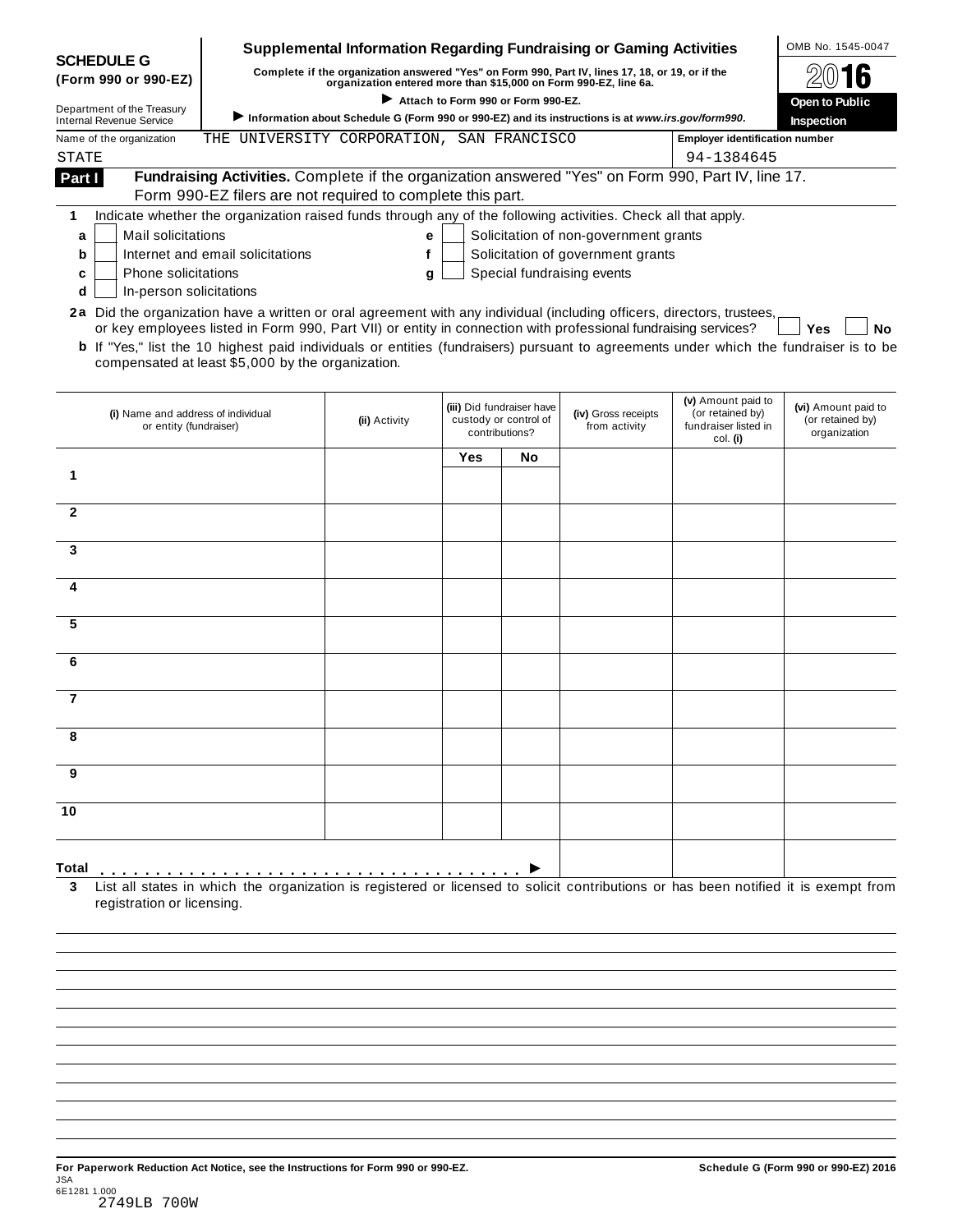#### Schedule <sup>G</sup> (Form <sup>990</sup> or 990-EZ) <sup>2016</sup> Page **2**

Fundraising Events. Complete if the organization answered "Yes" on Form 990, Part IV, line 18, or reported more than \$15,000 of fundraising event contributions and gross income on Form 990-EZ, lines 1 and 6b. List events with gross receipts greater than \$5,000. **Part II**

|                      |                                                                                                                                                                                                                                | (a) Event $#1$<br>PRES' HOF | (b) Event $#2$<br>TOB EVENT                      | (c) Other events<br>$2$ . | (d) Total events<br>(add col. (a) through           |
|----------------------|--------------------------------------------------------------------------------------------------------------------------------------------------------------------------------------------------------------------------------|-----------------------------|--------------------------------------------------|---------------------------|-----------------------------------------------------|
|                      |                                                                                                                                                                                                                                | (event type)                | (event type)                                     | (total number)            | col. (c)                                            |
| Revenue              |                                                                                                                                                                                                                                | 133,800.                    | 79,371.                                          | 86,677.                   | 299,848.                                            |
|                      | 2 Less: Contributions [19]                                                                                                                                                                                                     | 49,375.                     | 51,097.                                          | 37,420.                   | 137,892.                                            |
|                      | 3 Gross income (line 1 minus                                                                                                                                                                                                   | 84,425.                     | 28, 274.                                         | 49,257.                   | 161,956.                                            |
|                      | 4 Cash prizes                                                                                                                                                                                                                  |                             |                                                  |                           |                                                     |
|                      | 5 Noncash prizes                                                                                                                                                                                                               |                             |                                                  |                           |                                                     |
|                      | 6 Rent/facility costs [100]                                                                                                                                                                                                    | 102,532.                    | 12,799.                                          | 65,149.                   | 180,480.                                            |
| Direct Expenses      | 7 Food and beverages [1, 1, 1, 1, 1, 1]                                                                                                                                                                                        |                             |                                                  |                           |                                                     |
|                      |                                                                                                                                                                                                                                |                             |                                                  | 15,000.                   | 15,000.                                             |
|                      | 9 Other direct expenses                                                                                                                                                                                                        | 33,326.                     | 23,391.                                          | 15,242.                   | 71,959.                                             |
| 10<br>11<br>Part III | Gaming. Complete if the organization answered "Yes" on Form 990, Part IV, line 19, or reported more<br>than \$15,000 on Form 990-EZ, line 6a.                                                                                  |                             |                                                  | ▸                         | 267,439.<br>$-105, 483.$                            |
| Revenue              |                                                                                                                                                                                                                                | (a) Bingo                   | (b) Pull tabs/instant<br>bingo/progressive bingo | (c) Other gaming          | (d) Total gaming (add<br>col. (a) through col. (c)) |
|                      |                                                                                                                                                                                                                                |                             |                                                  |                           |                                                     |
|                      | 1 Gross revenue                                                                                                                                                                                                                |                             |                                                  |                           |                                                     |
|                      |                                                                                                                                                                                                                                |                             |                                                  |                           |                                                     |
|                      | 3 Noncash prizes                                                                                                                                                                                                               |                             |                                                  |                           |                                                     |
| Direct Expenses      |                                                                                                                                                                                                                                |                             |                                                  |                           |                                                     |
|                      | 5 Other direct expenses                                                                                                                                                                                                        |                             |                                                  |                           |                                                     |
|                      | 6 Volunteer labor en entrancement of the set of the set of the set of the set of the set of the set of the set of the set of the set of the set of the set of the set of the set of the set of the set of the set of the set o | %<br>Yes<br>No              | $\%$<br><b>Yes</b><br>No                         | Yes<br>%<br>No            |                                                     |
|                      | 7 Direct expense summary. Add lines 2 through 5 in column (d)                                                                                                                                                                  |                             | and a range and and                              |                           |                                                     |
|                      | 8 Net gaming income summary. Subtract line 7 from line 1, column (d)                                                                                                                                                           |                             |                                                  |                           |                                                     |

**b** If "Yes," explain: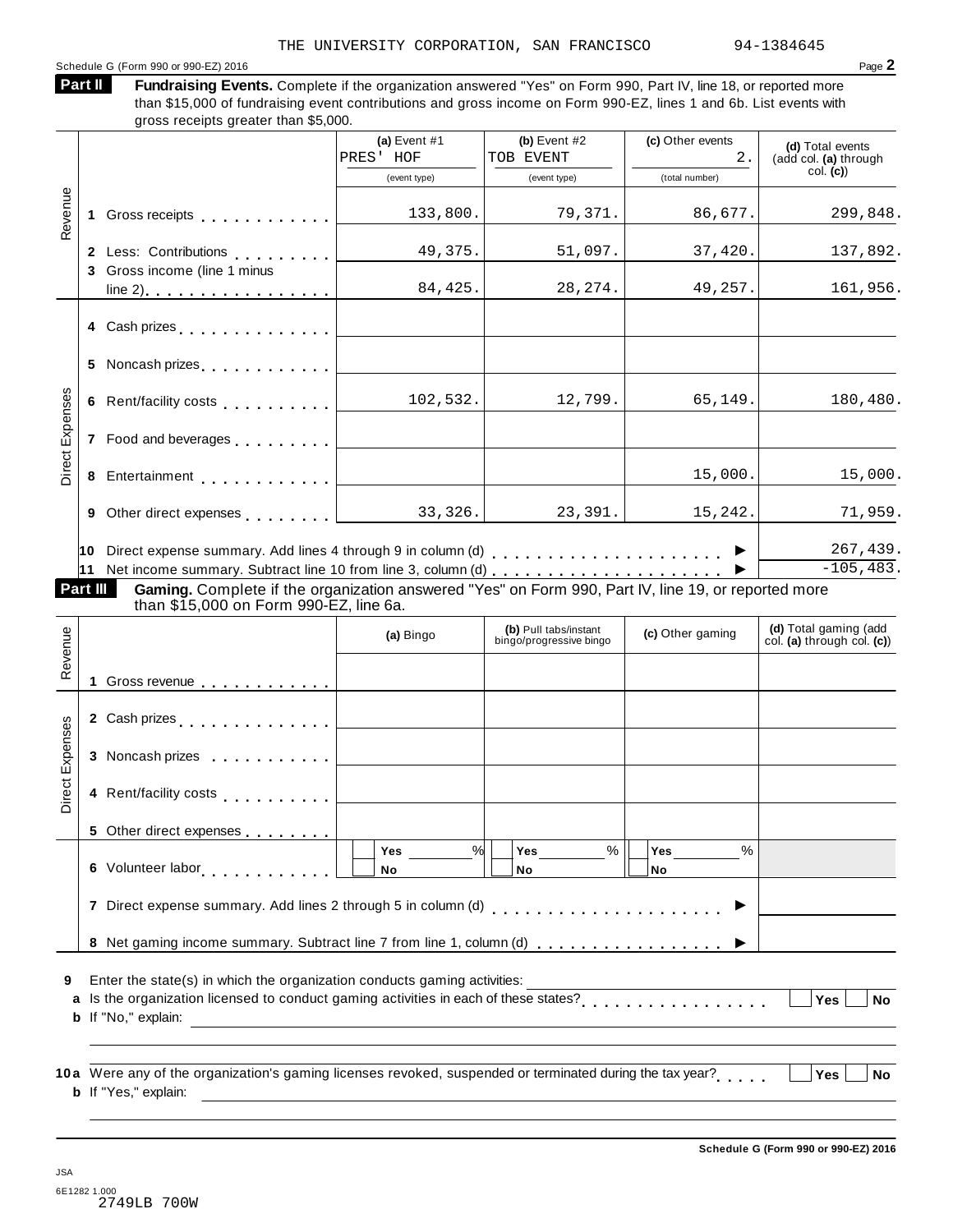| THE UNIVERSITY CORPORATION, SAN FRANCISCO |  | 94-1384645 |
|-------------------------------------------|--|------------|

|         | Page 3<br>Schedule G (Form 990 or 990-EZ) 2016                                                                                                                                                                                                |
|---------|-----------------------------------------------------------------------------------------------------------------------------------------------------------------------------------------------------------------------------------------------|
| 11      | <b>Yes</b><br><b>No</b>                                                                                                                                                                                                                       |
| 12      | Is the organization a grantor, beneficiary or trustee of a trust or a member of a partnership or other entity                                                                                                                                 |
|         | Yes<br><b>No</b>                                                                                                                                                                                                                              |
| 13      | Indicate the percentage of gaming activity conducted in:                                                                                                                                                                                      |
| a       | %                                                                                                                                                                                                                                             |
| b       | %<br>An outside facility enterpreteration of the control of the control of the control of the control of the control of the control of the control of the control of the control of the control of the control of the control of th           |
| 14      | Enter the name and address of the person who prepares the organization's gaming/special events books and<br>records:                                                                                                                          |
|         |                                                                                                                                                                                                                                               |
|         |                                                                                                                                                                                                                                               |
|         | 15a Does the organization have a contract with a third party from whom the organization receives gaming                                                                                                                                       |
|         | i No<br>Yes                                                                                                                                                                                                                                   |
|         | <b>b</b> If "Yes," enter the amount of gaming revenue received by the organization $\triangleright$ \$______________ and the                                                                                                                  |
|         | amount of gaming revenue retained by the third party $\triangleright$ \$ _______________.                                                                                                                                                     |
|         | c If "Yes," enter name and address of the third party:                                                                                                                                                                                        |
|         |                                                                                                                                                                                                                                               |
|         |                                                                                                                                                                                                                                               |
| 16      | Gaming manager information:                                                                                                                                                                                                                   |
|         |                                                                                                                                                                                                                                               |
|         | Gaming manager compensation $\triangleright$ \$ ________________                                                                                                                                                                              |
|         | Description of services provided ▶                                                                                                                                                                                                            |
|         | Director/officer<br>Employee<br>Independent contractor                                                                                                                                                                                        |
| 17      | Mandatory distributions:                                                                                                                                                                                                                      |
| a       | Is the organization required under state law to make charitable distributions from the gaming proceeds to                                                                                                                                     |
|         | Yes<br><b>No</b>                                                                                                                                                                                                                              |
|         | Enter the amount of distributions required under state law to be distributed to other exempt organizations                                                                                                                                    |
|         | or spent in the organization's own exempt activities during the tax year $\triangleright$ \$                                                                                                                                                  |
| Part IV | Supplemental Information. Provide the explanation required by Part I, line 2b, columns (iii) and (v), and<br>Part III, lines 9, 9b, 10b, 15b, 15c, 16, and 17b, as applicable. Also provide any additional information<br>(see instructions). |
|         |                                                                                                                                                                                                                                               |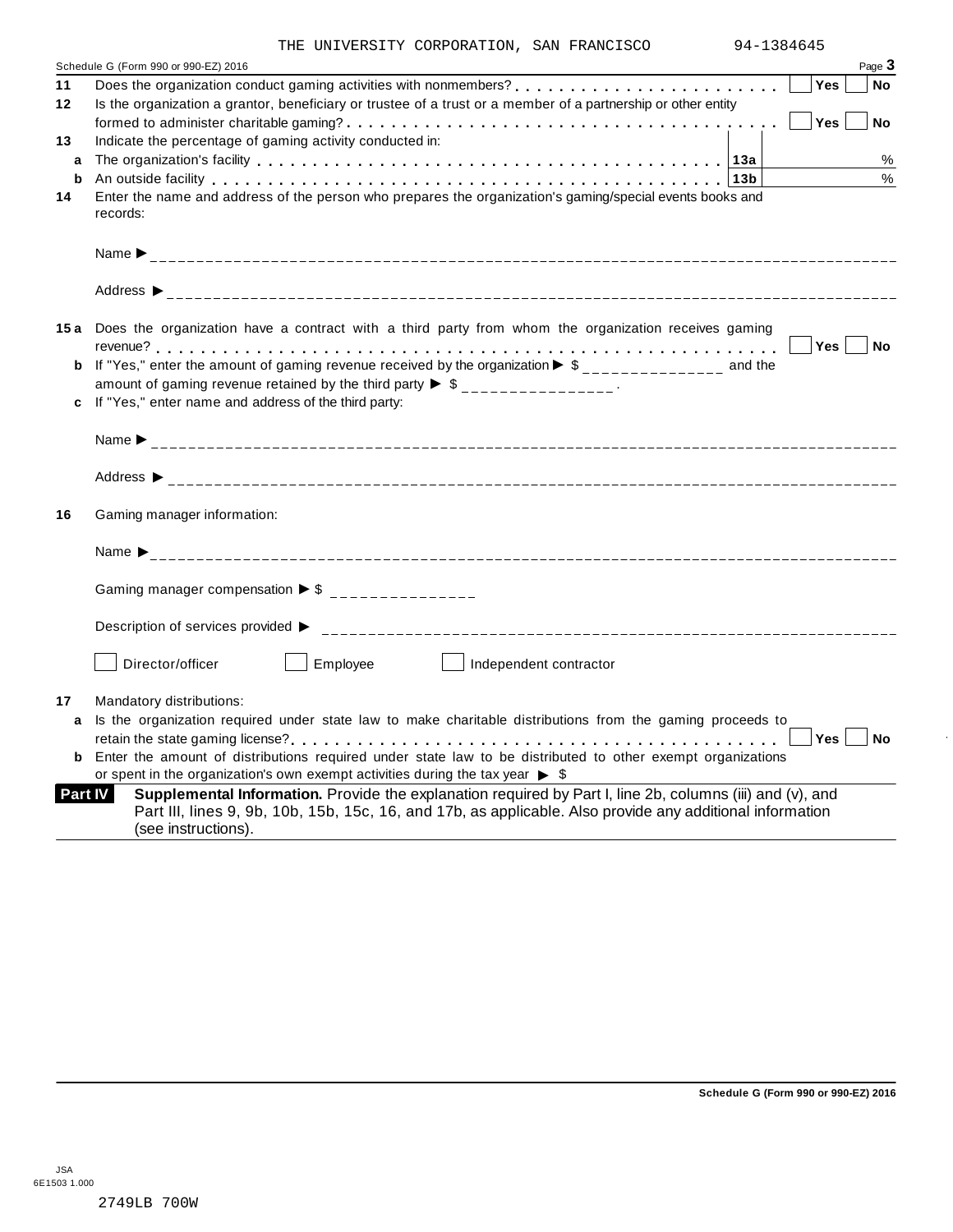| <b>SCHEDULE I</b>                                             |                                                                                                                                                                                                                                                                                                                     |            |                 | <b>Grants and Other Assistance to Organizations,</b> |                    |                                                             |                                       | OMB No. 1545-0047         |  |  |
|---------------------------------------------------------------|---------------------------------------------------------------------------------------------------------------------------------------------------------------------------------------------------------------------------------------------------------------------------------------------------------------------|------------|-----------------|------------------------------------------------------|--------------------|-------------------------------------------------------------|---------------------------------------|---------------------------|--|--|
| (Form 990)                                                    |                                                                                                                                                                                                                                                                                                                     |            |                 | Governments, and Individuals in the United States    |                    |                                                             |                                       | 2016                      |  |  |
|                                                               | Complete if the organization answered "Yes" on Form 990, Part IV, line 21 or 22.<br>Attach to Form 990.                                                                                                                                                                                                             |            |                 |                                                      |                    |                                                             |                                       |                           |  |  |
| Department of the Treasury<br><b>Internal Revenue Service</b> | Information about Schedule I (Form 990) and its instructions is at www.irs.gov/form990.                                                                                                                                                                                                                             |            |                 |                                                      |                    |                                                             |                                       |                           |  |  |
| Name of the organization                                      | THE UNIVERSITY CORPORATION, SAN FRANCISCO                                                                                                                                                                                                                                                                           |            |                 |                                                      |                    |                                                             | <b>Employer identification number</b> | Inspection                |  |  |
| STATE                                                         |                                                                                                                                                                                                                                                                                                                     |            |                 |                                                      |                    |                                                             | 94-1384645                            |                           |  |  |
| Part I                                                        | <b>General Information on Grants and Assistance</b>                                                                                                                                                                                                                                                                 |            |                 |                                                      |                    |                                                             |                                       |                           |  |  |
| $\mathbf{1}$                                                  | Does the organization maintain records to substantiate the amount of the grants or assistance, the grantees' eligibility for the grants or assistance, and<br>2 Describe in Part IV the organization's procedures for monitoring the use of grant funds in the United States.                                       |            |                 |                                                      |                    |                                                             |                                       | $\mathbf{X}$<br>Yes<br>No |  |  |
| Part II                                                       | Grants and Other Assistance to Domestic Organizations and Domestic Governments. Complete if the organization answered "Yes" on Form<br>990, Part IV, line 21, for any recipient that received more than \$5,000. Part II can be duplicated if additional space is needed.<br>1 (a) Name and address of organization | $(b)$ EIN  | (c) IRC section | (d) Amount of cash                                   | (e) Amount of non- |                                                             | (g) Description of                    | (h) Purpose of grant      |  |  |
|                                                               | or government                                                                                                                                                                                                                                                                                                       |            | (if applicable) | grant                                                | cash assistance    | (f) Method of valuation<br>(book, FMV, appraisal,<br>other) | noncash assistance                    | or assistance             |  |  |
| (1) SAN FRANCISCO STATE UNIVERSITY                            |                                                                                                                                                                                                                                                                                                                     |            |                 |                                                      |                    |                                                             |                                       |                           |  |  |
| 1600 HOLLOWAY AVENUE                                          |                                                                                                                                                                                                                                                                                                                     | 93-1137247 | 115             | 1,867,035.                                           |                    |                                                             |                                       | EDUCATIONAL SUPPORT       |  |  |
| (2) ASSOCIATED STUDENTS INC                                   |                                                                                                                                                                                                                                                                                                                     |            |                 |                                                      |                    |                                                             |                                       |                           |  |  |
| 1650 HOLLOWAY AVENUE                                          |                                                                                                                                                                                                                                                                                                                     | 94-1170352 | 501(C)(3)       | 273,372.                                             |                    |                                                             |                                       | STUDENT SUPPORT           |  |  |
| (3) SFSU FOUNDATION                                           |                                                                                                                                                                                                                                                                                                                     |            |                 |                                                      |                    |                                                             |                                       |                           |  |  |
| 1600 HOLLOWAY AVENUE                                          |                                                                                                                                                                                                                                                                                                                     | 26-1169717 | 501(C)(3)       | 100,000.                                             |                    |                                                             |                                       | STUDENT SUPPORT           |  |  |
| (4)                                                           |                                                                                                                                                                                                                                                                                                                     |            |                 |                                                      |                    |                                                             |                                       |                           |  |  |
| (5)                                                           |                                                                                                                                                                                                                                                                                                                     |            |                 |                                                      |                    |                                                             |                                       |                           |  |  |
| (6)                                                           |                                                                                                                                                                                                                                                                                                                     |            |                 |                                                      |                    |                                                             |                                       |                           |  |  |
| (7)                                                           |                                                                                                                                                                                                                                                                                                                     |            |                 |                                                      |                    |                                                             |                                       |                           |  |  |
| (8)                                                           |                                                                                                                                                                                                                                                                                                                     |            |                 |                                                      |                    |                                                             |                                       |                           |  |  |
| (9)                                                           |                                                                                                                                                                                                                                                                                                                     |            |                 |                                                      |                    |                                                             |                                       |                           |  |  |
| (10)                                                          |                                                                                                                                                                                                                                                                                                                     |            |                 |                                                      |                    |                                                             |                                       |                           |  |  |
| (11)                                                          |                                                                                                                                                                                                                                                                                                                     |            |                 |                                                      |                    |                                                             |                                       |                           |  |  |
| (12)                                                          |                                                                                                                                                                                                                                                                                                                     |            |                 |                                                      |                    |                                                             |                                       |                           |  |  |

**2** Enter total number of section 501(c)(3) and government organizations listed in the line 1 table **manufacture** is a section for the line of section  $\frac{1}{n}$ I **3** Enter total number of other organizations listed in the line 1 table m m m m m m m m m m m m m m m m m m m m m m m m m m m m m m m m m m m m m m m m m m m m m

**For Paperwork Reduction Act Notice, see the Instructions for Form 990. Schedule I (Form 990) (2016)**

3.

JSA 6E1288 1.000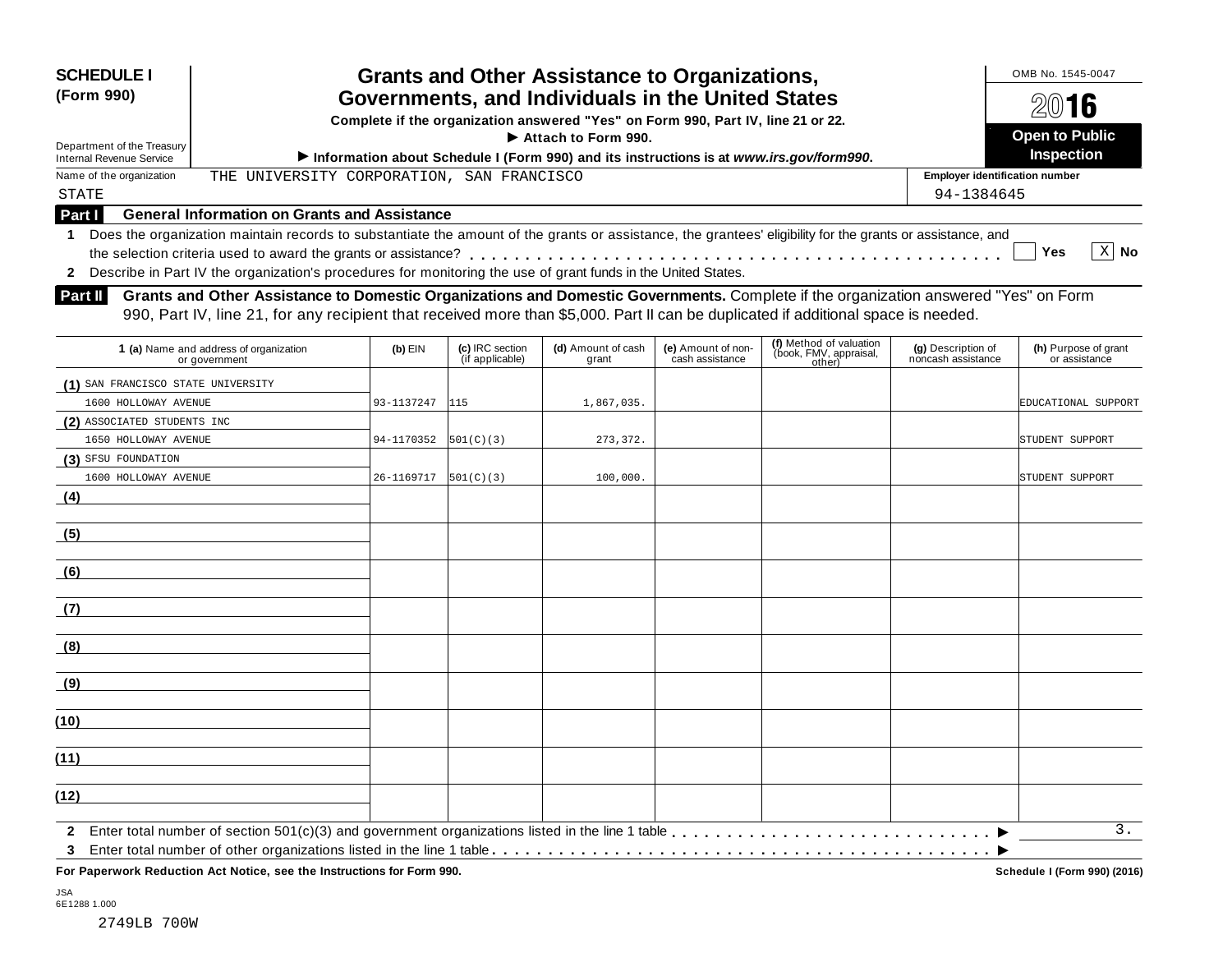| (a) Type of grant or assistance | (b) Number of<br>recipients | (c) Amount of<br>cash grant | (d) Amount of<br>non-cash assistance | (e) Method of valuation (book,<br>FMV, appraisal, other) | (f) Description of non-cash assistance |
|---------------------------------|-----------------------------|-----------------------------|--------------------------------------|----------------------------------------------------------|----------------------------------------|
|                                 |                             |                             |                                      |                                                          |                                        |
|                                 |                             |                             |                                      |                                                          |                                        |
|                                 |                             |                             |                                      |                                                          |                                        |
|                                 |                             |                             |                                      |                                                          |                                        |
|                                 |                             |                             |                                      |                                                          |                                        |
|                                 |                             |                             |                                      |                                                          |                                        |
|                                 |                             |                             |                                      |                                                          |                                        |

PROCESS FOR MONITORING USE OF GRANT FUNDS IN THE US

SCHEDULE I, PART I, LINE 2:

THE UNIVERSITY CORPORATION IS A NON-PROFIT AUXILIARY ORGANIZATION OF SAN

FRANCISCO STATE UNIVERSITY ("SFSU") WHOSE PURPOSE IS TO SUPPORT, PROMOTE

AND ASSIST SFSU IN MEETING ITS EDUCATIONAL MISSION. GRANT FUNDS ARE MADE

TO SFSU (WHOSE PRESIDENT APPROVES THE BOARD OF THE UNIVERSITY

CORPORATION) TO SUPPORT THESE ACTIVITIES.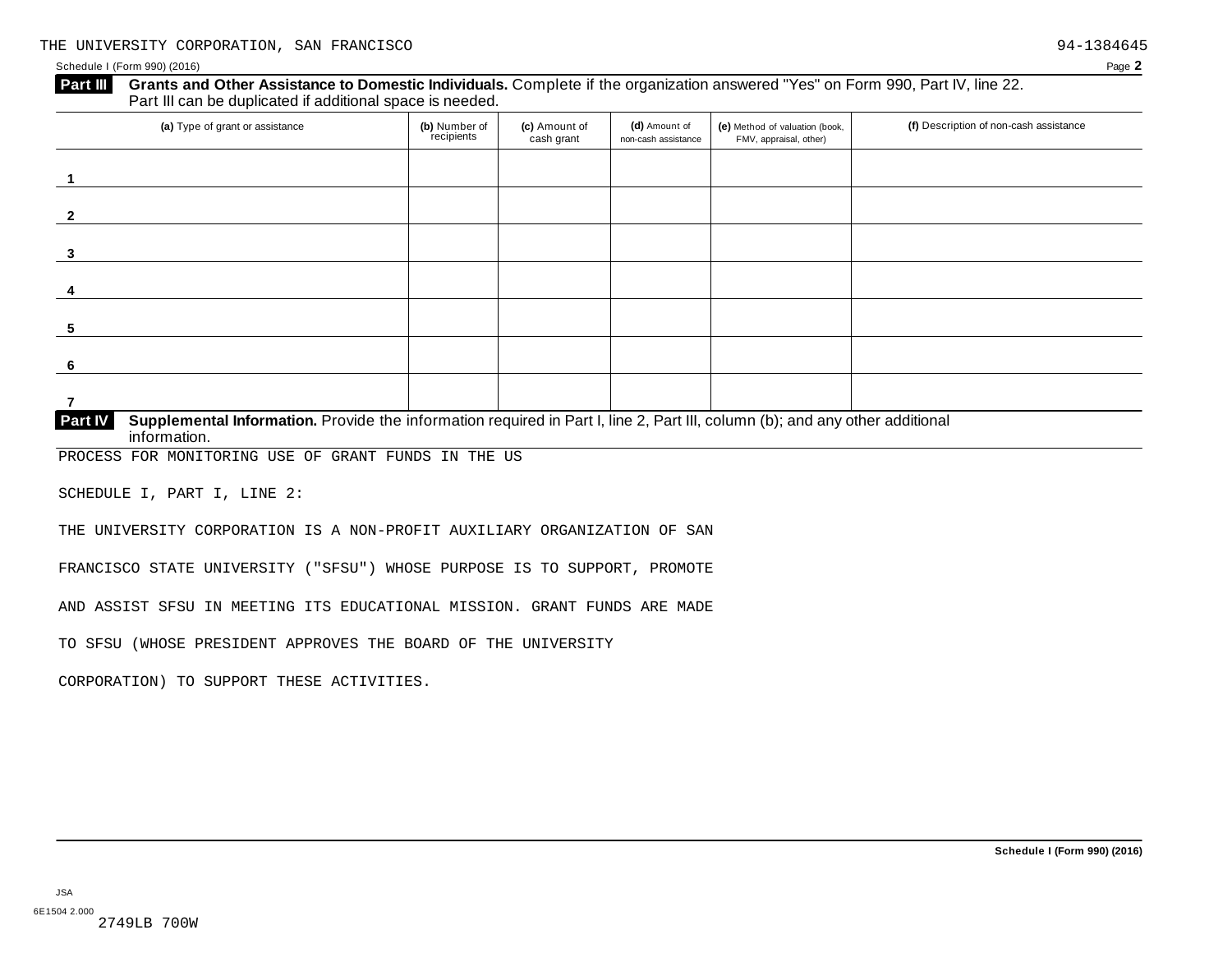|              | <b>SCHEDULE J</b>          | <b>Compensation Information</b>                                                                                                                                                                                     | OMB No. 1545-0047     |            |              |
|--------------|----------------------------|---------------------------------------------------------------------------------------------------------------------------------------------------------------------------------------------------------------------|-----------------------|------------|--------------|
|              | (Form 990)                 | For certain Officers, Directors, Trustees, Key Employees, and Highest                                                                                                                                               |                       |            |              |
|              |                            | <b>Compensated Employees</b><br>Complete if the organization answered "Yes" on Form 990, Part IV, line 23.                                                                                                          |                       | 16         |              |
|              | Department of the Treasury | Attach to Form 990.                                                                                                                                                                                                 | <b>Open to Public</b> |            |              |
|              | Internal Revenue Service   | Information about Schedule J (Form 990) and its instructions is at www.irs.gov/form990.                                                                                                                             | <b>Inspection</b>     |            |              |
|              | Name of the organization   | <b>Employer identification number</b><br>THE UNIVERSITY CORPORATION, SAN FRANCISCO                                                                                                                                  |                       |            |              |
| <b>STATE</b> |                            | 94-1384645                                                                                                                                                                                                          |                       |            |              |
| Part I       |                            | <b>Questions Regarding Compensation</b>                                                                                                                                                                             |                       | <b>Yes</b> | <b>No</b>    |
|              |                            | 1a Check the appropriate box(es) if the organization provided any of the following to or for a person listed on Form                                                                                                |                       |            |              |
|              |                            | 990, Part VII, Section A, line 1a. Complete Part III to provide any relevant information regarding these items.                                                                                                     |                       |            |              |
|              |                            | First-class or charter travel<br>Housing allowance or residence for personal use                                                                                                                                    |                       |            |              |
|              |                            | Payments for business use of personal residence<br>Travel for companions                                                                                                                                            |                       |            |              |
|              |                            | Tax indemnification and gross-up payments<br>Health or social club dues or initiation fees                                                                                                                          |                       |            |              |
|              |                            | Discretionary spending account<br>Personal services (such as, maid, chauffeur, chef)                                                                                                                                |                       |            |              |
|              |                            |                                                                                                                                                                                                                     |                       |            |              |
| b            |                            | If any of the boxes on line 1a are checked, did the organization follow a written policy regarding payment<br>or reimbursement or provision of all of the expenses described above? If "No," complete Part III to   |                       |            |              |
|              |                            |                                                                                                                                                                                                                     | 1 <sub>b</sub>        |            |              |
| 2            |                            | Did the organization require substantiation prior to reimbursing or allowing expenses incurred by all                                                                                                               |                       |            |              |
|              |                            | directors, trustees, and officers, including the CEO/Executive Director, regarding the items checked on line                                                                                                        |                       |            |              |
|              |                            |                                                                                                                                                                                                                     | $\mathbf{2}$          |            |              |
| 3            |                            | Indicate which, if any, of the following the filing organization used to establish the compensation of the                                                                                                          |                       |            |              |
|              |                            | organization's CEO/Executive Director. Check all that apply. Do not check any boxes for methods used by a<br>related organization to establish compensation of the CEO/Executive Director, but explain in Part III. |                       |            |              |
|              |                            | Compensation committee<br>Written employment contract                                                                                                                                                               |                       |            |              |
|              |                            | Compensation survey or study<br>Independent compensation consultant                                                                                                                                                 |                       |            |              |
|              |                            | Form 990 of other organizations<br>Approval by the board or compensation committee                                                                                                                                  |                       |            |              |
|              |                            |                                                                                                                                                                                                                     |                       |            |              |
| 4            |                            | During the year, did any person listed on Form 990, Part VII, Section A, line 1a, with respect to the filing<br>organization or a related organization:                                                             |                       |            |              |
| a            |                            |                                                                                                                                                                                                                     | 4a                    |            | Χ            |
| b            |                            | Participate in, or receive payment from, a supplemental nonqualified retirement plan?.                                                                                                                              | 4b                    |            | $\mathbf{X}$ |
| c            |                            | Participate in, or receive payment from, an equity-based compensation arrangement?                                                                                                                                  | 4c                    |            | X            |
|              |                            | If "Yes" to any of lines 4a-c, list the persons and provide the applicable amounts for each item in Part III.                                                                                                       |                       |            |              |
|              |                            |                                                                                                                                                                                                                     |                       |            |              |
|              |                            | Only section $501(c)(3)$ , $501(c)(4)$ , and $501(c)(29)$ organizations must complete lines 5-9.                                                                                                                    |                       |            |              |
| 5            |                            | For persons listed on Form 990, Part VII, Section A, line 1a, did the organization pay or accrue any                                                                                                                |                       |            |              |
|              |                            | compensation contingent on the revenues of:                                                                                                                                                                         | 5a                    |            | Χ            |
| а<br>b       |                            |                                                                                                                                                                                                                     | 5b                    |            | Χ            |
|              |                            | If "Yes" on line 5a or 5b, describe in Part III.                                                                                                                                                                    |                       |            |              |
| 6            |                            | For persons listed on Form 990, Part VII, Section A, line 1a, did the organization pay or accrue any                                                                                                                |                       |            |              |
|              |                            | compensation contingent on the net earnings of:                                                                                                                                                                     |                       |            |              |
| a            |                            |                                                                                                                                                                                                                     | 6a                    |            | Χ            |
| b            |                            |                                                                                                                                                                                                                     | 6b                    |            | X            |
|              |                            | If "Yes" on line 6a or 6b, describe in Part III.                                                                                                                                                                    |                       |            |              |
| 7            |                            | For persons listed on Form 990, Part VII, Section A, line 1a, did the organization provide any nonfixed                                                                                                             |                       |            |              |
|              |                            | payments not described on lines 5 and 6? If "Yes," describe in Part III.                                                                                                                                            | $\overline{7}$        |            | X            |
| 8            |                            | Were any amounts reported on Form 990, Part VII, paid or accrued pursuant to a contract that was subject                                                                                                            |                       |            |              |
|              |                            | to the initial contract exception described in Regulations section 53.4958-4(a)(3)? If "Yes," describe                                                                                                              |                       |            |              |
|              |                            | If "Yes" on line 8, did the organization also follow the rebuttable presumption procedure described in                                                                                                              | 8                     |            | Χ            |
| 9            |                            |                                                                                                                                                                                                                     | 9                     |            |              |
|              |                            |                                                                                                                                                                                                                     |                       |            |              |

**For Paperwork Reduction Act Notice, see the Instructions for Form 990. Schedule J (Form 990) 2016**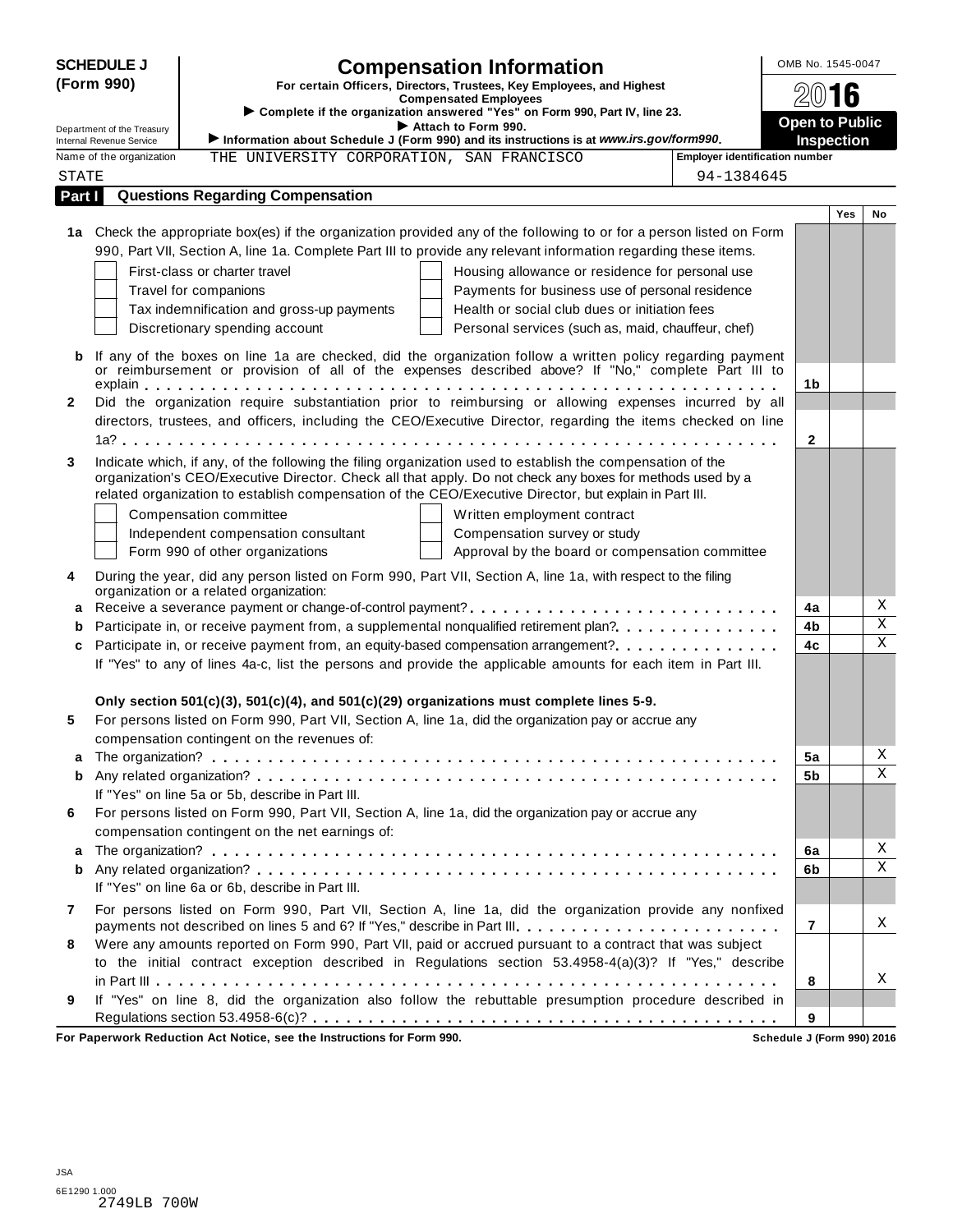#### **Part II Officers, Directors, Trustees, Key Employees, and Highest Compensated Employees.** Use duplicate copies ifadditional space is needed.

For each individual whose compensation must be reported on Schedule J, report compensation from the organization on row (i) and from related organizations, described in the instructions, on row (ii). Do not list any individuals that aren't listed on Form 990, Part VII.

Note: The sum of columns (B)(i)-(iii) for each listed individual must equal the total amount of Form 990, Part VII, Section A, line 1a, applicable column (D) and (E) amounts for that individual.

|                                             |     |                          | (B) Breakdown of W-2 and/or 1099-MISC compensation |                                           | (C) Retirement and             | (D) Nontaxable | (E) Total of columns | (F) Compensation                                           |  |
|---------------------------------------------|-----|--------------------------|----------------------------------------------------|-------------------------------------------|--------------------------------|----------------|----------------------|------------------------------------------------------------|--|
| (A) Name and Title                          |     | (i) Base<br>compensation | (ii) Bonus & incentive<br>compensation             | (iii) Other<br>reportable<br>compensation | other deferred<br>compensation | benefits       | $(B)(i)-(D)$         | in column (B) reported<br>as deferred on prior<br>Form 990 |  |
| TREVOR GETZ                                 | (i) | 0                        | $\mathbf 0$                                        | $\overline{0}$ .                          | $\Omega$ .                     | 0.             | $\mathbf{0}$ .       | $0$ .                                                      |  |
| CHAIR                                       | (i) | 121,057                  | 0.                                                 | 862                                       | 29,756.                        | 26, 245.       | 177,920.             | $\overline{0}$ .                                           |  |
| ALISON SANDERS                              | (i) | 0                        | $\mathsf{O}$ .                                     | 0.                                        | $\Omega$                       | 0.             | $\mathbf{0}$ .       | $\overline{0}$ .                                           |  |
| 2SECRETARY/PRESIDENT'S DESIGNEE             | (i) | 154,341                  | $\mathsf{O}$ .                                     | 0.                                        | 40,019                         | 8,595.         | 202,955              | $0$ .                                                      |  |
| <b>JASON PORTH</b>                          | (i) | $\mathbf 0$              | $\mathbf{0}$ .                                     | $\mathbf 0$                               | $\mathbf 0$ .                  | 0.             | $\mathbf{0}$ .       | $\overline{0}$ .                                           |  |
| 3 <sup>EXECUTIVE</sup> DIRECTOR             | (i) | 143,012                  | $\mathbf{0}$ .                                     | 60                                        | 38,563                         | 16,620         | 198,255              | $\overline{0}$ .                                           |  |
| BRIAN BEATTY                                | (i) | 0                        | 0                                                  | $\overline{0}$ .                          | 0.                             | 0.             | $\mathbf{0}$ .       | $0$ .                                                      |  |
| DIRECTOR                                    | (i) | 160,496                  | 0                                                  | 0.                                        | 41,373.                        | 28,456.        | 230,325.             | $\overline{0}$ .                                           |  |
| <b>GENE CHELBERG</b>                        | (i) | $\mathbf 0$              | $\mathsf{O}$                                       | $\mathbf{0}$                              | $\mathbf 0$ .                  | 0.             | $\mathbf{0}$ .       | $\overline{0}$ .                                           |  |
| $5^{\text{DIFFOR}}$                         | (i) | 136,398                  | $\mathbf{0}$ .                                     | 519                                       | 35,917.                        | 19,673.        | 192,507.             | $\overline{0}$ .                                           |  |
| KATHY O'DONNELL                             | (i) | 0                        | 0.                                                 | $\mathbf{0}$                              | 0.                             | 0.             | $\mathsf{0}$ .       | $\overline{\overline{\mathbf{0}}}$ .                       |  |
| $6^{DIRECTOR}$                              | (i) | 123,150                  | $\mathsf{O}$ .                                     | 27,363.                                   | 31,637.                        | 8,595.         | 190,745.             | $\overline{0}$ .                                           |  |
| <b>JAY ORENDORFF</b>                        | (i) | 0                        | $\mathbf{0}$ .                                     | 0.                                        | $\mathbf 0$ .                  | 0.             | $\mathsf{O}$ .       | $\overline{0}$ .                                           |  |
| VICE PRESIDENT                              | (i) | 138,618                  | $\mathbf{0}$ .                                     | $\overline{0}$ .                          | 35,844                         | 8,595.         | 183,057.             | $\overline{0}$ .                                           |  |
| MAUREEN PASAG                               | (i) | 0                        | $\mathsf{O}$ .                                     | $\overline{0}$ .                          | $\Omega$ .                     | 0.             | $\mathbf{0}$ .       | $\overline{0}$ .                                           |  |
| 8 <sup>VP</sup> ADMIN/FIN DES THRU 08/2016  | (i) | 128,081                  | $0$ .                                              | 8,789.                                    | 33,016.                        | 8,368.         | 178,254.             | $\overline{0}$ .                                           |  |
| GRACE CRICKETT                              | (i) | $\mathbf 0$              | $\mathbf{0}$ .                                     | $\overline{0}$                            | $\mathbf{0}$ .                 | 0.             | $\mathbf{0}$ .       | $\overline{0}$ .                                           |  |
| 9 <sup>VP</sup> ADMIN/FIN DES AS OF 09/2016 | (i) | 162,908                  | $\mathbf{0}$ .                                     | 237                                       | 39,882.                        | 22,678.        | 225,705              | 0.                                                         |  |
|                                             | (i) |                          |                                                    |                                           |                                |                |                      |                                                            |  |
| 10                                          | (i) |                          |                                                    |                                           |                                |                |                      |                                                            |  |
|                                             | (i) |                          |                                                    |                                           |                                |                |                      |                                                            |  |
| 11                                          | (i) |                          |                                                    |                                           |                                |                |                      |                                                            |  |
|                                             | (i) |                          |                                                    |                                           |                                |                |                      |                                                            |  |
| 12                                          | (i) |                          |                                                    |                                           |                                |                |                      |                                                            |  |
|                                             | (i) |                          |                                                    |                                           |                                |                |                      |                                                            |  |
| 13                                          | (i) |                          |                                                    |                                           |                                |                |                      |                                                            |  |
|                                             | (i) |                          |                                                    |                                           |                                |                |                      |                                                            |  |
| 14                                          | (i) |                          |                                                    |                                           |                                |                |                      |                                                            |  |
|                                             | (i) |                          |                                                    |                                           |                                |                |                      |                                                            |  |
| 15                                          | (i) |                          |                                                    |                                           |                                |                |                      |                                                            |  |
|                                             | (i) |                          |                                                    |                                           |                                |                |                      |                                                            |  |
| 16                                          | (i) |                          |                                                    |                                           |                                |                |                      |                                                            |  |

**Schedule J (Form 990) 2016**

JSA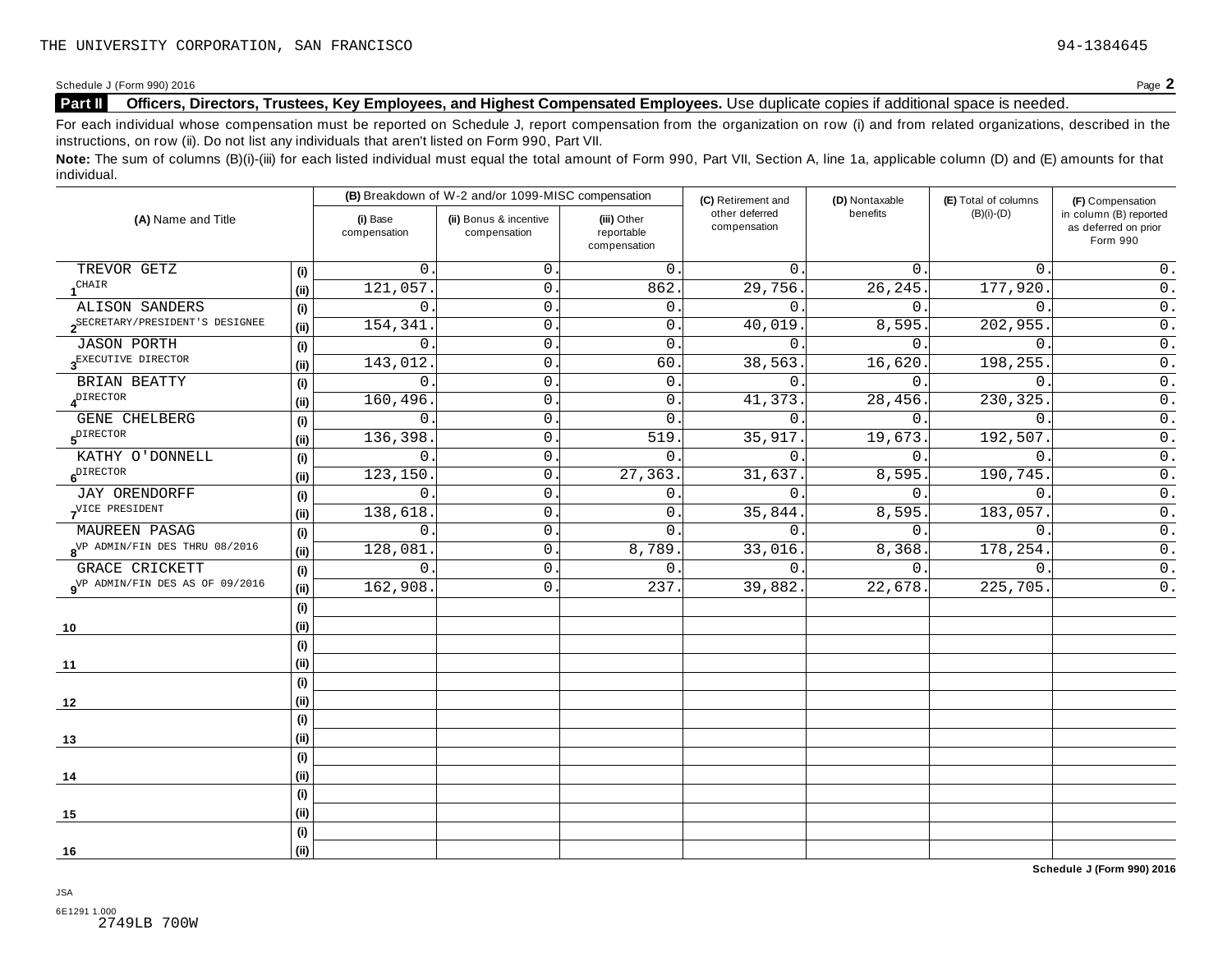#### **Part III Supplemental Information**

Provide the information, explanation, or descriptions required for Part I, lines 1a, 1b, 3, 4a, 4b, 4c, 5a, 5b, 6a, 6b, 7, and 8, and for Part II. Also complete this part for any additional information.

METHODS USED BY RELATED ORG TO ESTABLISH COMPENSATION OF EXEC. DIRECTOR

SCHEDULE J, PART I, LINE 3:

THE EXECUTIVE DIRECTOR OF THE UNIVERSITY CORPORATION IS COMPENSATED BY

SAN FRANCISCO STATE UNIVERSITY, A RELATED ORGANIZATION. SAN FRANCISCO

STATE UNIVERSITY UTILIZES THE FOLLOWING METHODS TO DETERMINE COMPENSATION

OF THE EXECUTIVE DIRECTOR: COMPENSATION SURVEY OR STUDY, FORM 990 OF

OTHER ORGANIZATIONS, AND BOARD OR COMMITTEE APPROVAL.

**Schedule J (Form 990) 2016**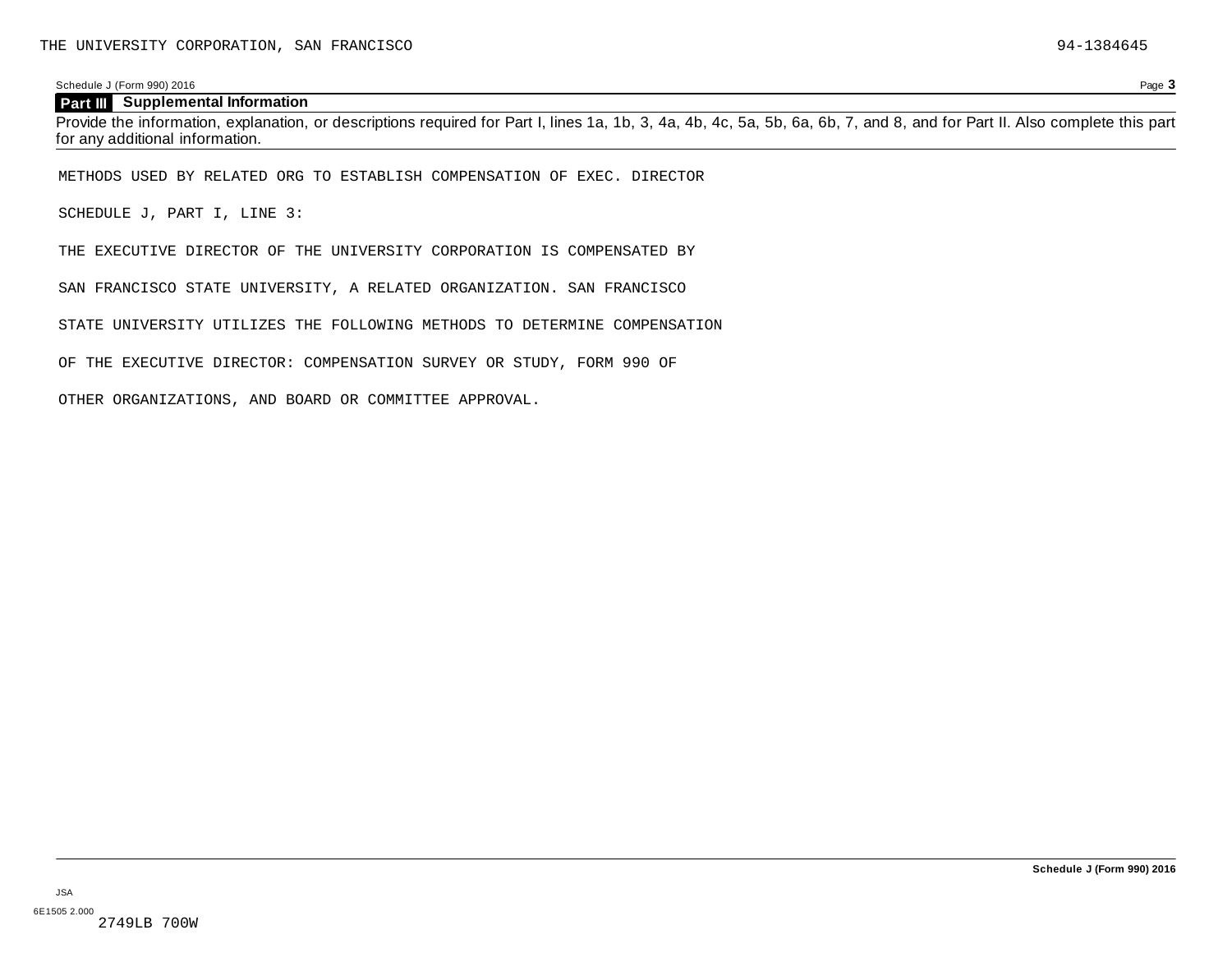# SCHEDULE M<br> **SCHEDULE** M **SOMB No. 1545-0047**<br>  $\bullet$  Complete if the organizations answered "Yes" on Form 990, Part IV, lines 29 or 30.

**(Form 990)** I **Complete if the organizations answered "Yes" on Form 990, Part IV, lines <sup>29</sup> or 30.** À¾µº I ► Complete if the organizations answered "Yes" on Form 990, Part IV, lines 29 or 30.<br>Department of the Treasury Attach to Form 990.<br>Department of the Treasury Attach to Form 990.

Internal Revenue Service I**Information about Schedule <sup>M</sup> (Form 990) and its instructions is at** *www.irs.gov/form990.* **Inspection**

|              | Name of the organization                                                                                        |                               | THE UNIVERSITY CORPORATION, SAN FRANCISCO              |                                                                                    | <b>Employer identification number</b>                        |
|--------------|-----------------------------------------------------------------------------------------------------------------|-------------------------------|--------------------------------------------------------|------------------------------------------------------------------------------------|--------------------------------------------------------------|
| <b>STATE</b> |                                                                                                                 |                               |                                                        |                                                                                    | 94-1384645                                                   |
|              | <b>Types of Property</b><br>Part I                                                                              |                               |                                                        |                                                                                    |                                                              |
|              |                                                                                                                 | (a)<br>Check if<br>applicable | (b)<br>Number of contributions or<br>items contributed | (c)<br>Noncash contribution<br>amounts reported on<br>Form 990, Part VIII, line 1g | (d)<br>Method of determining<br>noncash contribution amounts |
| 1            | Art - Works of art.                                                                                             |                               |                                                        |                                                                                    |                                                              |
| 2            | Art - Historical treasures                                                                                      |                               |                                                        |                                                                                    |                                                              |
| 3            | Art - Fractional interests                                                                                      |                               |                                                        |                                                                                    |                                                              |
| 4            | Books and publications <b>Solutions</b>                                                                         |                               |                                                        |                                                                                    |                                                              |
| 5            | Clothing and household                                                                                          |                               |                                                        |                                                                                    |                                                              |
|              | $goods$                                                                                                         |                               |                                                        |                                                                                    |                                                              |
| 6            | Cars and other vehicles                                                                                         |                               |                                                        |                                                                                    |                                                              |
| 7            | Boats and planes                                                                                                |                               |                                                        |                                                                                    |                                                              |
| 8            | Intellectual property <b>Algebra</b>                                                                            |                               |                                                        |                                                                                    |                                                              |
| 9            | Securities - Publicly traded                                                                                    | Χ                             | $5.$                                                   | 1,085,346.                                                                         | MARKET VALUE                                                 |
| 10           | Securities - Closely held stock                                                                                 |                               |                                                        |                                                                                    |                                                              |
| 11           | Securities - Partnership, LLC,                                                                                  |                               |                                                        |                                                                                    |                                                              |
|              | or trust interests [1]                                                                                          |                               |                                                        |                                                                                    |                                                              |
| 12           | Securities - Miscellaneous                                                                                      |                               |                                                        |                                                                                    |                                                              |
| 13           | Qualified conservation                                                                                          |                               |                                                        |                                                                                    |                                                              |
|              | contribution - Historic                                                                                         |                               |                                                        |                                                                                    |                                                              |
|              |                                                                                                                 |                               |                                                        |                                                                                    |                                                              |
| 14           | Qualified conservation                                                                                          |                               |                                                        |                                                                                    |                                                              |
|              | contribution - Other                                                                                            |                               |                                                        |                                                                                    |                                                              |
| 15           | Real estate - Residential                                                                                       |                               |                                                        |                                                                                    |                                                              |
| 16           | Real estate - Commercial                                                                                        |                               |                                                        |                                                                                    |                                                              |
| 17           | Real estate - Other <b>Called a Contact Contact Advertision</b>                                                 |                               |                                                        |                                                                                    |                                                              |
| 18           |                                                                                                                 |                               |                                                        |                                                                                    |                                                              |
| 19           | Food inventory                                                                                                  |                               |                                                        |                                                                                    |                                                              |
| 20           | Drugs and medical supplies                                                                                      |                               |                                                        |                                                                                    |                                                              |
| 21           | Taxidermy                                                                                                       |                               |                                                        |                                                                                    |                                                              |
| 22           | Historical artifacts <b>All Accords</b>                                                                         |                               |                                                        |                                                                                    |                                                              |
| 23           | Scientific specimens [1994]                                                                                     |                               |                                                        |                                                                                    |                                                              |
| 24           | Archeological artifacts                                                                                         |                               |                                                        |                                                                                    |                                                              |
| 25           | Other $\blacktriangleright$ ( $\qquad \qquad$                                                                   |                               |                                                        |                                                                                    |                                                              |
| 26           | Other $\blacktriangleright$ ( $\qquad \qquad$                                                                   |                               |                                                        |                                                                                    |                                                              |
| 27           |                                                                                                                 |                               |                                                        |                                                                                    |                                                              |
|              | the contract of the contract of the contract of the contract of the contract of the contract of the contract of |                               |                                                        |                                                                                    |                                                              |

**28** Other ► ( **28** Other ► ( **29** Number of Forms 8283 received by the organization during the tax year for contributions for which the organization completed Form 8283, Part IV, Donee Acknowledgement mand m m and 29

) )

|     |                                                                                                                                           |    | Yes⊺ |   |
|-----|-------------------------------------------------------------------------------------------------------------------------------------------|----|------|---|
| 30a | During the year, did the organization receive by contribution any property reported in Part I, lines 1 through                            |    |      |   |
|     | 28, that it must hold for at least three years from the date of the initial contribution, and which isn't required                        |    |      |   |
|     |                                                                                                                                           |    |      | Х |
|     | <b>b</b> If "Yes," describe the arrangement in Part II.                                                                                   |    |      |   |
| 31  | Does the organization have a gift acceptance policy that requires the review of any nonstandard                                           |    |      |   |
|     |                                                                                                                                           | 31 | Χ    |   |
|     | 32a Does the organization hire or use third parties or related organizations to solicit, process, or sell noncash                         |    |      |   |
|     |                                                                                                                                           |    |      |   |
|     | <b>b</b> If "Yes," describe in Part II.                                                                                                   |    |      |   |
| 33  | If the organization didn't report an amount in column (c) for a type of property for which column (a) is checked,<br>describe in Part II. |    |      |   |

**For Paperwork Reduction Act Notice, see the Instructions for Form 990. Schedule M (Form 990) (2016)**

**28**

Other  $\blacktriangleright$  (  $\_$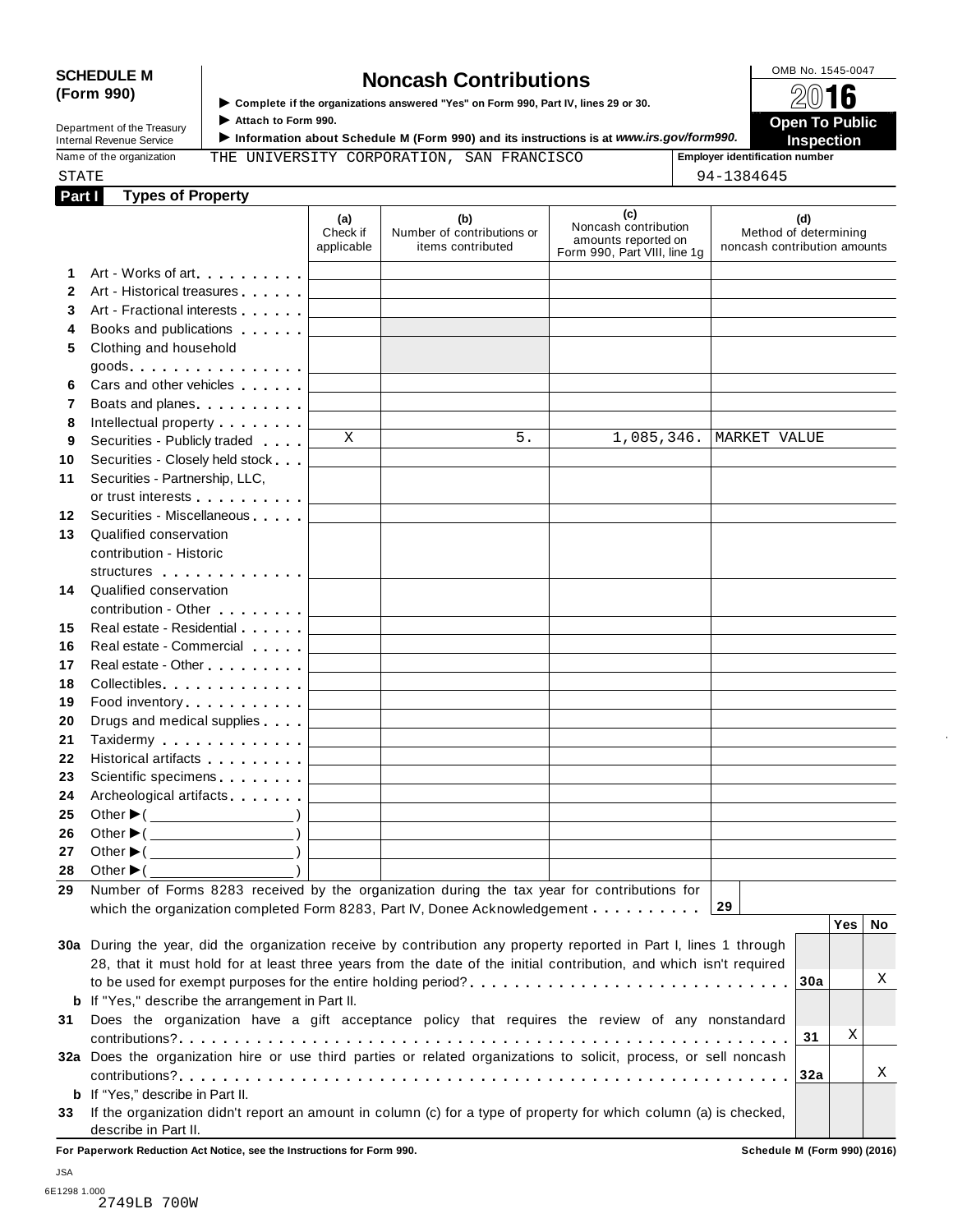**Supplemental Information.** Provide the information required by Part I, lines 30b, 32b, and 33, and whether the organization is reporting in Part I, column (b), the number of contributions, the number of items received, or a combination of both. Also complete this part for any additional information. **Part II**

SCHEDULE M, PART I, COLUMN (B):

THE NUMBER OF CONTRIBUTIONS REFLECTS THE NUMBER OF DONORS, NOT THE NUMBER

OF ITEMS DONATED.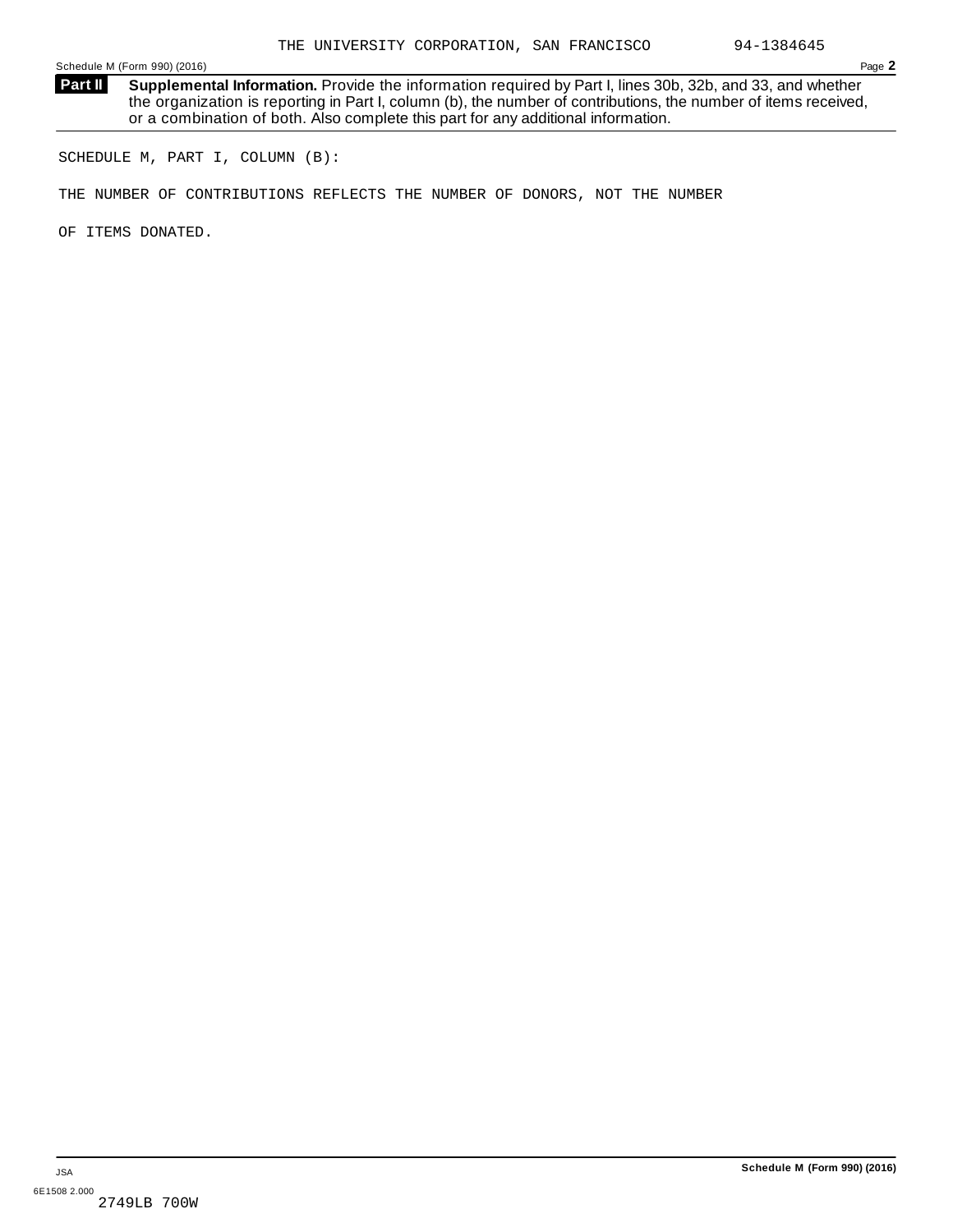#### **SCHEDULE O** Supplemental Information to Form 990 or 990-EZ DMB No. 1545-0047

**(Form 990 or 990-EZ) Complete to provide information for responses to specific questions on** plete to provide information for responses to specific questions on  $\mathbb{Z}^{\square}$  **16 EXECUTE:** Attach to Form 990 or 990-EZ.<br>
Attach to Form 990 or 990-EZ.<br> **Company of the Company of the Company of the Company of the Company of the Company of the Company of the Company of the Company of the Company of th** 



| Department of the Treasury<br>Internal Revenue Service |  |                                           | <b>PALLAGE LO FULLE 330 OF 330-EZ.</b><br>Information about Schedule O (Form 990 or 990-EZ) and its instructions is at www.irs.gov/form990. |            | <b>Open to Publi</b><br><b>Inspection</b> |
|--------------------------------------------------------|--|-------------------------------------------|---------------------------------------------------------------------------------------------------------------------------------------------|------------|-------------------------------------------|
| Name of the organization                               |  | THE UNIVERSITY CORPORATION, SAN FRANCISCO |                                                                                                                                             |            | <b>Employer identification number</b>     |
| STATE                                                  |  |                                           |                                                                                                                                             | 94-1384645 |                                           |

FORM 990, PART III, LINE 4D:

ALL OTHER PROGRAM SERVICE ACCOMPLISHMENTS:

IN KEEPING WITH THE MISSION OF THE UNIVERSITY CORPORATION, EXPENSES INCURRED IN THE OSHER LIFE-LONG LEARNING INSTITUTE IS AN ACTIVE COMMUNITY PEERS AGE 50 AND UP ENGAGED IN LEARNING THROUGH THREE AND SIX WEEK CLASSES, INTEREST GROUPS AND EVENTS AT THE SF STATE DOWNTOWN AND MAIN CAMPUSES.

DISSERTATION SCHOLARS HELP PAY 5 GRADUATE STUDENTS PER YEAR TO INCREASE DIVERSITY.

THE GUARDIAN SCHOLARSHIP PROGRAM PROVIDES FOR TUITION AND YEAR ROUND LIVING EXPENSES FOR THOSE WHO AGE OUT OF THE FOSTER CARE SYSTEM. THE PROGRAM PROVIDED CAREER COUNSELING AND COUNSELING TO THE STUDENTS SERVED. THEY SERVE APPROXIMATELY 40 STUDENTS.

SNFC PROVIDES NON-ACCREDITED WORKSHOPS TO THE GREATER COMMUNITY IN THE SIERRAS, THE RET PROJECT SUPPORTS THE UNIVERSITY AND ITS ECONOMIC ENDEAVORS WITH ITS DIRECT SERVICES TO HUNDREDS OF PEOPLE WITH DISABILITIES THROUGHOUT NORTHERN CALIFORNIAN, INCLUDING SF STATE FACULTY, STAFF, AND STUDENTS. OVER THE PAST 5 YEARS, THE RET PROJECT HAS PROVIDED SERVICES TO CITIES AND COUNTIES THROUGHOUT NORTHERN CALIFORNIA.

#### FORM 990 PART VI, SECTION A, LINE 7A:

THE PRESIDENT AND VICE PRESIDENT OF SAN FRANCISCO UNIVERSITY EACH HAVE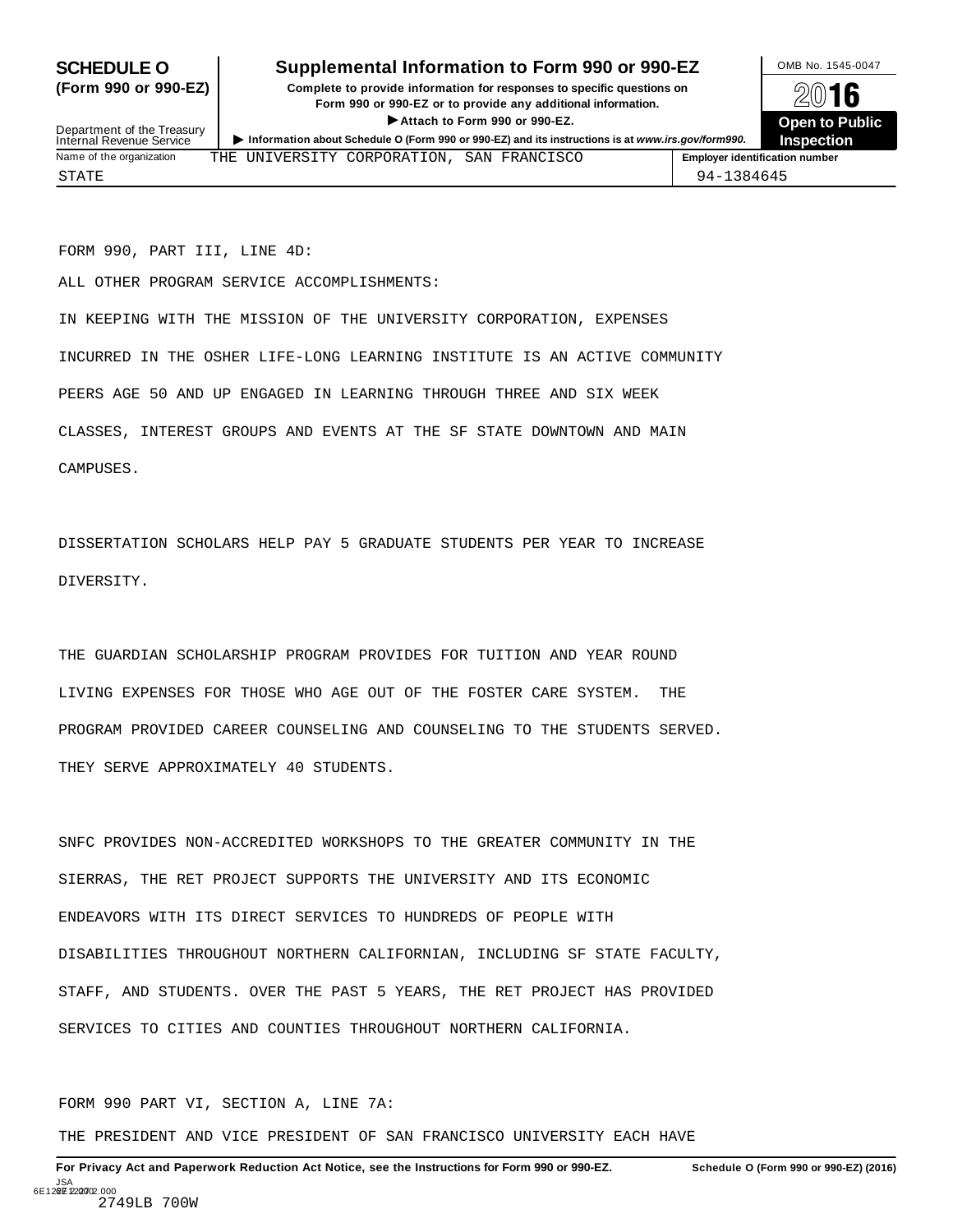AUTHORITY TO EITHER SERVE ON THE BOARD OF DIRECTORS OR APPOINT A DESIGNEE TO DO SO ON THEIR BEHALF.

FORM 990 PART VI, SECTION A, LINE 7B: GOVERNANCE DECISIONS RESERVED TO MEMBERS PURSUANT TO EXECUTIVE DIRECTIVE, THE PRESIDENT OF THE UNIVERSITY ASKS ASSOCIATED STUDENTS ("A.S.") FOR NOMINATIONS. A.S. COLLECTS APPLICATIONS FROM INTERESTED CANDIDATES, AND PROVIDES THEM TO THE PRESIDENT OF THE UNIVERSITY ALONG WITH A.S. RECOMMENDATIONS. THE PRESIDENT OF THE UNIVERSITY THEN APPOINTS THE STUDENTS, WHICH IS AFFIRMED BY THE BOARD.

FORM 990, PART VI, SECTION B, LINE 11B:

THE TAXPAYER'S ACCOUNTING FIRM FORWARDED THE FORM 990 TO THE CFO/TREASURER/CONTROLLER. THE CFO/TREASURER/CONTROLLER FORWARDED THE FORM 990 TO THE BOARD MEMBERS FOR THEIR REVIEW PRIOR TO FILING THE FORM 990. BOARD MEMBERS WERE ENCOURAGED TO REVIEW THE FORM 990 AND TO FORWARD THEIR QUESTIONS TO THE CFO/TREASURER/CONTROLLER. EITHER THE CFO/TREASURER/CONTROLLER OR THE ACCOUNTING FIRM ADDRESSED THE QUESTIONS FROM THE BOARD.

FORM 990, PART VI, SECTION B, LINE 12C: BOARD MEMBERS ARE REQUIRED TO REVIEW AND COMPLETE AN ANNUAL CONFLICT OF INTEREST STATEMENT NOTING THEIR UNDERSTANDING OF THE POLICY AND THEIR WILLINGNESS TO ABIDE BY IT. THE POLICY INCLUDES FINANCIAL INTERESTS OF \$250 IN THE AGGREGATE, OR REAL PROPERTY IN WHICH THE BOARD MEMBER HAS AN INTEREST OF \$1,000 OR MORE, OR AN INVESTMENT INTEREST OF \$1,000 OR MORE.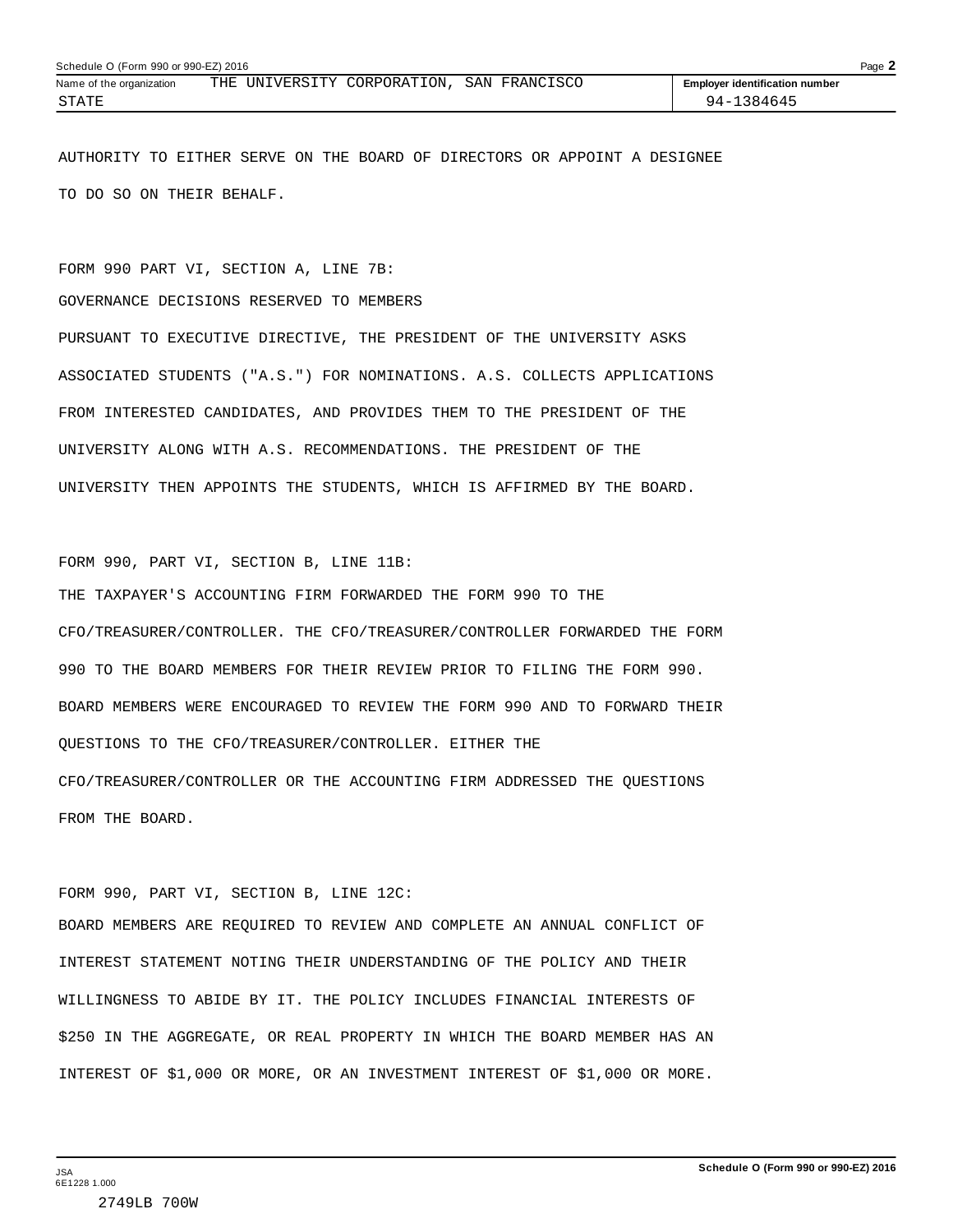<span id="page-42-0"></span>

| Schedule O (Form 990 or 990-EZ) 2016 |  |  |                                           |  |  |  | Page $\blacktriangle$                 |  |
|--------------------------------------|--|--|-------------------------------------------|--|--|--|---------------------------------------|--|
| Name of the organization             |  |  | THE UNIVERSITY CORPORATION, SAN FRANCISCO |  |  |  | <b>Employer identification number</b> |  |
| STATE                                |  |  |                                           |  |  |  | 94-1384645                            |  |

THE POLICY IS APPLICABLE TO ALL BOARD MEMBERS AND KEY EMPLOYEES. THOSE BECOMING AWARE OF A POTENTIAL CONFLICT MUST DISCLOSE IT, ABSTAIN FROM VOTING, REVIEW IT WITH THE CHAIR AND BOARD AND ALLOW THE BOARD TO DETERMINE THE BEST COURSE OF ACTION.

FORM 990, PART VI, SECTION B, LINE 15A: UNIVERSITY CORPORATION EMPLOYEES' SALARIES ARE DETERMINED BY SAN FRANCISCO STATE UNIVERSITY IN COMPLIANCE WITH STATE PROACTIVE AND RIGOROUS REVIEW, AS THE EMPLOYEES ARE EMPLOYEES OF THE STATE WHOSE TIME IS REIMBURSED.

FORM 990, PART VI, SECTION C, LINE 19:

GOVERNING DOCUMENTS, CONFLICT OF INTEREST POLICY AND FINANCIAL STATEMENTS ARE AVAILABLE FOR THE SAME PERIOD OF TIME SET FORTH IN SEC 6104(D) VIA OUR WEBSITE OR BY REQUESTING AN APPOINTMENT DURING NORMAL BUSINESS HOURS.

ATTACHMENT 1

#### FORM 990, PART III - PROGRAM SERVICE, LINE 4C

PACIFIC LEADERSHIP INSTITUTE - TO BUILD A MORE POSITIVE, EFFECTIVE AND RESILIENT COMMUNITY THROUGH THE DEVELOPMENT OF OUR YOUTH. THE PACIFIC LEADERSHIP INSTITUTE ("PLI") HAS TWO KEY INGREDIENTS TO FULFILL ITS MISSION: 1) PLI DELIVERS INSPIRING TEAM ADVENTURES FOCUSING ON PERSONAL AND GROUP DEVELOPMENT THAT INCLUDE ADVENTURE CHALLENGE COURSES, TEAM BUILDING EVENTS, AND WORKSHOPS TO A WIDE RANGE OF THE COMMUNITY; AND 2) THE YOUTH LEAD! TEEN LEADERSHIP INITIATIVE, WHICH TRAINS AND ENGAGES YOUTH TO PLAY A LEADERSHIP ROLE IN ITS PROGRAMS. PLI SEEKS TO HAVE LEADERS REFLECT THE PEOPLE AND GROUPS BEING SERVED. THE YOUTH LEAD! PROGRAM OFFERS PRACTICAL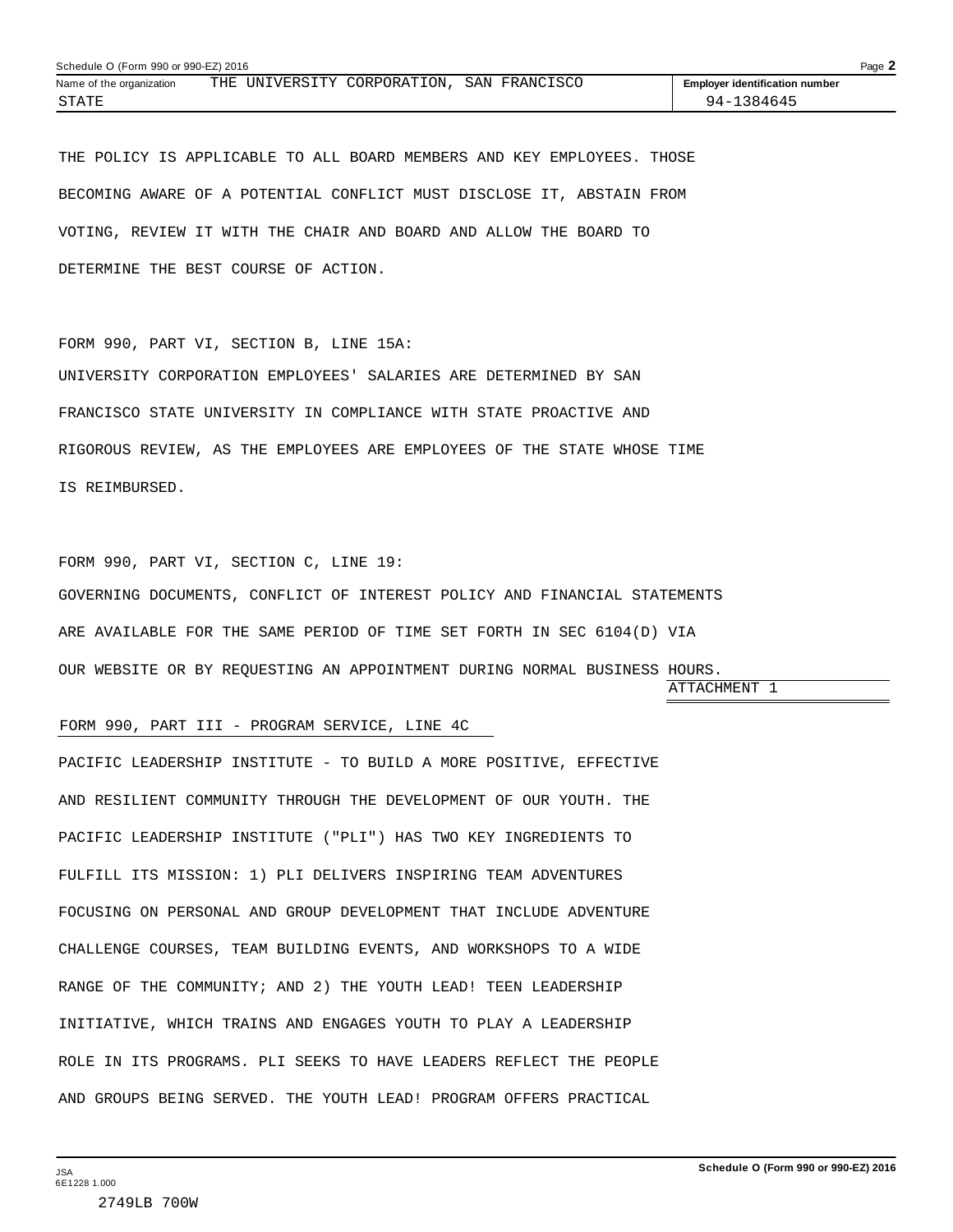<span id="page-43-0"></span>

| Schedule O (Form 990 or 990-EZ) 2016<br>Page $\blacktriangle$ |     |  |                         |  |                 |  |                                       |  |
|---------------------------------------------------------------|-----|--|-------------------------|--|-----------------|--|---------------------------------------|--|
| Name of the organization                                      | THE |  | UNIVERSITY CORPORATION, |  | , SAN FRANCISCO |  | <b>Employer identification number</b> |  |
| STATE                                                         |     |  |                         |  |                 |  | 94-1384645                            |  |

ATTACHMENT 1 (CONT'D)

EXPERIENCE, POSITIVE CIVIC ENGAGEMENT, AND CULTIVATES LEADERSHIP

AND PERSONAL GROWTH. PLI GIVES THESE YOUTH THE TRAINING,

EXPERIENCE AND RESPONSIBILITY TO BE LEADERS IN ITS PROGRAMS AND

THEIR LIVES.

|             |  |  |                                         |        | FORM 990, PART III, LINE 4D - OTHER PROGRAM SERVICES |               | ATTACHMENT 2 |            |
|-------------|--|--|-----------------------------------------|--------|------------------------------------------------------|---------------|--------------|------------|
| DESCRIPTION |  |  |                                         |        |                                                      | <b>GRANTS</b> | EXPENSES     | REVENUE    |
|             |  |  | OTHER PROGRAM SERVICES - SEE SCHEDULE O |        |                                                      | 2,614,887.    | 8,330,749.   | 4,018,013. |
|             |  |  |                                         | TOTALS |                                                      | 2,614,887.    | 8,330,749.   | 4,018,013. |

|                                    |            |              | ATTACHMENT 3 |             |
|------------------------------------|------------|--------------|--------------|-------------|
| FORM 990, PART IX - OTHER EXPENSES |            |              |              |             |
|                                    | (A)        | (B)          | (C)          | (D)         |
|                                    | TOTAL      | PROGRAM      | MANAGEMENT   | FUNDRAISING |
| DESCRIPTION                        | EXPENSES   | SERVICE EXP. | AND GENERAL  | EXPENSES    |
| MISCELLANEOUS                      | 4,369,614. | 1,026,000.   | 3, 343, 614. |             |
| SPECIAL EVENTS                     | 6,847.     | 6,847.       |              |             |
| TOTALS                             | 4,376,461. | 1,032,847.   | 3,343,614.   |             |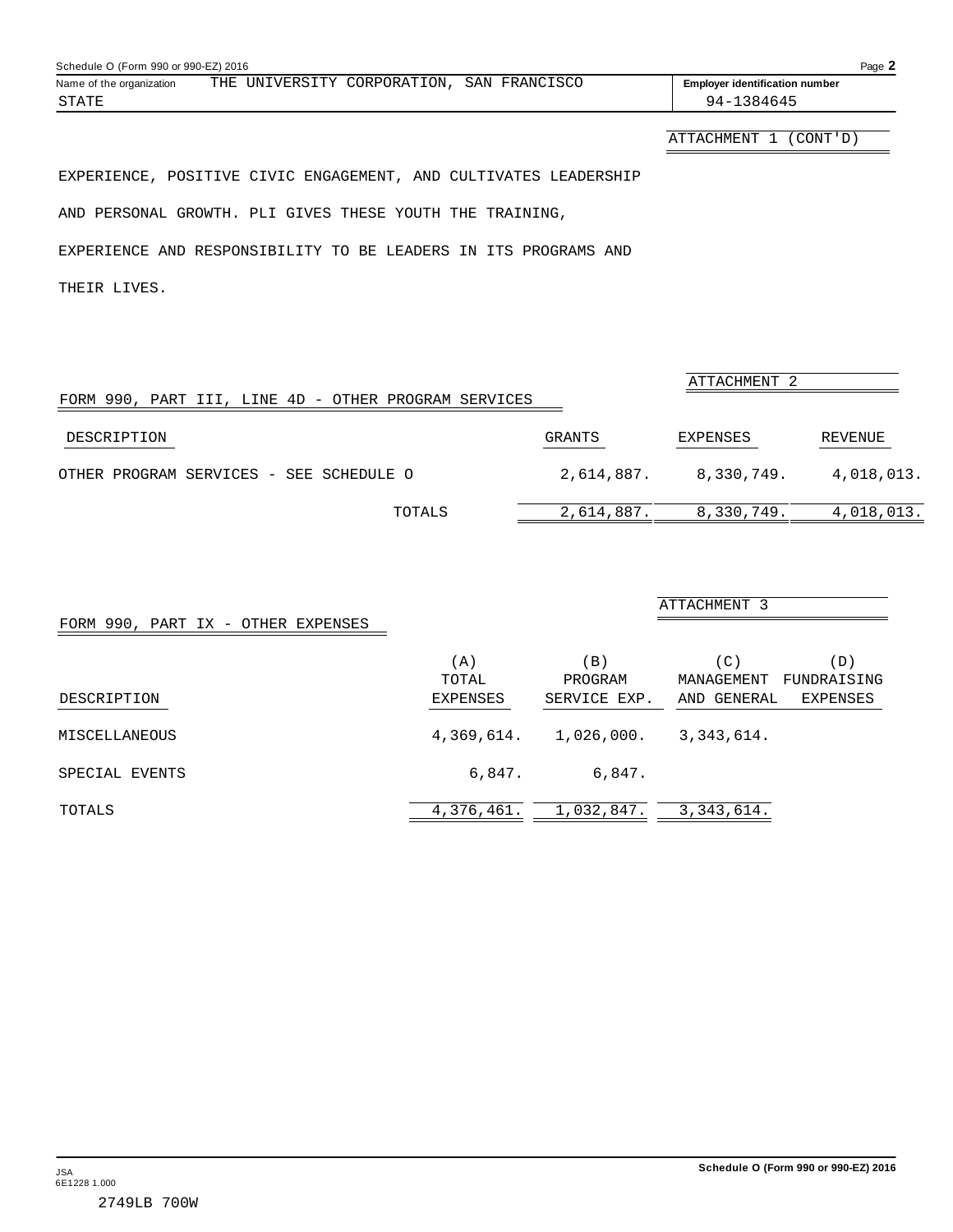| <b>SCHEDULE R</b><br>(Form 990)                        | <b>Related Organizations and Unrelated Partnerships</b><br>▶ Complete if the organization answered "Yes" on Form 990, Part IV, line 33, 34, 35b, 36, or 37.<br>Attach to Form 990. |  |                                |  |  |  |  |  |
|--------------------------------------------------------|------------------------------------------------------------------------------------------------------------------------------------------------------------------------------------|--|--------------------------------|--|--|--|--|--|
| Department of the Treasury<br>Internal Revenue Service | Information about Schedule R (Form 990) and its instructions is at www.irs.gov/form990.                                                                                            |  | Open to Public<br>Inspection   |  |  |  |  |  |
| Name of the organization                               | THE UNIVERSITY CORPORATION, SAN FRANCISCO                                                                                                                                          |  | Employer identification number |  |  |  |  |  |
| STATE                                                  | 94-1384645                                                                                                                                                                         |  |                                |  |  |  |  |  |

#### **Part I Identification of Disregarded Entities.** Complete if the organization answered "Yes" on Form 990, Part IV, line 33.

| (a)<br>Name, address, and EIN (if applicable) of disregarded entity | (b)<br>Primary activity | (c)<br>Legal domicile (state<br>or foreign country) | (d)<br>Total income | (e)<br>End-of-year assets | (f)<br>Direct controlling<br>entity |
|---------------------------------------------------------------------|-------------------------|-----------------------------------------------------|---------------------|---------------------------|-------------------------------------|
| (1)                                                                 |                         |                                                     |                     |                           |                                     |
| (2)                                                                 |                         |                                                     |                     |                           |                                     |
| (3)                                                                 |                         |                                                     |                     |                           |                                     |
| (4)                                                                 |                         |                                                     |                     |                           |                                     |
| (5)                                                                 |                         |                                                     |                     |                           |                                     |
| (6)                                                                 |                         |                                                     |                     |                           |                                     |

## **Part II Identification of Related Tax-Exempt Organizations.** Complete if the organization answered "Yes" on Form 990, Part IV, line 34 because it had<br>The one or more related tax-exempt organizations during the tax year.

| (a)<br>Name, address, and EIN of related organization    | (b)<br>Primary activity | (c)<br>Legal domicile (state<br>or foreign country) | (d)<br>Exempt Code section | (e)<br>Public charity status<br>(if section $501(c)(3)$ ) | (f)<br>Direct controlling<br>entity | (g)<br>Section 512(b)(13)<br>controlled<br>entity? |    |
|----------------------------------------------------------|-------------------------|-----------------------------------------------------|----------------------------|-----------------------------------------------------------|-------------------------------------|----------------------------------------------------|----|
|                                                          |                         |                                                     |                            |                                                           |                                     | <b>Yes</b>                                         | No |
| (1) SAN FRANCISCO STATE UNIVERSITY<br>93-1137247         |                         |                                                     |                            |                                                           |                                     |                                                    |    |
| SAN FRANCISCO, CA 94132<br>1600 HOLLOWAY AVENUE          | EDUCATIONAL             | CA                                                  | 115                        | 06                                                        | N/A                                 |                                                    | Χ  |
| (2) SFSU FOUNDATION<br>26-1169717                        |                         |                                                     |                            |                                                           |                                     |                                                    |    |
| 1600 HOLLOWAY AVENUE, ADM 151<br>SAN FRANCISCO, CA 94132 | SUPPORT SFSU            | CA                                                  | 501(C)(3)                  | 05                                                        | <b>SFSU</b>                         |                                                    | Χ  |
| (3)                                                      |                         |                                                     |                            |                                                           |                                     |                                                    |    |
|                                                          |                         |                                                     |                            |                                                           |                                     |                                                    |    |
| (4)                                                      |                         |                                                     |                            |                                                           |                                     |                                                    |    |
|                                                          |                         |                                                     |                            |                                                           |                                     |                                                    |    |
| (5)                                                      |                         |                                                     |                            |                                                           |                                     |                                                    |    |
|                                                          |                         |                                                     |                            |                                                           |                                     |                                                    |    |
| (6)                                                      |                         |                                                     |                            |                                                           |                                     |                                                    |    |
|                                                          |                         |                                                     |                            |                                                           |                                     |                                                    |    |
| (7)                                                      |                         |                                                     |                            |                                                           |                                     |                                                    |    |
|                                                          |                         |                                                     |                            |                                                           |                                     |                                                    |    |

**For Paperwork Reduction Act Notice, see the Instructions for Form 990. Schedule R (Form 990) 2016**

JSA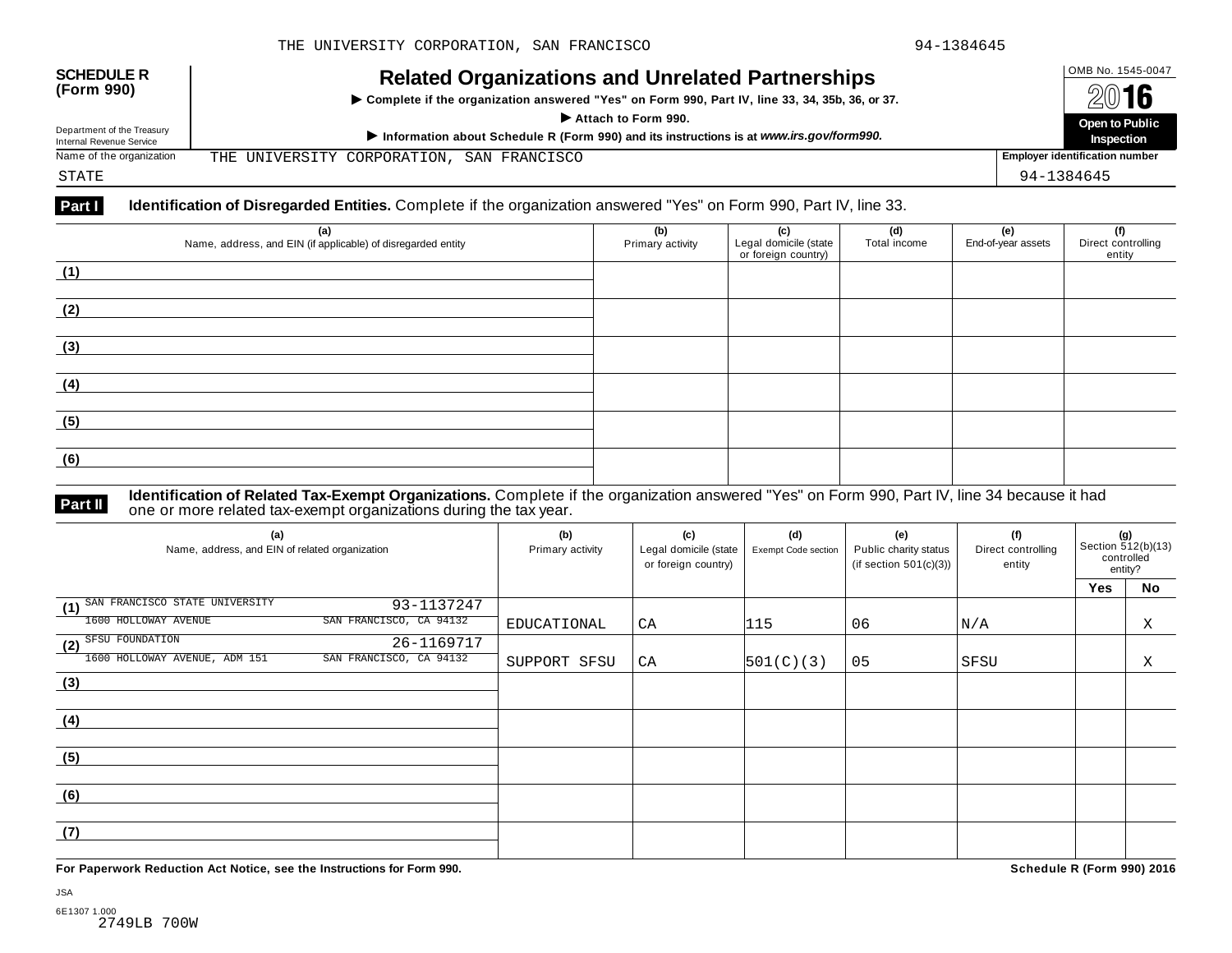Schedule <sup>R</sup> (Form 990) <sup>2016</sup> Page **2**

**Identification of Related Organizations Taxable as a Partnership** Complete if the organization answered "Yes" on Form 990, Part IV, line 34 **because it had one or more related organizations <b>i axable as a Partnership** Complete if the organization of more related organizations treated as a partnership during the tax year.

| (a)<br>Name, address, and EIN of<br>related organization | (b)<br>Primary activity | (c)<br>Legal<br>domicile<br>(state or<br>foreign<br>country) | (d)<br>Direct controlling<br>entity | (e)<br>Predominant<br>income (related,<br>unrelated,<br>excluded from<br>tax under<br>sections 512-514) | (f)<br>Share of total<br>income | (g)<br>Share of end-of-<br>year assets | (h)<br>Disproportionate<br>allocations? |  | (i)<br>Code V - UBI<br>amount in box 20<br>of Schedule K-1<br>(Form 1065) | (j)<br>General or<br>managing<br>partner? |            | (k)<br>Percentage<br>ownership |
|----------------------------------------------------------|-------------------------|--------------------------------------------------------------|-------------------------------------|---------------------------------------------------------------------------------------------------------|---------------------------------|----------------------------------------|-----------------------------------------|--|---------------------------------------------------------------------------|-------------------------------------------|------------|--------------------------------|
|                                                          |                         |                                                              |                                     |                                                                                                         |                                 |                                        | Yes No                                  |  |                                                                           |                                           | $ Yes $ No |                                |
| (1)                                                      |                         |                                                              |                                     |                                                                                                         |                                 |                                        |                                         |  |                                                                           |                                           |            |                                |
| (2)                                                      |                         |                                                              |                                     |                                                                                                         |                                 |                                        |                                         |  |                                                                           |                                           |            |                                |
| (3)                                                      |                         |                                                              |                                     |                                                                                                         |                                 |                                        |                                         |  |                                                                           |                                           |            |                                |
| (4)                                                      |                         |                                                              |                                     |                                                                                                         |                                 |                                        |                                         |  |                                                                           |                                           |            |                                |
| (5)                                                      |                         |                                                              |                                     |                                                                                                         |                                 |                                        |                                         |  |                                                                           |                                           |            |                                |
| (6)                                                      |                         |                                                              |                                     |                                                                                                         |                                 |                                        |                                         |  |                                                                           |                                           |            |                                |
| (7)                                                      |                         |                                                              |                                     |                                                                                                         |                                 |                                        |                                         |  |                                                                           |                                           |            |                                |

## **Part IV** Identification of Related Organizations Taxable as a Corporation or Trust. Complete if the organization answered "Yes" on Form 990, Part IV,<br>line 34 because it had one or more related organizations treated as a c

| (a)<br>Name, address, and EIN of related organization | (b)<br>Primary activity | (c)<br>Legal domicile<br>(state or foreign<br>country) | (d)<br>Direct controlling<br>entity | (e)<br>Type of entity<br>(C corp, S corp, or<br>trust) | (f)<br>Share of total<br>income | (g)<br>Share of<br>end-of-year assets<br>whership<br>ownership<br>ontrolled<br>entity? | $\begin{vmatrix} \mathbf{h} \\ \mathbf{Percentage} \end{vmatrix}$ Section |        |
|-------------------------------------------------------|-------------------------|--------------------------------------------------------|-------------------------------------|--------------------------------------------------------|---------------------------------|----------------------------------------------------------------------------------------|---------------------------------------------------------------------------|--------|
|                                                       |                         |                                                        |                                     |                                                        |                                 |                                                                                        |                                                                           | Yes No |
| (1)                                                   |                         |                                                        |                                     |                                                        |                                 |                                                                                        |                                                                           |        |
| (2)                                                   |                         |                                                        |                                     |                                                        |                                 |                                                                                        |                                                                           |        |
| (3)                                                   |                         |                                                        |                                     |                                                        |                                 |                                                                                        |                                                                           |        |
| (4)                                                   |                         |                                                        |                                     |                                                        |                                 |                                                                                        |                                                                           |        |
| (5)                                                   |                         |                                                        |                                     |                                                        |                                 |                                                                                        |                                                                           |        |
| (6)                                                   |                         |                                                        |                                     |                                                        |                                 |                                                                                        |                                                                           |        |
| (7)                                                   |                         |                                                        |                                     |                                                        |                                 |                                                                                        |                                                                           |        |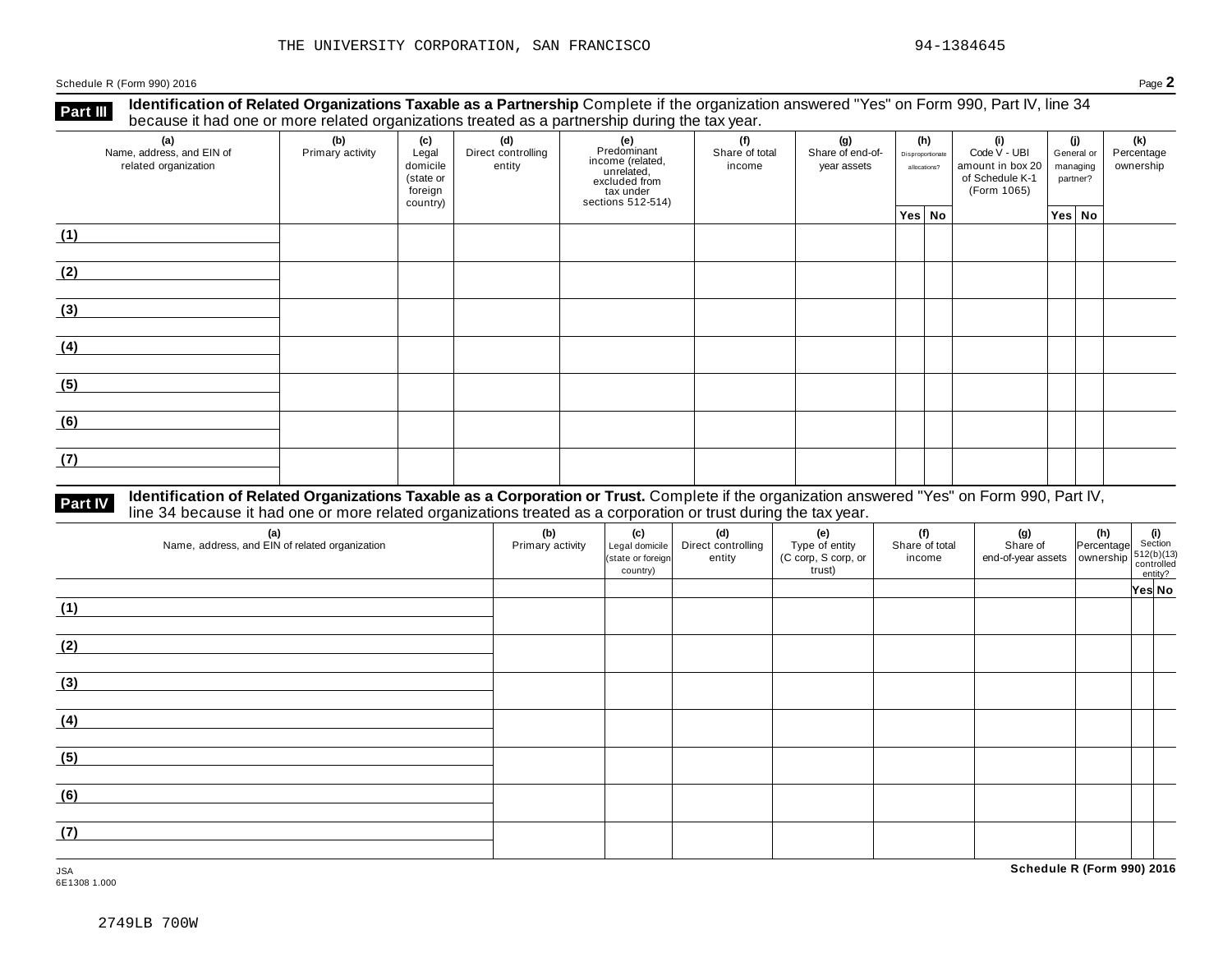Schedule R (Form 990) 2016  $\overline{\textbf{S}}$  Page  $\overline{\textbf{3}}$ 

| Part V       | Transactions With Related Organizations. Complete if the organization answered "Yes" on Form 990, Part IV, line 34, 35b, or 36.                                              |                |                           |                                  |  |  |  |  |  |  |
|--------------|------------------------------------------------------------------------------------------------------------------------------------------------------------------------------|----------------|---------------------------|----------------------------------|--|--|--|--|--|--|
|              | Note: Complete line 1 if any entity is listed in Parts II, III, or IV of this schedule.                                                                                      |                | Yes No                    |                                  |  |  |  |  |  |  |
|              | During the tax year, did the organization engage in any of the following transactions with one or more related organizations listed in Parts II-IV?                          |                |                           |                                  |  |  |  |  |  |  |
|              |                                                                                                                                                                              | 1a             |                           | X                                |  |  |  |  |  |  |
| b            |                                                                                                                                                                              | 1 <sub>b</sub> | $\mathbf{X}$              |                                  |  |  |  |  |  |  |
|              |                                                                                                                                                                              | 1 <sub>c</sub> | $\overline{\mathbf{x}}$   |                                  |  |  |  |  |  |  |
|              |                                                                                                                                                                              | 1 <sub>d</sub> |                           | $\boldsymbol{\mathrm{X}}$        |  |  |  |  |  |  |
|              |                                                                                                                                                                              | 1е             |                           | $\mathbf X$                      |  |  |  |  |  |  |
|              |                                                                                                                                                                              |                |                           |                                  |  |  |  |  |  |  |
| f            |                                                                                                                                                                              | 1f             |                           | X                                |  |  |  |  |  |  |
| q            |                                                                                                                                                                              | 1 <sub>q</sub> |                           | $\overline{X}$<br>$\overline{X}$ |  |  |  |  |  |  |
| h            |                                                                                                                                                                              |                |                           |                                  |  |  |  |  |  |  |
|              |                                                                                                                                                                              |                |                           |                                  |  |  |  |  |  |  |
|              |                                                                                                                                                                              |                |                           |                                  |  |  |  |  |  |  |
|              |                                                                                                                                                                              |                |                           |                                  |  |  |  |  |  |  |
|              |                                                                                                                                                                              | 1k<br>11       | $\boldsymbol{\mathrm{X}}$ | $\mathbf X$                      |  |  |  |  |  |  |
|              |                                                                                                                                                                              |                |                           |                                  |  |  |  |  |  |  |
|              |                                                                                                                                                                              |                |                           |                                  |  |  |  |  |  |  |
| n.           |                                                                                                                                                                              |                |                           |                                  |  |  |  |  |  |  |
|              |                                                                                                                                                                              | 1 <sub>o</sub> | $\,$ X                    |                                  |  |  |  |  |  |  |
|              |                                                                                                                                                                              |                |                           |                                  |  |  |  |  |  |  |
| p            |                                                                                                                                                                              | 1 <sub>p</sub> | X<br>$\mathbf X$          |                                  |  |  |  |  |  |  |
| q            |                                                                                                                                                                              | 1q             |                           |                                  |  |  |  |  |  |  |
|              |                                                                                                                                                                              |                | X                         |                                  |  |  |  |  |  |  |
| r            |                                                                                                                                                                              | 1r<br>1s       | $\overline{\mathbf{x}}$   |                                  |  |  |  |  |  |  |
| $\mathbf{2}$ | If the answer to any of the above is "Yes," see the instructions for information on who must complete this line, including covered relationships and transaction thresholds. |                |                           |                                  |  |  |  |  |  |  |
|              | (b)<br>(a)<br>(c)                                                                                                                                                            | (d)            |                           |                                  |  |  |  |  |  |  |
|              | Name of related organization<br>Transaction<br>Amount involved<br>Method of determining                                                                                      |                |                           |                                  |  |  |  |  |  |  |
|              | amount involved<br>type $(a-s)$                                                                                                                                              |                |                           |                                  |  |  |  |  |  |  |
|              |                                                                                                                                                                              |                |                           |                                  |  |  |  |  |  |  |
| (1)          |                                                                                                                                                                              |                |                           |                                  |  |  |  |  |  |  |
|              |                                                                                                                                                                              |                |                           |                                  |  |  |  |  |  |  |
| (2)          |                                                                                                                                                                              |                |                           |                                  |  |  |  |  |  |  |
|              |                                                                                                                                                                              |                |                           |                                  |  |  |  |  |  |  |
| (3)          |                                                                                                                                                                              |                |                           |                                  |  |  |  |  |  |  |
|              |                                                                                                                                                                              |                |                           |                                  |  |  |  |  |  |  |
| (4)          |                                                                                                                                                                              |                |                           |                                  |  |  |  |  |  |  |
|              |                                                                                                                                                                              |                |                           |                                  |  |  |  |  |  |  |
| (5)          |                                                                                                                                                                              |                |                           |                                  |  |  |  |  |  |  |
|              |                                                                                                                                                                              |                |                           |                                  |  |  |  |  |  |  |
| (6)          |                                                                                                                                                                              |                |                           |                                  |  |  |  |  |  |  |
| JSA          | Schedule R (Form 990) 2016<br>6E1309 1.000                                                                                                                                   |                |                           |                                  |  |  |  |  |  |  |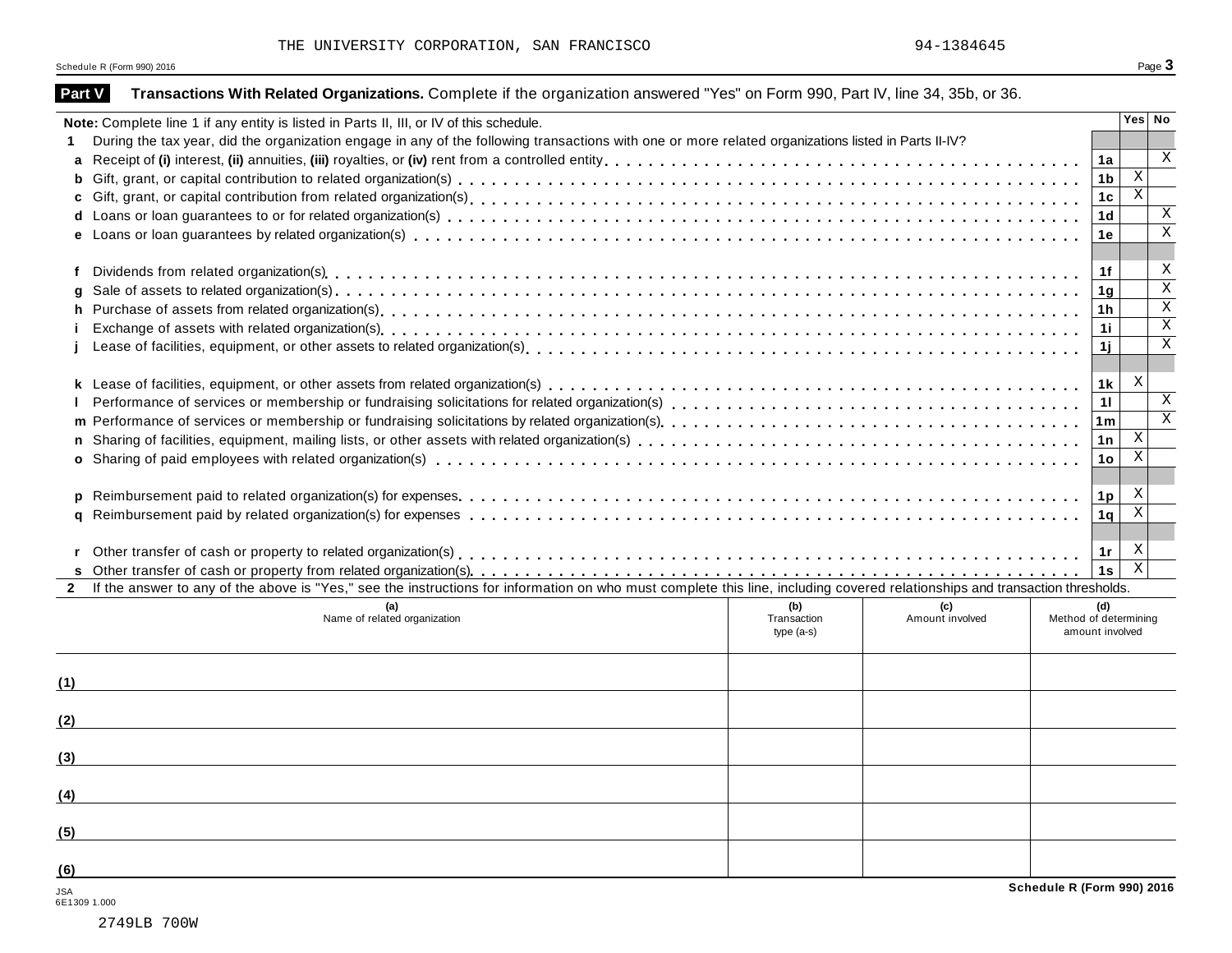#### **Part VI Unrelated Organizations Taxable as a Partnership.** Complete if the organization answered "Yes" on Form 990, Part IV, line 37.

Provide the following information for each entity taxed as a partnership through which the organization conducted more than five percent of its activities (measured by total assets or gross revenue) that was not a related organization. See instructions regarding exclusion for certain investment partnerships.

| $\tilde{}$<br>(a)<br>Name, address, and EIN of entity | (b)<br>Primary activity | $\tilde{\phantom{a}}$<br>(c)<br>Legal domicile<br>(state or foreign<br>country) | (d)<br>Predominant<br>income (related,<br>unrelated, excluded<br>from tax under | (e)<br>Are all partners<br>section<br>501(c)(3) |  | (f)<br>Share of<br>total income<br>organizations? |  | . .    | (g)<br>Share of<br>end-of-year<br>assets | (h)<br>Disproportionate<br>allocations? |     | (i)<br>Code V - UBI<br>amount in box 20<br>of Schedule K-1<br>(Form 1065) |  | (j)<br>General or<br>managing<br>partner? | (k)<br>Percentage<br>ownership |
|-------------------------------------------------------|-------------------------|---------------------------------------------------------------------------------|---------------------------------------------------------------------------------|-------------------------------------------------|--|---------------------------------------------------|--|--------|------------------------------------------|-----------------------------------------|-----|---------------------------------------------------------------------------|--|-------------------------------------------|--------------------------------|
|                                                       |                         |                                                                                 | sections 512-514)                                                               | Yes   No                                        |  |                                                   |  | Yes No |                                          |                                         | Yes | <b>No</b>                                                                 |  |                                           |                                |
| (1)                                                   |                         |                                                                                 |                                                                                 |                                                 |  |                                                   |  |        |                                          |                                         |     |                                                                           |  |                                           |                                |
| (2)                                                   |                         |                                                                                 |                                                                                 |                                                 |  |                                                   |  |        |                                          |                                         |     |                                                                           |  |                                           |                                |
| (3)                                                   |                         |                                                                                 |                                                                                 |                                                 |  |                                                   |  |        |                                          |                                         |     |                                                                           |  |                                           |                                |
| (4)                                                   |                         |                                                                                 |                                                                                 |                                                 |  |                                                   |  |        |                                          |                                         |     |                                                                           |  |                                           |                                |
| (5)                                                   |                         |                                                                                 |                                                                                 |                                                 |  |                                                   |  |        |                                          |                                         |     |                                                                           |  |                                           |                                |
| (6)                                                   |                         |                                                                                 |                                                                                 |                                                 |  |                                                   |  |        |                                          |                                         |     |                                                                           |  |                                           |                                |
| (7)                                                   |                         |                                                                                 |                                                                                 |                                                 |  |                                                   |  |        |                                          |                                         |     |                                                                           |  |                                           |                                |
| (8)                                                   |                         |                                                                                 |                                                                                 |                                                 |  |                                                   |  |        |                                          |                                         |     |                                                                           |  |                                           |                                |
| (9)                                                   |                         |                                                                                 |                                                                                 |                                                 |  |                                                   |  |        |                                          |                                         |     |                                                                           |  |                                           |                                |
| (10)                                                  |                         |                                                                                 |                                                                                 |                                                 |  |                                                   |  |        |                                          |                                         |     |                                                                           |  |                                           |                                |
| (11)                                                  |                         |                                                                                 |                                                                                 |                                                 |  |                                                   |  |        |                                          |                                         |     |                                                                           |  |                                           |                                |
| (12)                                                  |                         |                                                                                 |                                                                                 |                                                 |  |                                                   |  |        |                                          |                                         |     |                                                                           |  |                                           |                                |
| (13)                                                  |                         |                                                                                 |                                                                                 |                                                 |  |                                                   |  |        |                                          |                                         |     |                                                                           |  |                                           |                                |
| (14)                                                  |                         |                                                                                 |                                                                                 |                                                 |  |                                                   |  |        |                                          |                                         |     |                                                                           |  |                                           |                                |
| (15)                                                  |                         |                                                                                 |                                                                                 |                                                 |  |                                                   |  |        |                                          |                                         |     |                                                                           |  |                                           |                                |
| (16)                                                  |                         |                                                                                 |                                                                                 |                                                 |  |                                                   |  |        |                                          |                                         |     |                                                                           |  |                                           |                                |

6E1310 1.000

JSA **Schedule R (Form 990) 2016**